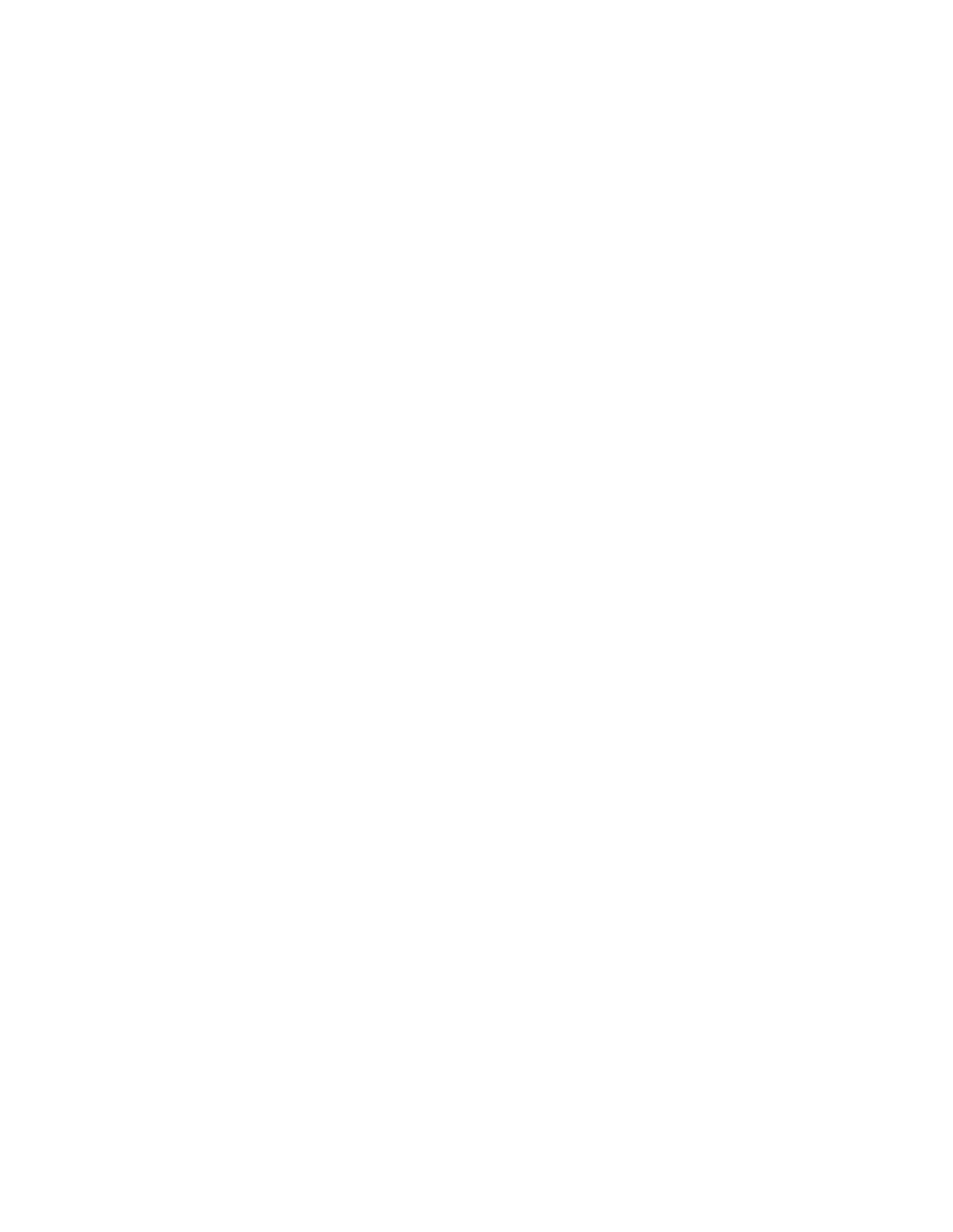# **Supplemental Environmental Impact Statement/**

# **Overseas Environmental Impact Statement**

# **Mariana Islands Training and Testing**

# **TABLE OF CONTENTS**

| 3.6 |                                                                                |  |  |  |  |  |
|-----|--------------------------------------------------------------------------------|--|--|--|--|--|
|     |                                                                                |  |  |  |  |  |
|     |                                                                                |  |  |  |  |  |
|     |                                                                                |  |  |  |  |  |
|     |                                                                                |  |  |  |  |  |
|     |                                                                                |  |  |  |  |  |
|     |                                                                                |  |  |  |  |  |
|     |                                                                                |  |  |  |  |  |
|     | 3.6.1.7 Rookery Locations and Breeding Activities on FDM 3.6-5                 |  |  |  |  |  |
|     |                                                                                |  |  |  |  |  |
|     |                                                                                |  |  |  |  |  |
|     | 3.6.2.2 Explosives Stressors (explosive shock wave and sound, explosive        |  |  |  |  |  |
|     |                                                                                |  |  |  |  |  |
|     |                                                                                |  |  |  |  |  |
|     |                                                                                |  |  |  |  |  |
|     |                                                                                |  |  |  |  |  |
|     | 3.6.2.6 Secondary Stressors (Impacts on Habitat; Impacts on Prey Availability) |  |  |  |  |  |
|     |                                                                                |  |  |  |  |  |
|     |                                                                                |  |  |  |  |  |
|     |                                                                                |  |  |  |  |  |
|     |                                                                                |  |  |  |  |  |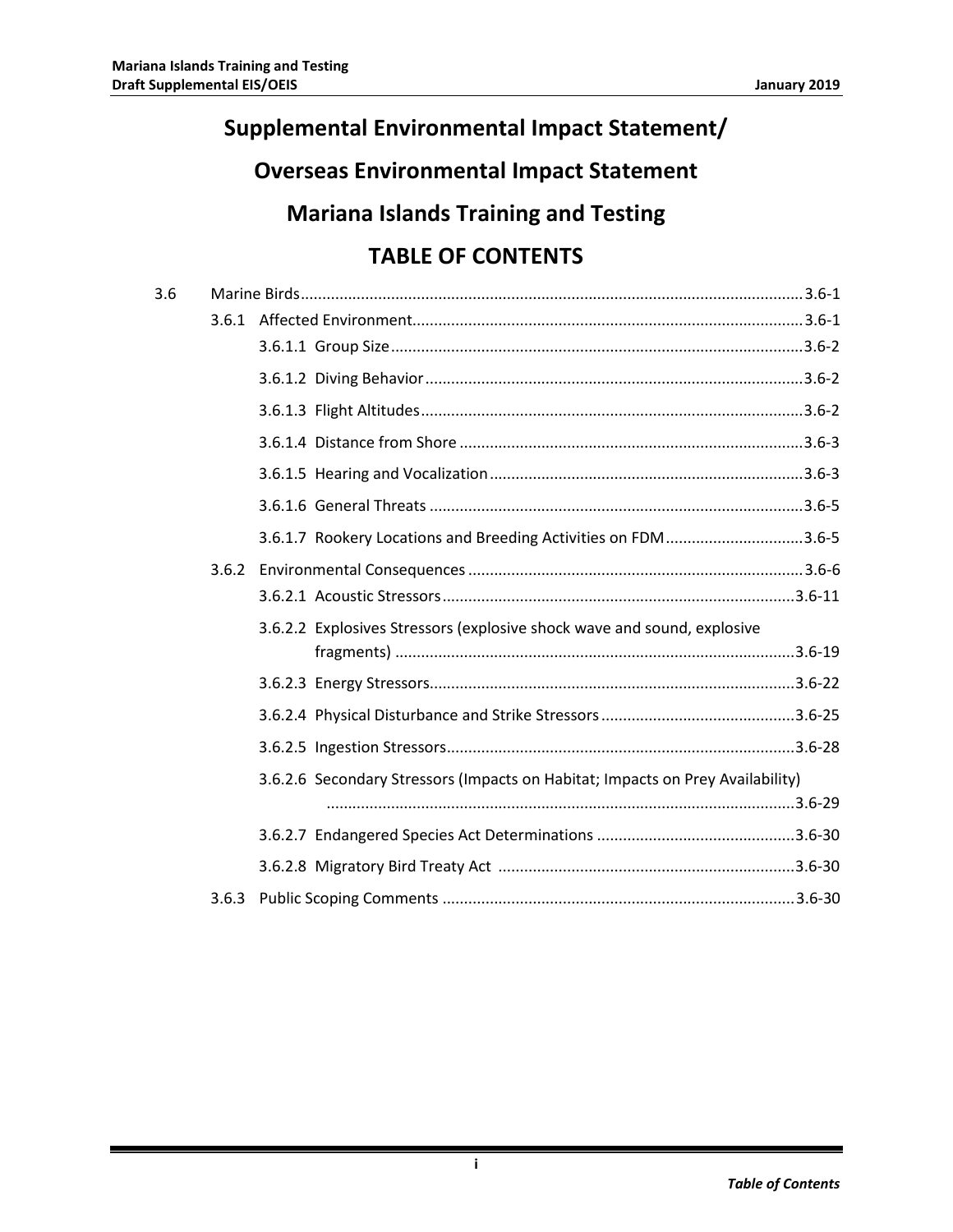# **List of Figures**

There are no figures in this section.

# **List of Tables**

| Table 3.6-3: Munitions Use on Farallon de Medinilla, Net Explosive Weight Comparisons3.6-9 |  |
|--------------------------------------------------------------------------------------------|--|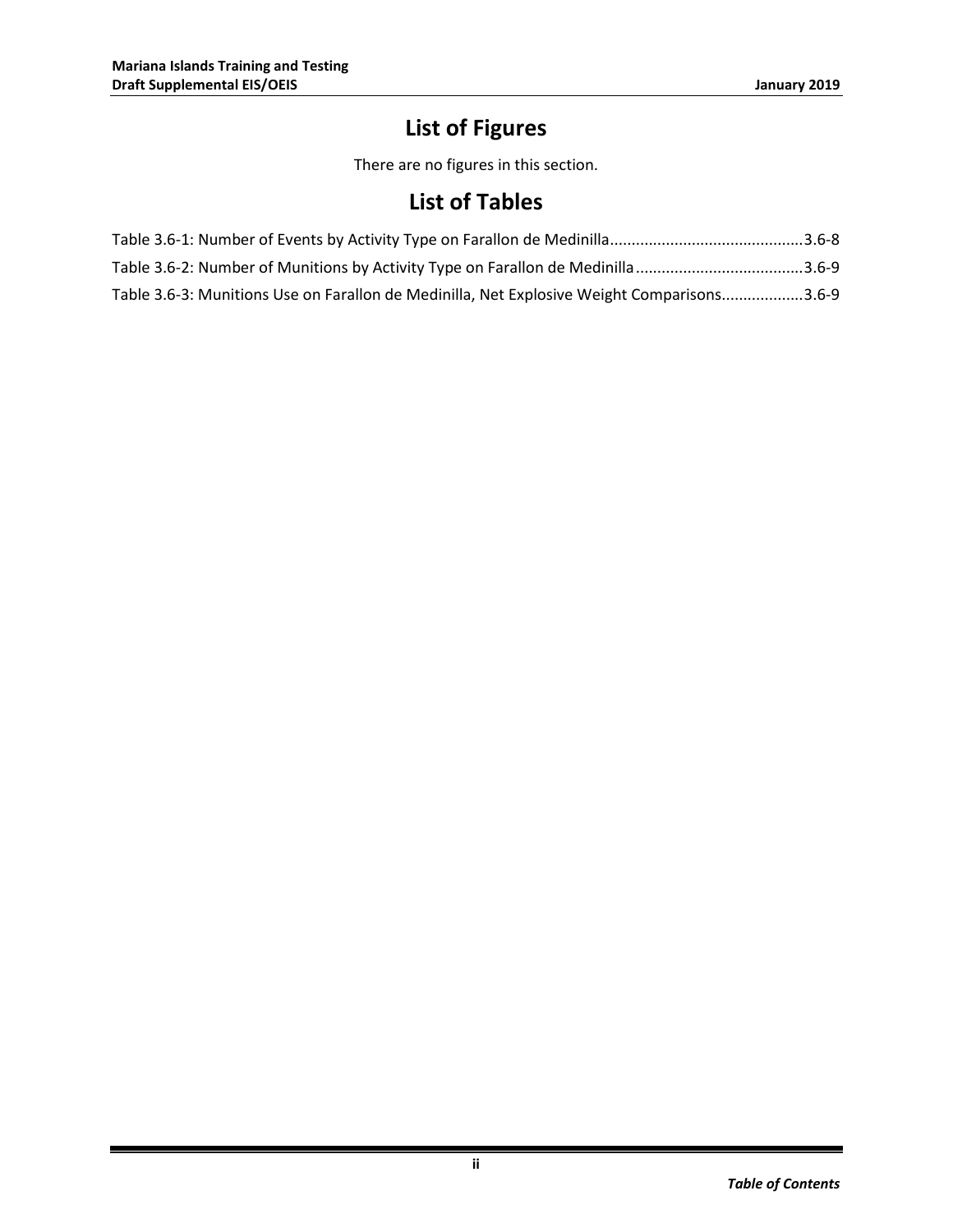# <span id="page-4-0"></span>**3.6 Marine Birds**

The purpose of this section is to supplement the analysis of impacts on marine birds presented in the 2015 Mariana Islands Training and Testing (MITT) Final Environmental Impact Statement /Overseas Environmental Impact Statement (EIS/OEIS) with new information relevant to proposed changes in training and testing activities conducted at sea and on Farallon de Medinilla (FDM). Information presented in the 2015 MITT Final EIS/OEIS that remains valid is noted as such and referenced in the appropriate sections. Any new or updated information describing the affected environment and analysis of impacts on marine birds associated with the Proposed Action is provided in this section. Comments received from the public during scoping related to marine birds are addressed in Section 3.6.3 (Public Scoping Comments).

# <span id="page-4-1"></span>**3.6.1 Affected Environment**

 $\overline{\phantom{a}}$ 

As presented in the 2015 MITT Final EIS/OEIS, the habitat found within the MITT Study Area supports a wide diversity of resident and migratory marine birds, with regionally important rookeries for numerous species on FDM. Descriptions of the climate, productivity, and oceanographic conditions were presented in the 2015 MITT Final EIS/OEIS, as well as important rookery locations throughout the Mariana Islands. Because FDM is the only land area within the Study Area that would be impacted by the proposed changes in activities described in Chapter 2 (Description of Proposed Action and Alternatives), the other rookery locations analyzed in the 2015 MITT Final EIS/OEIS are not included in the Study Area for this Supplemental EIS (SEIS)/OEIS. The species assemblage in open ocean portions of the Study Area has not changed, nor has the status of rookeries on FDM changed since the publication of the 2015 MITT Final EIS/OEIS. As such, the general description in the 2015 MITT Final EIS/OEIS of the existing conditions within the Study Area remains valid.

# **Endangered Species Act Listed Marine Bird Species**

Three marine birds present in the Study Area are listed under the Endangered Species Act (ESA) as threatened or endangered species. The short-tailed albatross (*Phoebastria albatrus*) and Hawaiian petrel (*Pterodroma sandwichensis*) are listed as endangered, and the Newell's shearwater (*Puffinus auricularis*  newelli)<sup>1</sup> is listed as threatened[\(U.S. Fish and Wildlife Service, 2010,](#page-39-0) [2015\)](#page-39-1). None of these species have been observed on FDM or within other rookery locations for other species within the Mariana Islands. The short-tailed albatross, Hawaiian petrel, and Newell's shearwater nest outside the Study Area and are thought to occur only rarely within the Study Area [\(U.S. Fish and Wildlife Service, 2010,](#page-39-0) [2015\)](#page-39-1), and there would be little to no overlap with at-sea training and testing activities. The 2015 MITT Final EIS/OEIS relied in part on information collected in 2007 from the Navy-funded Mariana Islands Sea Turtle and Cetacean Survey [\(U.S. Department of the Navy, 2007\)](#page-39-2). Because the short-tailed albatross, Hawaiian petrel, and Newell's shearwater were not expected to be impacted by activities analyzed in the 2015 MITT Final EIS/OEIS, the Section 7(a)(2) ESA consultation between the Navy and U.S. Fish and Wildlife Service (USFWS) did not include these species [\(U.S. Fish and Wildlife Service, 2015\)](#page-39-1). No new survey information is available on at-sea observations of marine birds and shorebirds that would change

<sup>&</sup>lt;sup>1</sup> The current taxonomic classification of this species holds that the Newell's shearwater is a subspecies of the Townsend's shearwater. In some instances, this subspecies is also named the Newell's Townsend's shearwater; however, both Newell's shearwater and Newell's Townsend's shearwater refer to the same subspecies (scientific name *Puffinus auricularis newelli*).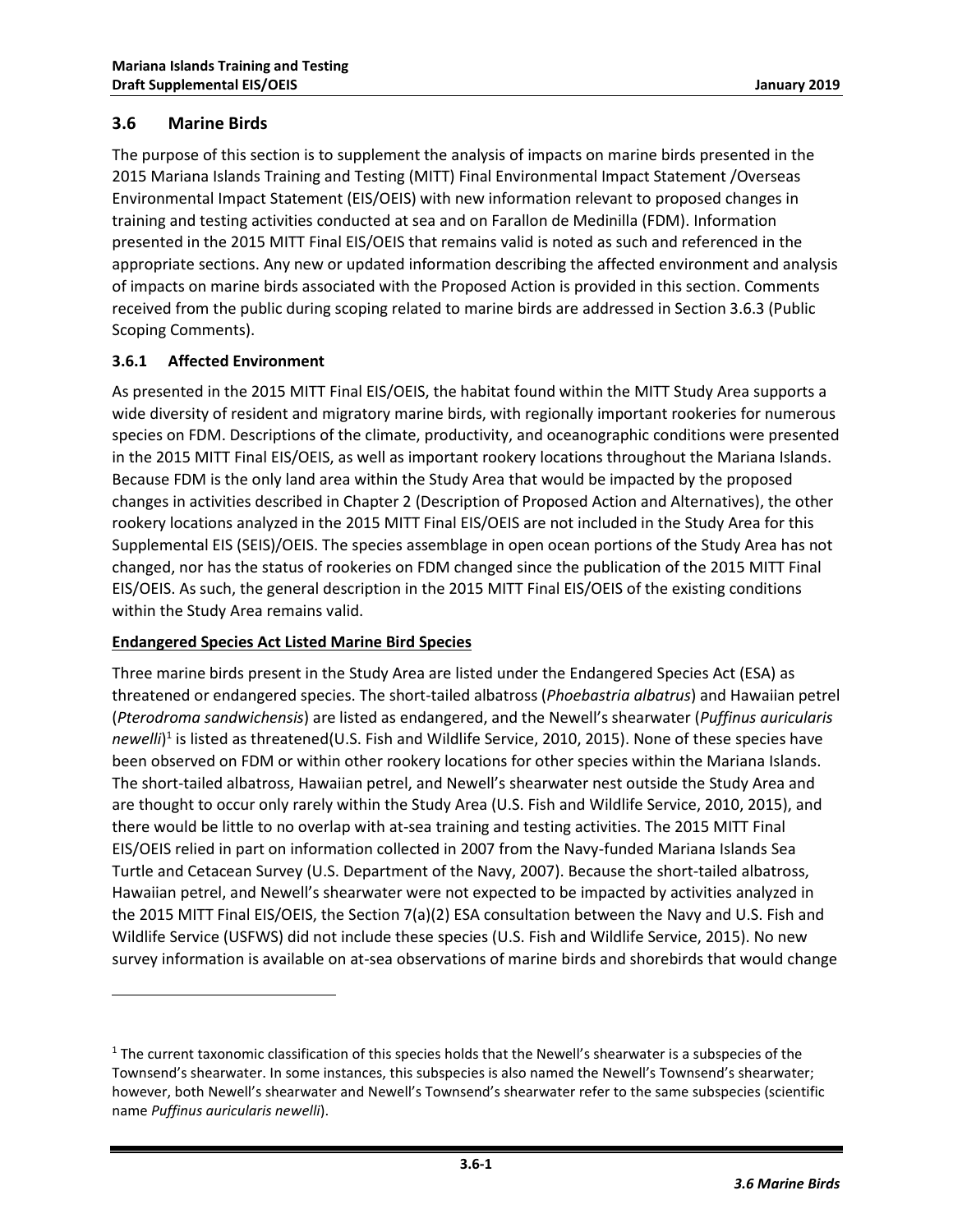the analysis from the 2015 MITT Final EIS/OEIS. As such, the description regarding at-sea observations of marine birds presented in the 2015 MITT Final EIS/OEIS remains valid.

#### <span id="page-5-0"></span>**3.6.1.1 Group Size**

Section 3.6.2.1 of the 2015 MITT Final EIS/OEIS included a description of marine bird group sizes and reasons why some marine birds congregate in groups. Within the Study Area, the largest grouping of marine birds is anticipated during large upwelling events for feeding, and on-land rookery locations (at FDM). There is no new information that changes the basis of the conclusion on the group size analysis from the 2015 MITT Final EIS/OEIS. As such, the additional description regarding group sizes of marine birds presented in the 2015 MITT Final EIS/OEIS remains valid.

#### <span id="page-5-1"></span>**3.6.1.2 Diving Behavior**

Section 3.6.2.2 of the 2015 MITT Final EIS/OEIS describes dive behaviors exhibited by different types of marine birds. Marine birds will dive to various depths in pursuit of prey items, exhibiting plunge diving. Many of the marine bird species found in the Study Area will dive, skim, or grasp prey at the water's surface or within the upper portion (1–2 meters [m]) of the water column [\(Cook et al., 2011;](#page-36-0) [Jiménez et](#page-37-0)  [al., 2012;](#page-37-0) [Sibley, 2014\)](#page-38-0), although some marine birds will dive to depths greater than 30 m in pursuit of prey, with dive durations lasting from a few seconds to several minutes for deep diving marine birds. Dive durations are correlated with depth and range from a few seconds in shallow divers to several minutes in alcids [\(Ponganis, 2015\)](#page-38-1). No new information is available on dive behavior that would alter the analysis from the 2015 MITT Final EIS/OEIS. As such, the additional description regarding dive behavior presented in the 2015 MITT Final EIS/OEIS remains valid.

#### <span id="page-5-2"></span>**3.6.1.3 Flight Altitudes**

While foraging birds will be present near the water surface, migrating birds may fly at various altitudes. Flight altitudes for birds have traditionally been estimated from on the ground (or boat) observations, or from planes; however, flight altitude information increasingly relies on radar studies and telemetry techniques, where the bird's measured altitude is subtracted from the ground elevation [\(Poessel et al.,](#page-38-2)  [2018\)](#page-38-2). Jongbloed [\(2016\)](#page-37-1) completed a literature review to determine flight height of marine birds to assess potential risks from wind turbine collisions. This review found that most seabird species fly beneath the rotor blade altitudes of offshore wind turbines, which reduces the risk for collision. Some species such as sea ducks and loons may be commonly seen flying just above the water's surface, but the same species can also be spotted flying high enough (5,800 feet [ft.]) that they are barely visible through binoculars [\(Lincoln et al., 1998\)](#page-37-2). While there is considerable variation, the favored altitude for most small birds appears to be between 500 ft. (152 m) and 1,000 ft. (305 m). Radar studies have demonstrated that 95 percent of the migratory movements occur at less than 10,000 ft. (3,050 m), with the bulk of the movements occurring under 3,000 ft. (914 m) [\(Lincoln et al., 1998\)](#page-37-2). Weather factors may also influence flight heights. Tarroux et al. (2016) examined the flying tactics of Antarctic petrels, (*Thalassoica Antarctica)*, in Antarctica revealing the flexibility of flight strategies. Birds tend to fly higher with favorable wind conditions, and fly at near ground level during strong winds. Birds were found to adjust their speed and heading during stronger winds to limit drift, however, they were able to tolerate a limited amount of drift [\(Tarroux et al., 2016\)](#page-38-3). This was also found by Stumpf et al. (2011) for marbled murrelets using radar to quantify flight heights off of the Olympic Peninsula and by Sanzenbacher et al. (2014) off of Northern California. In summary, most marine birds can be expected to fly relatively close to the surface, but may range upwards in altitude depending on a number of factors such as wind speed and direction, precipitation avoidance, time of day or night, foraging behaviors,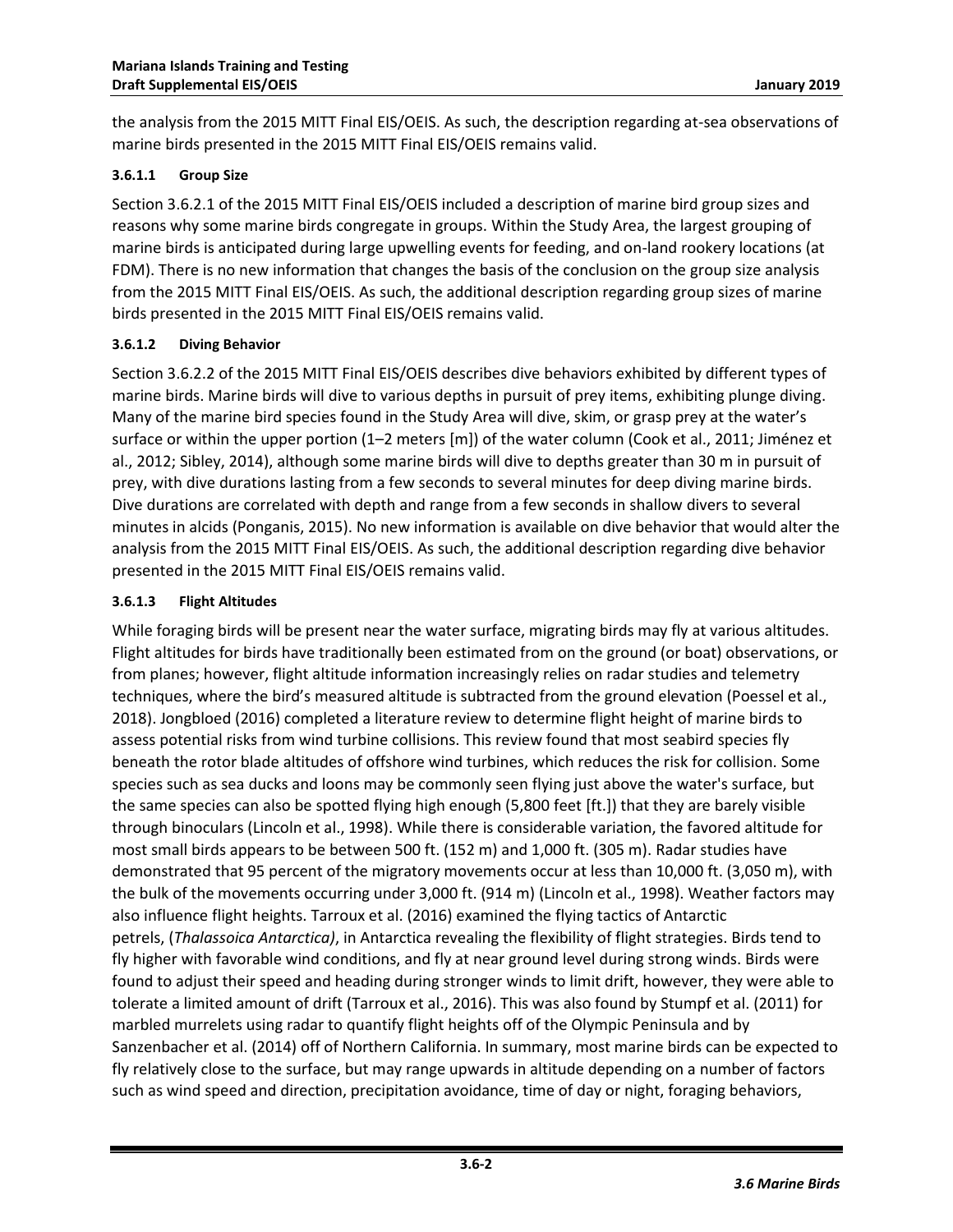migration, and distance to coast. In general the flight altitude of low migrating birds is likely distinctly lower offshore than along the coast or inland of islands within the Mariana Archipelago.

#### <span id="page-6-0"></span>**3.6.1.4 Distance from Shore**

Pelagic ranges, as a function of distance from shore, can range widely for different species. Much of the recent research regarding abundance and distribution as a function of distance from shore for marine birds was conducted to better understand potential impacts on marine birds from offshore energy development. Spiegel et al. (2017) tracked the movements of over 400 individuals of three species (northern gannets, red-footed loon, and surf-scooter) over the course of five years off of the mid-Atlantic coast. In winter, all three species exhibited a largely near-shore, coastal, or in-shore distribution. Habitat use was concentrated in or around large bays, with the most extensive use at bay mouths. Northern gannets ranged much farther offshore than the other two species, and covered a much larger area (including instances of individuals using both the Gulf of Mexico and the mid-Atlantic within a single season). Spiegel et al. (2017) determined that the differences among species distributions were likely due to differences in motility and distribution of their preferred prey. In summary, marine bird distance from shore can depend on a variety of factors, such as physiological abilities of a particular species to tolerate long distance and duration flights, mobility of prey, and seasonal variations in ranges.

Pelagic marine birds are widely distributed throughout the Marianas, but they tend to congregate in areas of high productivity and prey availability. The 2015 MITT Final EIS/OEIS relied on information collected in 2007 from the Navy-funded Mariana Islands Sea Turtle and Cetacean Survey [\(U.S.](#page-39-2)  [Department of the Navy, 2007\)](#page-39-2). No new information is available on at-sea observations of marine birds and shorebirds that would change the analysis from the 2015 MITT Final EIS/OEIS. As such, the description regarding at-sea observations of marine birds presented in the 2015 MITT Final EIS/OEIS remains valid.

# <span id="page-6-1"></span>**3.6.1.5 Hearing and Vocalization**

Section 3.6.2.3 of the 2015 MITT Final EIS/OEIS includes a description of marine bird hearing in air, as well as under water. The Navy's literature review of updated information since the publication of the 2015 MITT Final EIS/OEIS has found new information regarding in-air and underwater hearing sensitivities of marine birds.

The Navy conducted a literature search for new information since the publication of the 2015 MITT Final EIS/OEIS on bird hearing and vocalizations that may change the analysis of potential impacts on birds. New information regarding hearing sensitivities of waterbirds, including various duck species and lesser scaups, is summarized below, along with recent publications that show differences in hearing sensitivities between freshwater divers and pelagic birds. This information is summarized below with an overview of the most current best available science regarding bird hearing and vocalization.

Although hearing range and sensitivity has been measured for many land birds, little is known of seabird hearing. The majority of the published literature on bird hearing focuses on terrestrial birds and their ability to hear in air. A review of 32 terrestrial and marine species indicates that birds generally have greatest hearing sensitivity between 1 and 4 kilohertz (kHz) [\(Beason, 2004;](#page-36-1) [Dooling, 2002\)](#page-36-2). Very few can hear below 20 hertz, most have an upper frequency hearing limit of 10 kHz, and none exhibit hearing at frequencies higher than 15 kHz [\(Dooling, 2002;](#page-36-2) [Dooling & Popper, 2000\)](#page-36-3). Hearing capabilities have been studied for only a few seabirds [\(Beason, 2004;](#page-36-1) [Beuter et al., 1986;](#page-36-4) [Crowell et al., 2015;](#page-36-5) [Johansen et al.,](#page-37-3)  [2016;](#page-37-3) [Thiessen, 1958;](#page-38-4) [Wever et al., 1969\)](#page-39-3); these studies show that seabird hearing ranges and sensitivity in air are consistent with what is known about bird hearing in general.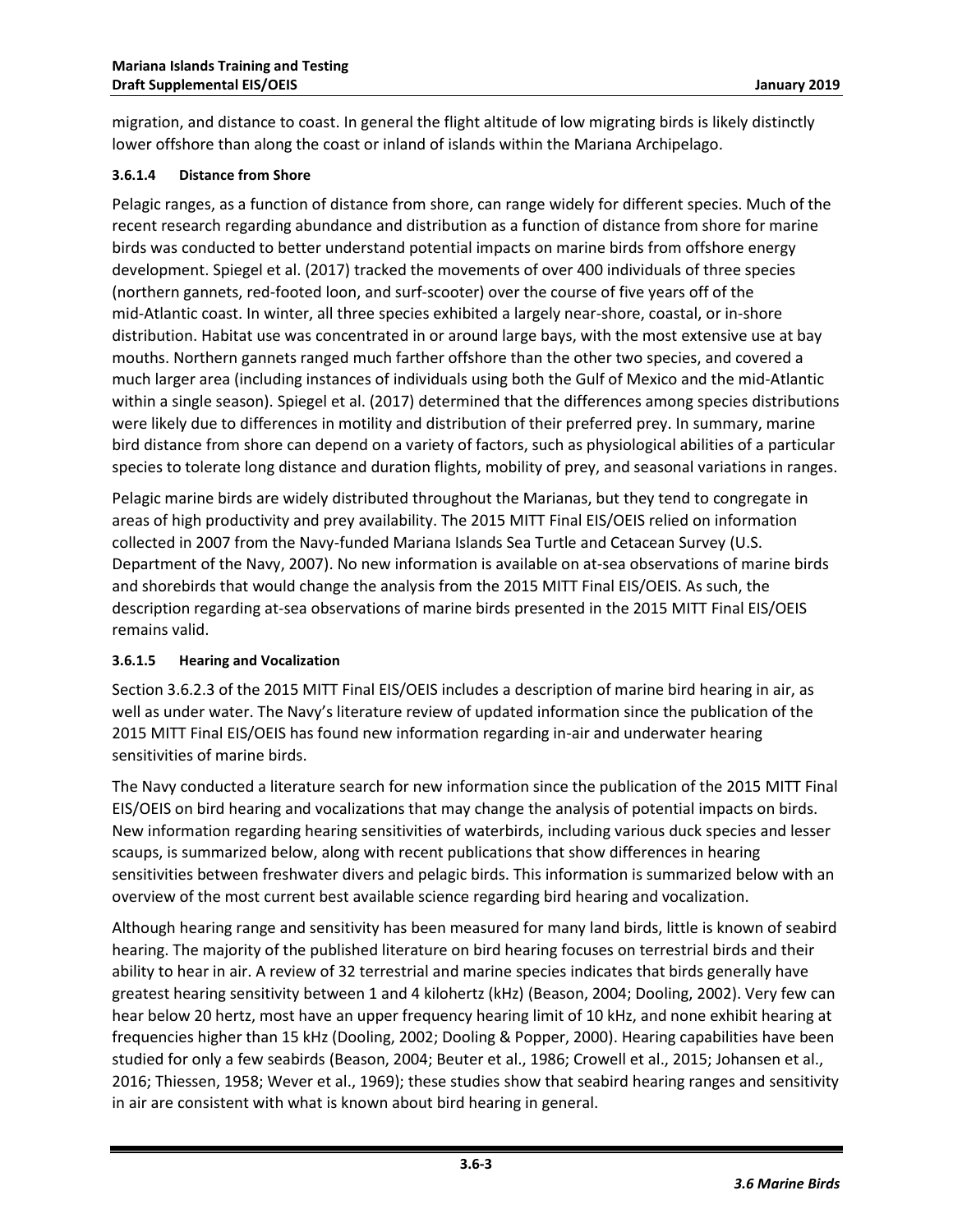Auditory abilities have been measured in 10 diving bird species in-air using electrophysiological techniques [\(Crowell et al., 2015;](#page-36-5) [Maxwell et al., 2017\)](#page-37-4). All species tested had the best hearing sensitivity from 1 to 3 kHz. The red-throated loon (*Gavia stellata*) and northern gannet (*Morus bassanus*) (both non-duck species) had the highest thresholds while the lesser scaup (*Aythya affinis*) and ruddy duck (*Oxyura jamaicensis*) (both duck species) had the lowest thresholds [\(Crowell et al., 2015\)](#page-36-5). Auditory sensitivity varied amongst the species tested, spanning over 30 decibels (dB) in the frequency range of best hearing. While electrophysiological techniques provide insight into hearing abilities, auditory sensitivity is more accurately obtained using behavioral techniques. Crowell et al. (2016) used behavioral methods to obtain an in-air audiogram of the lesser scaup. Hearing frequency range in air was similar to other birds, with best sensitivity at 2.86 kHz with a threshold of 14 dB referenced to (re) 20 micropascals  $(\mu Pa)$ .

Crowell et al. (2015) also compared the vocalizations of the same 10 diving bird species to the region of highest sensitivity of in-air hearing. Of the birds studied, vocalizations of only eight species were obtained due to the relatively silent nature of two of the species. The peak frequency of the vocalizations of seven of the eight species fell within the range of highest sensitivity of in-air hearing. Crowell et al. (2015) suggested that the colonial nesters tested had relatively reduced hearing sensitivity because they relied on individually distinctive vocalizations over short ranges. Additionally, Crowell et al. (2015) observed that the species with more sensitive hearing were those associated with freshwater habitats, which are relatively quieter compared to marine habitats with wind and wave noise.

Although important to seabirds in air, it is unknown if seabirds use hearing or vocalizations underwater for foraging, communication, predator avoidance or navigation [\(Crowell, 2016;](#page-36-6) [Dooling & Therrien,](#page-36-7)  [2012\)](#page-36-7). Some scientists suggest that birds must rely on vision rather than hearing while underwater [\(Hetherington, 2008\)](#page-37-5), while others suggest birds must rely on an alternative sense in order to coordinate cooperative foraging and foraging in low light conditions (e.g., night, depth) [\(Dooling & Therrien, 2012\)](#page-36-7).

There is little known about the hearing abilities of birds underwater [\(Dooling & Therrien, 2012\)](#page-36-7). In air, the size of the bird is usually correlated with the sensitivity to sound [\(Johansen et al., 2016\)](#page-37-3); for example, songbirds tend to be more sensitive to higher frequencies and larger non-songbirds tend to be more sensitive to lower frequencies [\(Dooling & Popper, 2000\)](#page-36-3). Two studies have tested the ability of a single diving bird, a great cormorant (*Phalacrocorax carbo sinensis*), to respond to underwater sounds [\(Hansen et al., 2017;](#page-37-6) [Johansen et al., 2016\)](#page-37-3). These studies suggestthat the cormorant's hearing in air is less sensitive than birds of similar size; however, the hearing capabilities in water are better than what would be expected for a purely in-air adapted ear [\(Johansen et al., 2016\)](#page-37-3). The frequency range of best hearing underwater was observed to be narrower than the frequency range of best hearing in air, with greatest sensitivity underwater observed around 2 kHz (about 71 dB re 1 µPa based on behavioral responses). Although results were not sufficient to be used to generate an audiogram, Therrien (2014) also examined underwater hearing sensitivity of long-tailed ducks (*Clangula hyemalis*) by examining behavioral responses. The research showed that auditory thresholds at frequencies within the expected range of best sensitivity (1, 2, and 2.86 kHz) are expected to be between 77 and 127 dB re 1  $\mu$ Pa.

Diving birds may not hear as well underwater, compared to other (non-avian) species, based on adaptations to protect their ears from pressure changes [\(Dooling & Therrien, 2012\)](#page-36-7). Because reproduction and communication with conspecifics occurs in air, adaptations for diving may have evolved to protect in-air hearing ability and may contribute to reduced sensitivity underwater [\(Hetherington, 2008\)](#page-37-5). There are many anatomical adaptations in diving birds that may reduce sensitivity both in air and underwater. Anatomical ear adaptations are not well investigated, but include cavernous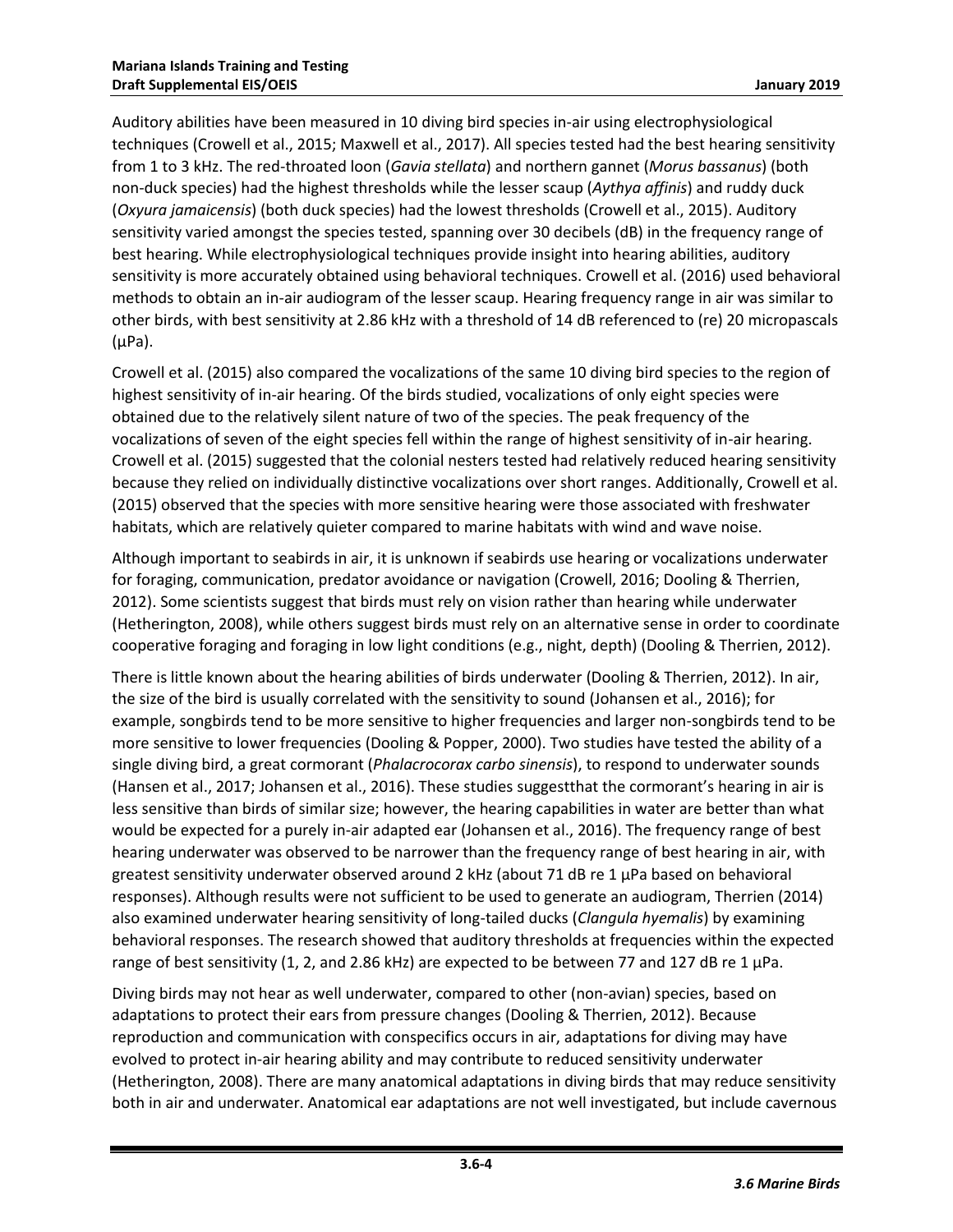tissue in the meatus and middle ear that may fill with blood during dives to compensate for increased pressure on the tympanum, active muscular control of the meatus to prevent water entering the ear, and interlocking feathers to create a waterproof outer covering [\(Crowell et al., 2015;](#page-36-5) [Rijke, 1970;](#page-38-5) [Sade](#page-38-6)  [et al., 2008\)](#page-38-6). The northern gannet, a plunge diver, has unique adaptations to hitting the water at high speeds, including additional air spaces in the head and neck to cushion the impact and a thicker tympanic membrane than similar-sized birds [\(Crowell et al., 2015\)](#page-36-5). All of these adaptions could explain why best hearing frequencies are narrower under water than on the surface or in flight.

This new information increases the understanding of bird auditory abilities; however, no new information is available on bird hearing that would alter the analysis from the 2015 MITT Final EIS/OEIS. As such, the additional description regarding dive behavior presented in the 2015 MITT Final EIS/OEIS remains valid.

#### <span id="page-8-0"></span>**3.6.1.6 General Threats**

Section 3.6.2.4 (General Threats) of the 2015 MITT Final EIS/OEIS described the general threats facing marine birds within the Study Area. No new information is available that would change the characterization of threats described in the 2015 document; therefore, the description regarding general threats presented in the 2015 MITT Final EIS/OEIS remains valid. Since the publication of the 2015 MITT Final EIS/OEIS, more complete information regarding potential climate change-related impacts on water quality, which in turn may impact prey base and rookery resiliency to storm events, has become available and been included in this SEIS/OEIS. Section 3.1 (Sediments and Water Quality) describes the updated information included in this SEIS/OEIS in regards to potential impacts on water quality from climate change. These changes (e.g., air and sea temperatures, precipitation, frequency and intensity of storms, pH level of sea water, sea level rise) may potentially impact marine birds by reducing overall marine productivity and biodiversity, which could affect the food resources, distribution, and reproductive success of marine birds [\(Duffy, 2011;](#page-36-8) [Frost et al., 2017;](#page-37-7) [Lorrain et al., 2017;](#page-37-8) [Ostrom et al.,](#page-37-9)  [2017;](#page-37-9) [Ramírez et al., 2017;](#page-38-7) [Trainer, 2017\)](#page-38-8). In the long term, climate change could be the largest threat to marine birds.

On FDM, the primary threats to marine bird rookeries include invasive species currently on the island (e.g., rodents that prey on marine bird eggs and chicks). Extensive biosecurity planning by range operators is in place for land-based training activities on FDM to prevent the accidental introduction of other invasive species, such as the brown treesnake [\(U.S. Fish and Wildlife Service, 2010,](#page-39-0) [2015\)](#page-39-1). A more detailed description of stressors on the terrestrial environment of FDM is provided in Section 3.10 (Terrestrial Species and Habitats).

# <span id="page-8-1"></span>**3.6.1.7 Rookery Locations and Breeding Activities on FDM**

The 2015 MITT Final EIS/OEIS included a summary of statistical analyses conducted on marine bird counts collected since 1997 and the findings from a non-published technical report produced by the same authors as the published report. Since the publication of the 2015 MITT Final EIS/OEIS, Camp et al. (2016) published this information. During the 159 counts conducted between February 1997 and August 2014, the numbers detected during each count ranged from 0 to 447 for brown booby, 6 to 404 for masked booby, and 42 to 915 for red-footed booby. From 1997 to 2014, there is some evidence that masked and red-footed booby populations on FDM have declined, while brown booby populations have increased. However, the general conclusion is that all three species exhibited population fluctuations over time. Combined with the level of variability observed in the count data, this precluded any definite conclusions about long-term population trends (i.e., the data showed no statistically significant trends)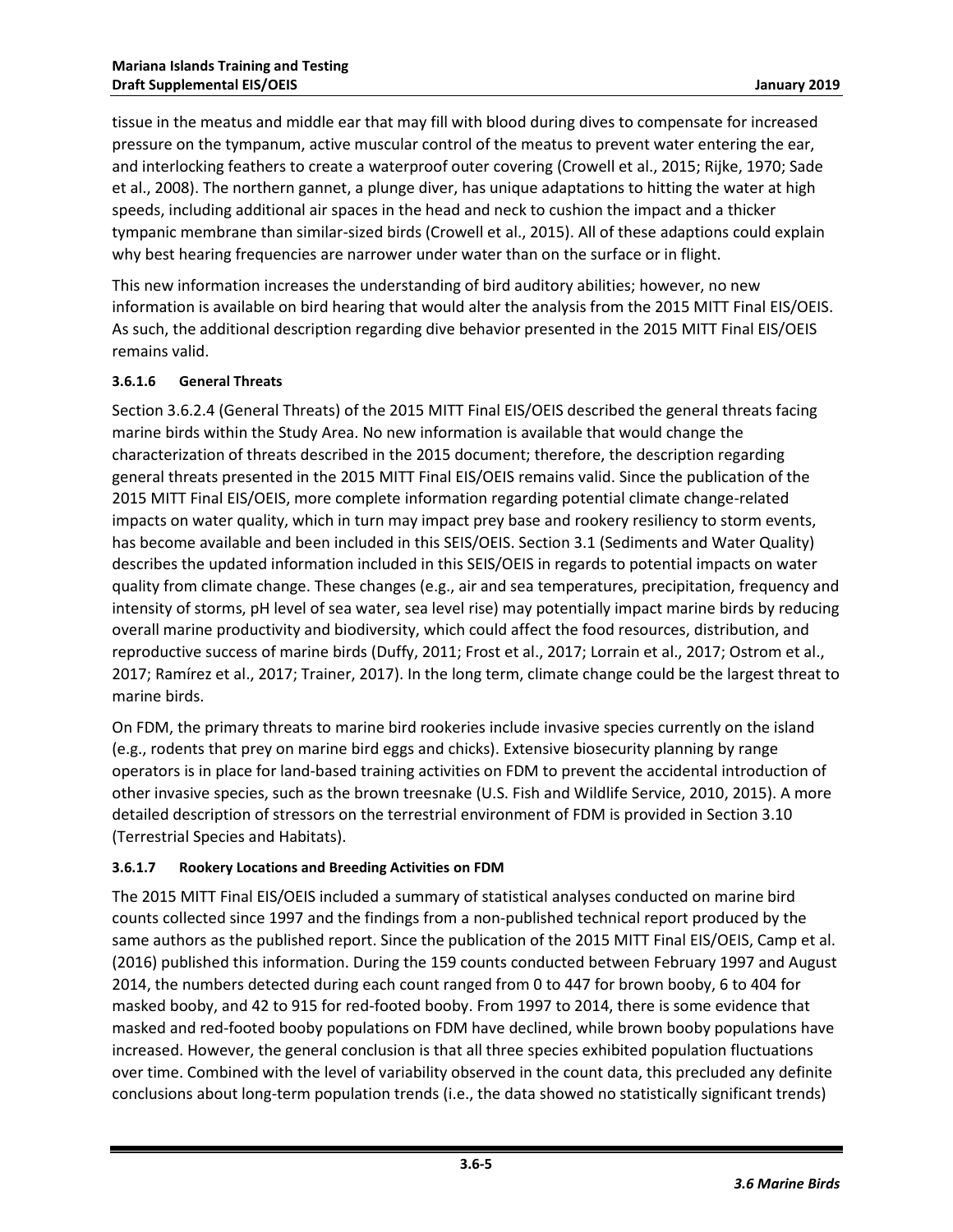[\(Camp et al., 2016\)](#page-36-9). Since the publication of the 2015 MITT Final EIS/OEIS, one additional aerial survey was completed in September 2016. Because of a lack of commercial helicopter transit services, surveys have not been conducted since 2016.

#### <span id="page-9-0"></span>**3.6.2 Environmental Consequences**

In the 2015 MITT Final EIS/OEIS, the Navy considered all potential stressors associated with ongoing training and testing activities in the Mariana Islands and then analyzed their potential impacts on marine birds in the Study Area. In this SEIS/OEIS, the Navy has reviewed the analysis of impacts from these ongoing activities and additionally analyzed new or changing training and testing activities as projected into the reasonably foreseeable future. The Navy has completed a literature review for information on marine birds within the Study Area, which included a search for the best available science since the publication of the 2015 MITT Final EIS/OEIS. Where there has been no substantive or otherwise meaningful change in the action, science, or regulations, the Navy will rely on the previous 2015 MITT Final EIS/OEIS analysis. Where there has been substantive change in the action, science, or regulations, the information and analysis provided in this SEIS/OEIS will supplement the 2015 MITT Final EIS/OEIS to support environmental compliance with applicable environmental statutes for marine birds.

In the alternatives descriptions for this SEIS/OEIS, there have been some modifications to the quantity and type of acoustic stressors under the two action alternatives compared to the 2015 MITT Final EIS/OEIS. In addition, the analysis of potential impacts associated with sonar and other transducers has been improved by incorporating additional information regarding marine bird hearing abilities in water. There have been no updates to the assessment of potential impacts on marine birds from other acoustic sources (e.g., vessel noise, airguns, weapons firing noise, and aircraft noise).

The stressors applicable to birds include the new stressor (high-energy laser) and the same stressors considered in the 2015 MITT Final EIS/OEIS. High-energy laser is detailed in Section 3.0.4.3.2.2 (High-Energy Lasers) and analyzed under the energy stressor category for potential impacts on birds (see Section 3.6.2.3, Energy Stressors).

In general, there have been no substantial changes to the activities analyzed in the 2015 MITT Final EIS/OEIS, which would change the conclusions reached regarding populations of marine birds in the Study Area. Table 2.5.1 and Table 2.5-2 in Chapter 2 (Description of Proposed Action and Alternatives) list the proposed training and testing activities and include the number of times each activity would be conducted annually and the locations within the Study Area where the activity would typically occur under each alternative. The tables also present the same information for activities described in the 2015 MITT Final EIS/OEIS so that the proposed levels of training and testing under this SEIS/OEIS can be compared. The increased use of FDM for training activities proposed in this SEIS/OEIS necessitates FDMfocused analysis for some stressor categories.

Use of acoustic stressors (sonar and other active acoustic sources) and use of explosives have occurred since the 2015 completion of the MITT Final EIS/OEIS Record of Decision. There have been no known adverse effects to marine birds or population impacts that were not otherwise previously analyzed or accounted for in the 2015 MITT Final EIS/OEIS [\(U.S. Department of the Navy, 2015\)](#page-39-4). The potential stressors associated with the training and testing activities in the Study Area included the following:

- Acoustic stressors (sonar and other transducers, vessel noise, aircraft noise, and weapons noise)
- Explosives (in-air explosions and in-water explosions)
- Energy (in-water and in-air electromagnetic devices, high-energy lasers)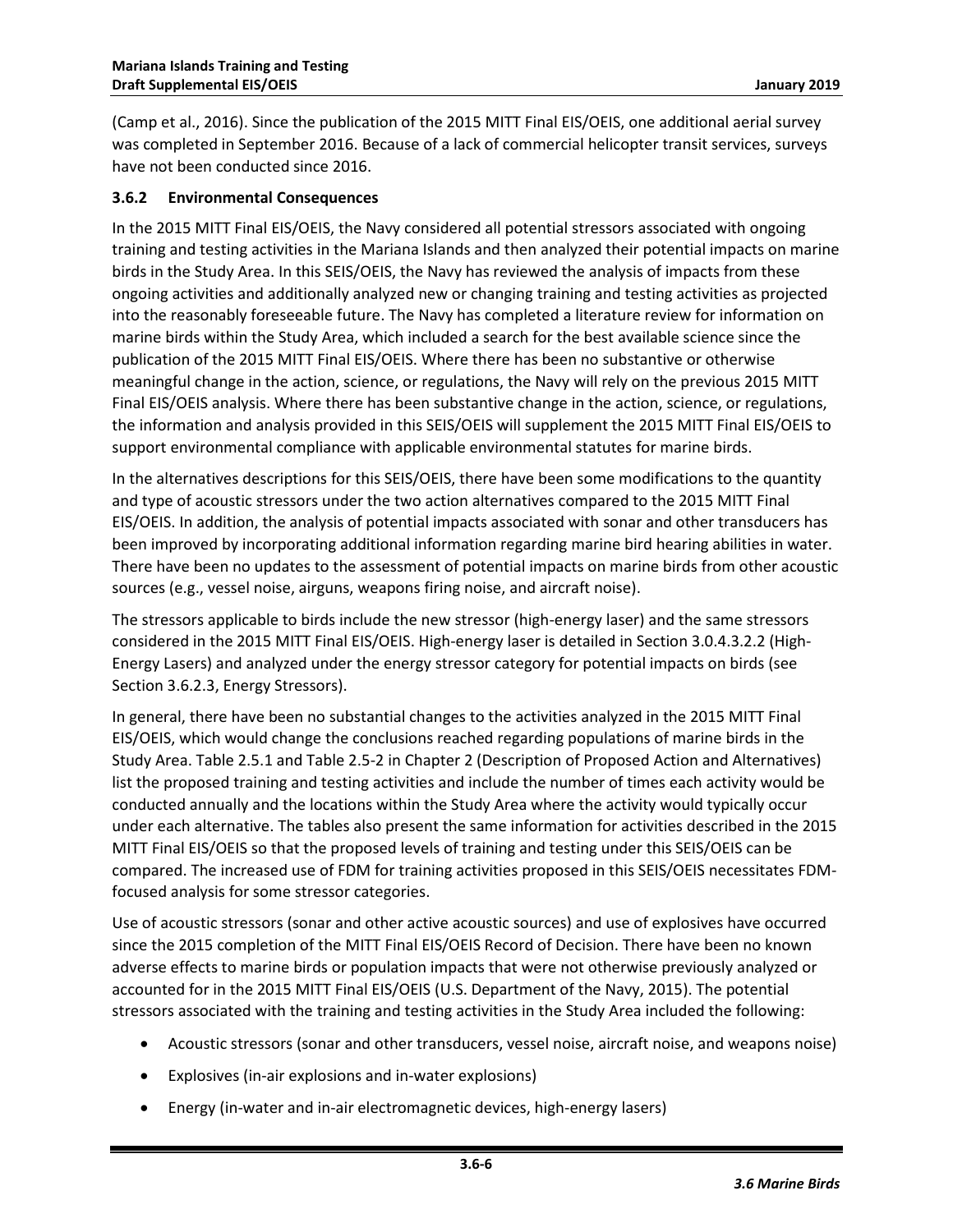- Physical disturbance and strike stressors (vessels and in-water devices, military expended materials, seafloor devices)
- Ingestion (military expended materials munitions, military expended materials other than munitions)
- Secondary stressors (impacts on habitat; impacts on prey availability)

During the preparation of the 2015 MITT Final EIS/OEIS, the Navy assessed the potential for wires and cables, along with decelerators/parachutes, to entangle marine birds. The Navy determined at that time that these materials would not present entanglement risks for marine birds because these items would be expended outside of their range of foraging abilities. During the Navy's literature review, no new information regarding fiber optic cables and guidance wires and decelerators/parachutes was found that would alter this conclusion in the 2015 MITT Final EIS/OEIS; therefore, they are not analyzed further in this SEIS/OEIS.

#### **Analysis of Stressors on Farallon de Medinilla**

## **Analysis of Proposed Increases in Number of Events, Munitions, and Net Explosive Weight on Farallon de Medinilla**

Under Alternative 1 and Alternative 2, there would be an overall increase in the number of training events and munitions used on FDM, which would increase the number of exposures to explosives noise, weapons firing noise, and aircraft overflights to deliver munitions to the impact zones on FDM. The types of explosive munitions used on FDM include explosive bombs (less than or equal to 2,000 pounds [lb.]), missiles, rockets, explosive grenades and mortars, medium-caliber projectiles, and large-caliber projectiles (see Table 3.0-19). The calculations for the increases in the number of events proposed on FDM are shown on Table 3.6-1. Table 3.6-2 shows the calculations for the proposed increases in the number of explosive and non-explosive munitions expended on FDM. These increases in events and munitions will result in an increase in net explosive weight (NEW) of explosives over the course of a training year. The calculations for NEW expended on NEW resulting from proposed training activities are shown on Table 3.6-3. The NEW for each ordnance type may vary within each class. Based on these NEW ranges within each explosives bin, the Navy calculated the range of total munitions' NEW under each alternative proposed in the SEIS/OEIS by multiplying the number of munitions used by the low and high NEW ranges for each ordnance type. Based on these calculations, the following assumptions are presented as additional analysis for the SEIS/OEIS:

- In terms of the number of events, there would be an increase of less than 2 percent over what was analyzed previously in the 2015 MITT Final EIS/OEIS. No new activity types are proposed in the SEIS/OEIS from what were previously analyzed in the 2015 MITT Final EIS/OEIS. Some activity types, however, would increase in the number of events per year and/or the number of ordnance items expended. Other activities would not change compared to what was analyzed previously in the 2015 MITT Final EIS/OEIS, and therefore would not contribute to an increase in NEW or the number of munitions expended on FDM. Examples of these training activities include Gunnery Exercise (Air-to-Ground) and Bombing Exercise (Air-to-Ground). Table 3.6-1 shows the number of events that would occur under each alternative compared to what was analyzed in the 2015 MITT Final EIS/OEIS.
- In terms of munitions item numbers, there would be an increase of approximately 9 percent over what was analyzed previously in the 2015 MITT Final EIS/OEIS in the total number of munitions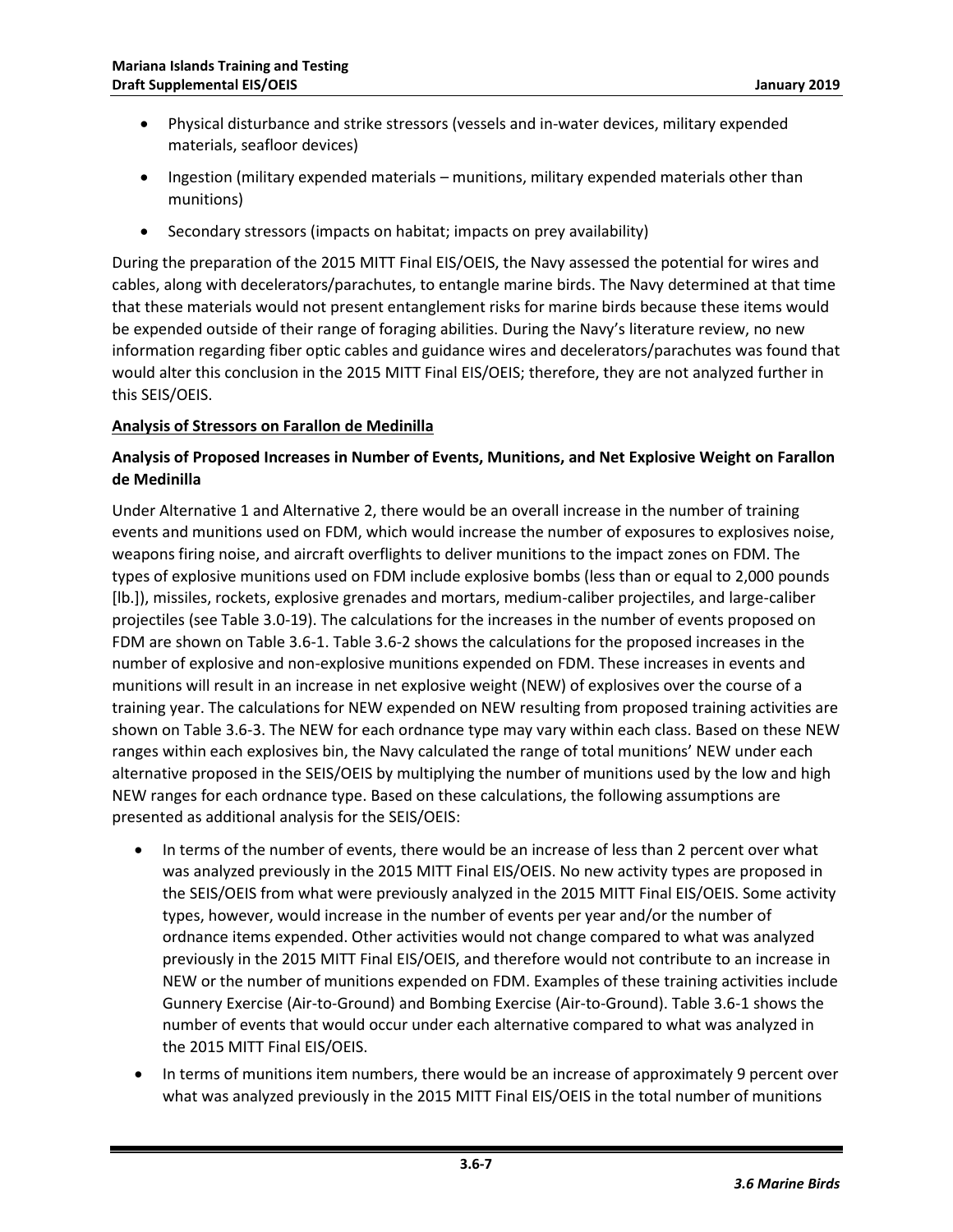used on FDM. Most of these increases are associated with small-caliber rounds, which do not contribute to increases in NEW. Table 3.6-2 shows the number of munitions proposed under each alternative compared to what was analyzed in the 2015 MITT Final EIS/OEIS.

• In terms of NEW, explosives used on FDM would increase by less than 1 percent compared to what was analyzed in the 2015 MITT Final EIS/OEIS (see calculations in Table 3.6-3).

Taken together, the increase in the number of events per year or the amount of ordnance used during events would result in more ordnance use on FDM and an increase in the amount of NEW expended on FDM each year. Although the amount of increased NEW is negligible (less than 1 percent), the number of events per year and the number of ordnance items (most of which are small and medium projectiles) expended increases the potential exposure to stressors associated with ordnance use. Factors that limit the potential for additional adverse impacts, however, include maintaining the same ordnance type and targeting restrictions included as part of the 2015 MITT Final EIS/OEIS. All ordnance expended on FDM would target existing impact zones, with the same ordnance restrictions imposed on all FDM activities and with the same avoidance and minimization measures in place as with the 2015 MITT Final EIS/OEIS (see Section 5.5 Terrestrial Mitigation Measures to be Implemented).

<span id="page-11-0"></span>

|                                                                   |                                       | <b>Number of Events</b> | <b>Percent Increase from 2015</b><br><b>MITT Final EIS/OEIS</b> |                    |                                      |
|-------------------------------------------------------------------|---------------------------------------|-------------------------|-----------------------------------------------------------------|--------------------|--------------------------------------|
| <b>Activity</b>                                                   | <b>2015 MITT</b><br>Final<br>EIS/OEIS | <b>Alternative</b><br>1 | <b>Alternative</b><br>2                                         | <b>Alternative</b> | <b>Alternative</b><br>$\overline{2}$ |
| Marine Air Ground Task Force<br>Exercise (Amphibious) – Battalion | 4                                     | 4                       | 4                                                               | $0.0\%$            | $0.0\%$                              |
| Naval Surface Fire Support Exercise -<br>Land-based target        | 10                                    | 10                      | 15                                                              | 0.0%               | 40.0%                                |
| Bombing Exercise (Air-to-Ground)                                  | 2,300                                 | 2,300                   | 2,300                                                           | $0.0\%$            | $0.0\%$                              |
| Gunnery Exercise (Air-to-Ground)                                  | 96                                    | 96                      | 96                                                              | $0.0\%$            | $0.0\%$                              |
| Missile Exercise                                                  | 85                                    | 115                     | 115                                                             | 30.0%              | 30.0%                                |
| Direct Action (Tactical Control Party)                            | 18                                    | 18                      | 18                                                              | $0.0\%$            | 0.0%                                 |
| Total                                                             | 2,513                                 | 2,543                   | 2,548                                                           | 1.2%               | 1.4%                                 |

**Table 3.6-1: Number of Events by Activity Type on Farallon de Medinilla**

Notes: EIS = Environmental Impact Statement, MITT = Mariana Islands Training and Testing, NEPM = Non-explosive practice munition, OEIS = Overseas EIS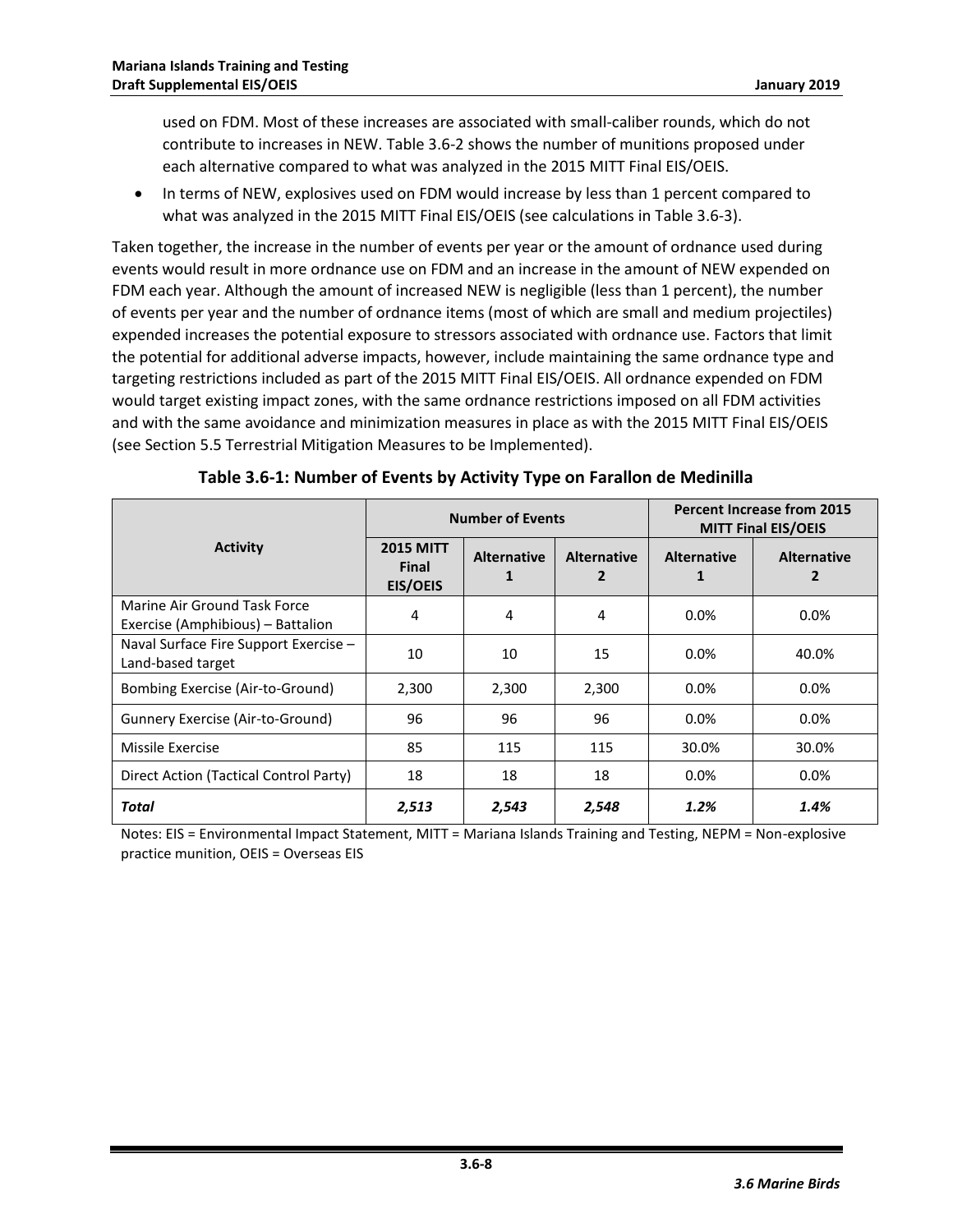<span id="page-12-0"></span>

|                                         |                               |                                       | <b>Number of Munitions</b> |                         | <b>Percent Increase from 2015 MITT</b><br><b>Final EIS/OEIS</b> |                    |
|-----------------------------------------|-------------------------------|---------------------------------------|----------------------------|-------------------------|-----------------------------------------------------------------|--------------------|
| <b>Activity</b>                         | <b>Munitions Type</b>         | 2015<br><b>MITT Final</b><br>EIS/OEIS | <b>Alternative</b>         | <b>Alternative</b><br>2 | <b>Alternative</b>                                              | <b>Alternative</b> |
| Naval Surface Fire                      | <b>NEPM Rounds</b>            | 1,800                                 |                            |                         | <b>NA</b>                                                       | <b>NA</b>          |
| Support Exercise -<br>Land-based target | Explosive large-cal rounds    | 1,000                                 | 2,800                      | 4,200                   | 94.7%                                                           | 123.1%             |
| <b>Bombing Exercise</b>                 | <b>NEPM Rounds</b>            | 2,670                                 | 2,670                      | 2,670                   | 0.0%                                                            | 0.0%               |
| (Air-to-Ground)                         | <b>Explosive Rounds</b>       | 6,242                                 | 6,242                      | 6,242                   | 0.0%                                                            | 0.0%               |
|                                         | Small-cal rounds              | 24,000                                | 24,000                     | 24,000                  | 0.0%                                                            | 0.0%               |
| <b>Gunnery Exercise</b>                 | Med-cal rounds                | 94,150                                | 94,650                     | 94,650                  | 0.5%                                                            | 0.5%               |
| (Air-to-Ground)                         | Explosive med-cal rounds      | 17,350                                | 17,500                     | 17,500                  | 0.9%                                                            | 0.9%               |
|                                         | Explosive large-cal rounds    | 200                                   | 200                        | 200                     | 0.0%                                                            | 0.0%               |
|                                         | Explosive rockets             | 2,000                                 | 2,000                      | 2,000                   | 0.0%                                                            | 0.0%               |
| Missile Exercise                        | <b>Explosive missiles</b>     | 85                                    | 115                        | 115                     | 30.0%                                                           | 30.0%              |
| Direct Action                           | Small-cal rounds              | 18,000                                | 30,000                     | 30,000                  | 50.0%                                                           | 50.0%              |
| (Tactical Control                       | Medium-cal explosives         | $\overline{\phantom{a}}$              | 1,000                      | 1,000                   | NA.                                                             | <b>NA</b>          |
| Party)                                  | Explosives (grenades/mortars) | 600                                   | 1,000                      | 1,000                   | 50.0%                                                           | 50.0%              |
|                                         | 166,297                       | 181,177                               | 182,577                    | 8.6%                    | 9.3%                                                            |                    |

**Table 3.6-2: Number of Munitions by Activity Type on Farallon de Medinilla**

Notes: EIS = Environmental Impact Statement, MITT = Mariana Islands Training and Testing, NEPM = Non-explosive practice munition, OEIS = Overseas EIS

<span id="page-12-1"></span>

| Table 3.6-3: Munitions Use on Farallon de Medinilla, Net Explosive Weight Comparisons |  |
|---------------------------------------------------------------------------------------|--|
|---------------------------------------------------------------------------------------|--|

| <b>Explosive</b><br><b>Munitions used</b>   | <b>Bin</b>     | NEW Range $1$ |                                           | <b>NEW</b>               | <b>Percent Increase from 2015</b><br><b>MITT Final EIS/OEIS</b> |                      |                      |
|---------------------------------------------|----------------|---------------|-------------------------------------------|--------------------------|-----------------------------------------------------------------|----------------------|----------------------|
| at FDM                                      |                |               | <b>2015 MITT</b><br><b>Final EIS/OEIS</b> | <b>Alternative 1</b>     | <b>Alternative 2</b>                                            | <b>Alternative 1</b> | <b>Alternative 2</b> |
| Explosive Bombs $\leq$<br>2,000 lb.         | E10-E13        | 250-1,740     | 3,121,000-<br>10,861,080                  | 3,121,000-<br>10,861,080 | 3,121,000-<br>10,861,080                                        | 0.0%                 | 0.0%                 |
| <b>Missiles</b>                             | E <sub>6</sub> | $10 - 20$     | 850-1,700                                 | 1,150-2,300              | 1,150-2,300                                                     | 30.0%                | 30.0%                |
| Large-caliber<br>Projectiles                | E <sub>5</sub> | $5 - 10$      | 6,000-12,000                              | $15,000 -$<br>30,000     | $22,000 -$<br>44,000                                            | 85.7%                | 114.3%               |
| Medium-caliber<br>Projectiles               | E4             | $2.5 - 5$     | 43,375-<br>86,750                         | $46,250 -$<br>92,500     | $46,250 -$<br>92,500                                            | 6.4%                 | 6.4%                 |
| Rockets                                     | E4             | $2.5 - 5$     | 1,000-20,000                              | 1,000-20,000             | 1,000-20,000                                                    | 0.0%                 | 0.0%                 |
| Explosive<br>Grenades and<br><b>Mortars</b> | E <sub>2</sub> | $0.25 - 0.5$  | 150-300                                   | 250-500                  | 250-500                                                         | 50.0%                | 50.0%                |
| Total                                       |                |               | 3,172,375-<br>10,981,830                  | 3,184,650-<br>11,006,380 | 3,191,650-<br><i><b>11,020,380</b></i>                          | $0.22 - 0.39%$       | $0.35 - 0.61%$       |

<sup>1</sup> NEW (Net Explosive Weight) measured in lb. (pounds)

Notes: EIS = Environmental Impact Statement, FDM = Farallon de Medinilla, lb. = pounds, MITT = Mariana Islands Training and Testing, NEW = Net Explosive Weight (lb.)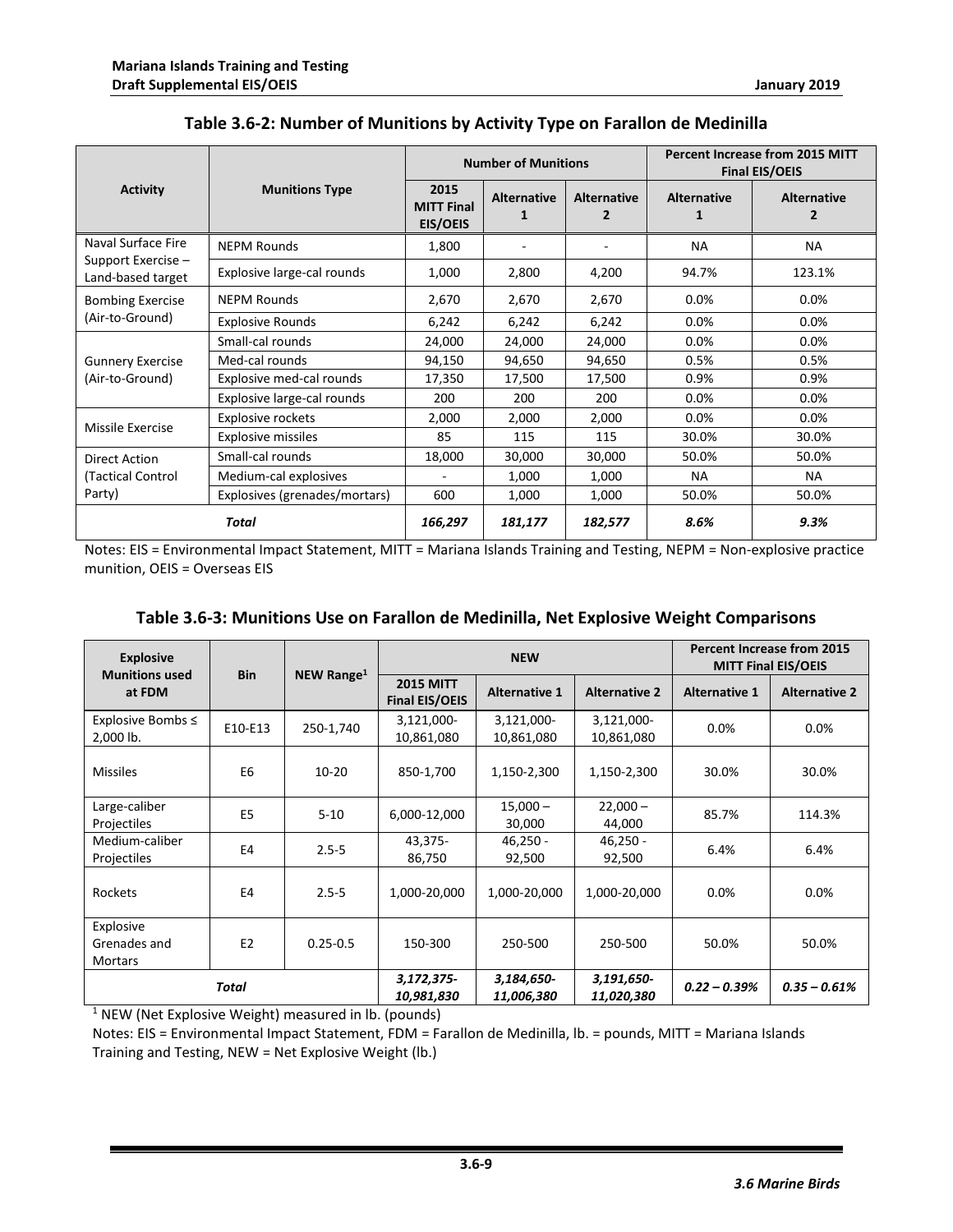#### **Population-Level Impact Analysis**

Under the Migratory Bird Treaty Act (MBTA) regulations applicable to military readiness activities (50 Code of Federal Regulation [CFR] part 21), the stressors introduced during training and testing activities would not result in a significant adverse effect on marine birds protected under the MBTA. While this determination is applicable to all marine birds that occur in the Study Area, the Navy carried out a focused analysis for marine birds known to breed within the Study Area, particularly for breeding marine birds on FDM. The Navy identified two birds in particular that have a heightened concern with regards to 50 CFR Part 21—the great frigatebird and the masked booby.

In the 2015 MITT Final EIS/OEIS, the Navy assessed the significance of injury and mortality of individual masked boobies and great frigatebirds relative to the viability of these species' populations. The populations of the masked booby and great frigatebird were defined based on (1) the distribution of subspecies *S. d. personata* and *F. m. palmerstoni*, (2) the colony locations within these distributions, and (3) the number of individual birds associated with these colonies. The Navy then compared the number of masked boobies and great frigatebirds that are found within the colonies within the Marianas (particularly FDM) to that of the regional population within the western and central Pacific.

Because the numbers of activities described in this SEIS/OEIS potentially affecting these birds and the amount of NEW used on FDM do not appreciably differ from what was analyzed previously, the conclusions within the 2015 MITT Final EIS/OEIS remain valid. These conclusions are summarized below:

- The great frigatebird may occasionally nest on FDM, which is one of only two small breeding colonies known to exist within the Mariana Islands (the other is located on Maug in the northern portion of the archipelago). FDM does not appear to be a temporally or spatially stable rookery location. Compared to the numbers of great frigatebirds estimated throughout central and western Pacific (10,000 pairs in the Hawaiian Islands, with other colonies on Howland, Baker, Jarvis, Johnston Atoll, and Christmas Island), and the apparent low numbers of great frigatebirds from historic times through the present within the Mariana archipelago, the direct and indirect effects on effects of military activities on FDM would not represent a significant adverse impact on the population of the great frigatebird.
- For the masked booby, FDM is the largest breeding colony in Mariana Islands. The colony numbers recorded by the Navy appear to be stable, and the data do not suggest any significant declines of masked booby numbers. Although the masked booby may be subject to short- and long-term impacts of military use of FDM and individuals likely suffer injury and mortality from some activities, FDM continues to support a relatively stable rookery. In the central and western Pacific, 2,500 pairs are estimated within the Northwestern Hawaiian Islands, Jarvis (up to 1,200 pairs), Barker Island (over 1,500 pairs), and smaller colonies in American Samoa, Palmyra, Johnson Atoll, and northern islands in the Mariana archipelago (Maug, Uracas, Guguan, and FDM). Based on the long-term use and stability of the masked booby breeding population on FDM and the wide geographic range and abundance of the masked booby throughout the Pacific, the effects of military use of FDM would not represent a significant adverse impact on the population of the masked booby.
- Pursuant with the Department of Defense's obligations under 50 CFR Part 21, the Department of Defense will continue to implement training restrictions on FDM (see Section 5.5, Terrestrial Mitigation Measures to be Implemented) and monitoring of bird populations on FDM.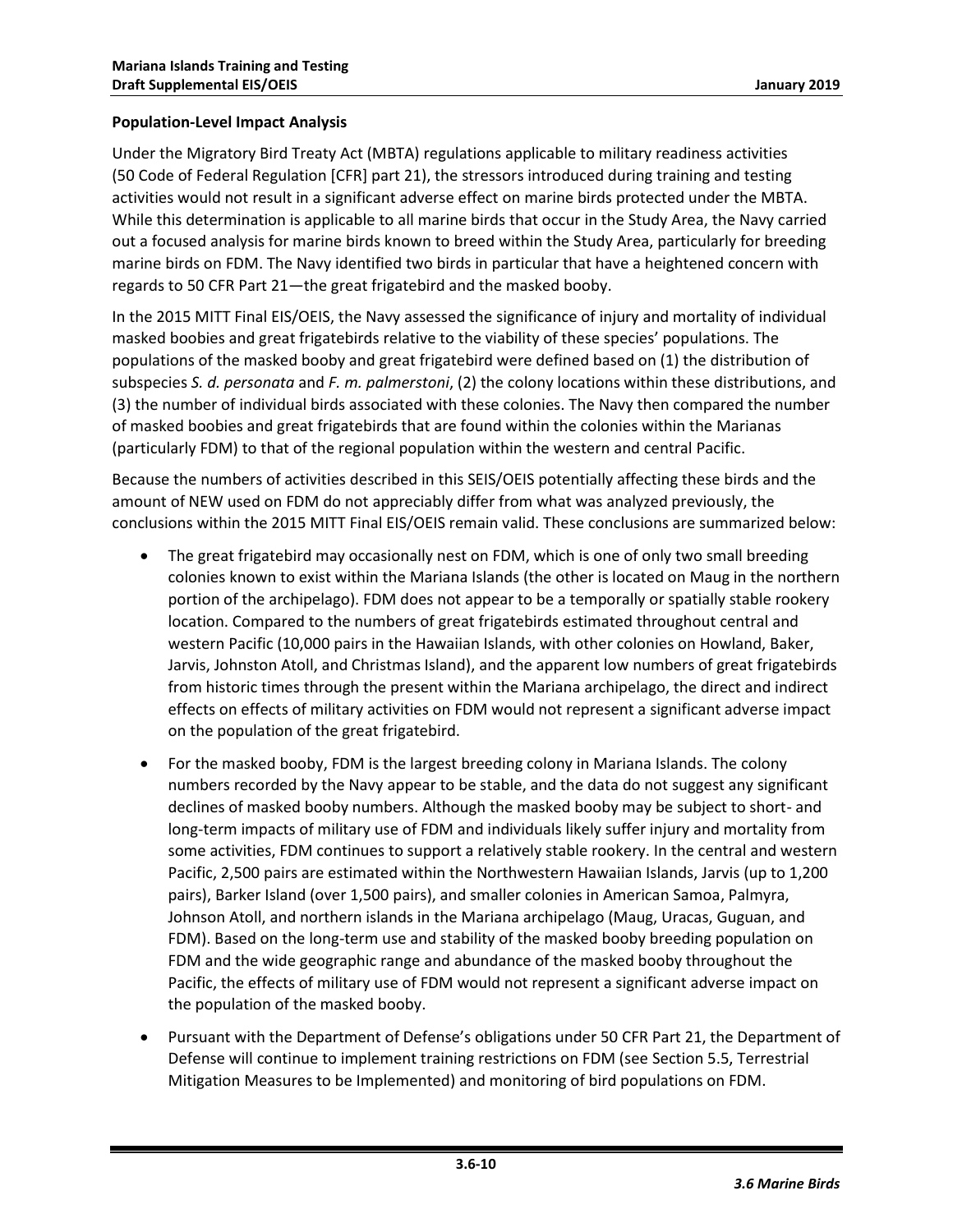#### <span id="page-14-0"></span>**3.6.2.1 Acoustic Stressors**

Section 3.6.3.1 (Acoustic Stressors) in the 2015 MITT Final EIS/OEIS provided an overview of marine bird hearing, including an explanation of how birds can suffer injury, hearing loss, and physiological stress, as well as various behavioral reactions exhibited by birds when a noise event induces a response. In addition, long-term consequences associated with noise-induced impacts are discussed in the 2015 MITT Final EIS/OEIS in Section 3.6.3.1 (Acoustic Stressors).

#### **3.6.2.1.1 Impacts from Sonar and Other Transducer Stressors Under Alternative 1**

Under Alternative 1, the number of sonar hours used in the Study Area during training and testing activities compared to the number analyzed in the 2015 MITT Final EIS/OEIS (see Table 3.0-2 and Table 3.0-3 in this SEIS/OEIS) would decrease overall. Therefore, the analysis in the 2015 MITT Final EIS/OEIS remains valid. Decreases in sonar hours shown for activities proposed under Alternative 1 would have no appreciable change on the impact analysis or conclusions for acoustic stressors presented in the 2015 MITT Final EIS/OEIS, based on the analysis below.

Sonar and other transducers emit sound waves into the water to detect objects, safely navigate, and communicate. Use of sonar and other transducers would typically be transient and temporary. General categories of sonar systems are described in Section 3.0.4.1 (Acoustic Stressors).

Information regarding the impacts of sonar on birds is unavailable, and little is known about the ability for birds to hear underwater. The limited information and data from other species suggest the range of best hearing may shift to lower frequencies in water [\(Dooling & Therrien, 2012;](#page-36-7) [Johansen et al., 2016;](#page-37-3) [Therrien, 2014\)](#page-38-9). Because few birds can hear above 10 kHz in air, it is likely that the only sonar sources they may be able to detect are low- and mid-frequency sources. Other than pursuit diving species, the exposure to birds by these sounds is likely to be negligible because they spend only a very short time underwater (plunge-diving or surface-dipping) or forage only at the water surface. Pursuit divers may remain underwater for minutes, increasing the chance of underwater sound exposure.

In addition to diving behavior, the likelihood of a bird being exposed to underwater sound depends on factors such as duty cycle (defined as the percentage of the time during which a sound is generated over a total operational period), whether the source is moving or stationary, and other activities that might be occurring in the area. When used, continuously active sonars transmit more frequently (greater than 80 percent duty cycle) than traditional sonars, but at a substantially lower source level. However, it should be noted that active sonar is rarely used continuously throughout the listed activities, and many sources are mobile. For moving sources such as hull-mounted sonar, the likelihood of an individual bird being repeatedly exposed to a sound source over a short period of time is low because the training and testing activities are transient, and sonar use and bird diving are intermittent. The potential for birds to be exposed to intense sound associated with stationary sonar sources would likely be limited for some training and testing activities because other activities occurring in conjunction may cause them to leave the immediate area. For example, birds would likely react to helicopter noise during dipping sonar exercises by flushing from the immediate area.

Injury due to acoustic resonance of air space in the lungs due to sonar and other transducers is unlikely in birds. Unlike mammals, birds have compact, rigid lungs with strong pulmonary capillaries that do not change much in diameter when exposed to extreme pressure changes [\(Baerwald et al., 2008\)](#page-36-10), leading to resonant frequencies lower than the frequencies used for Navy sources.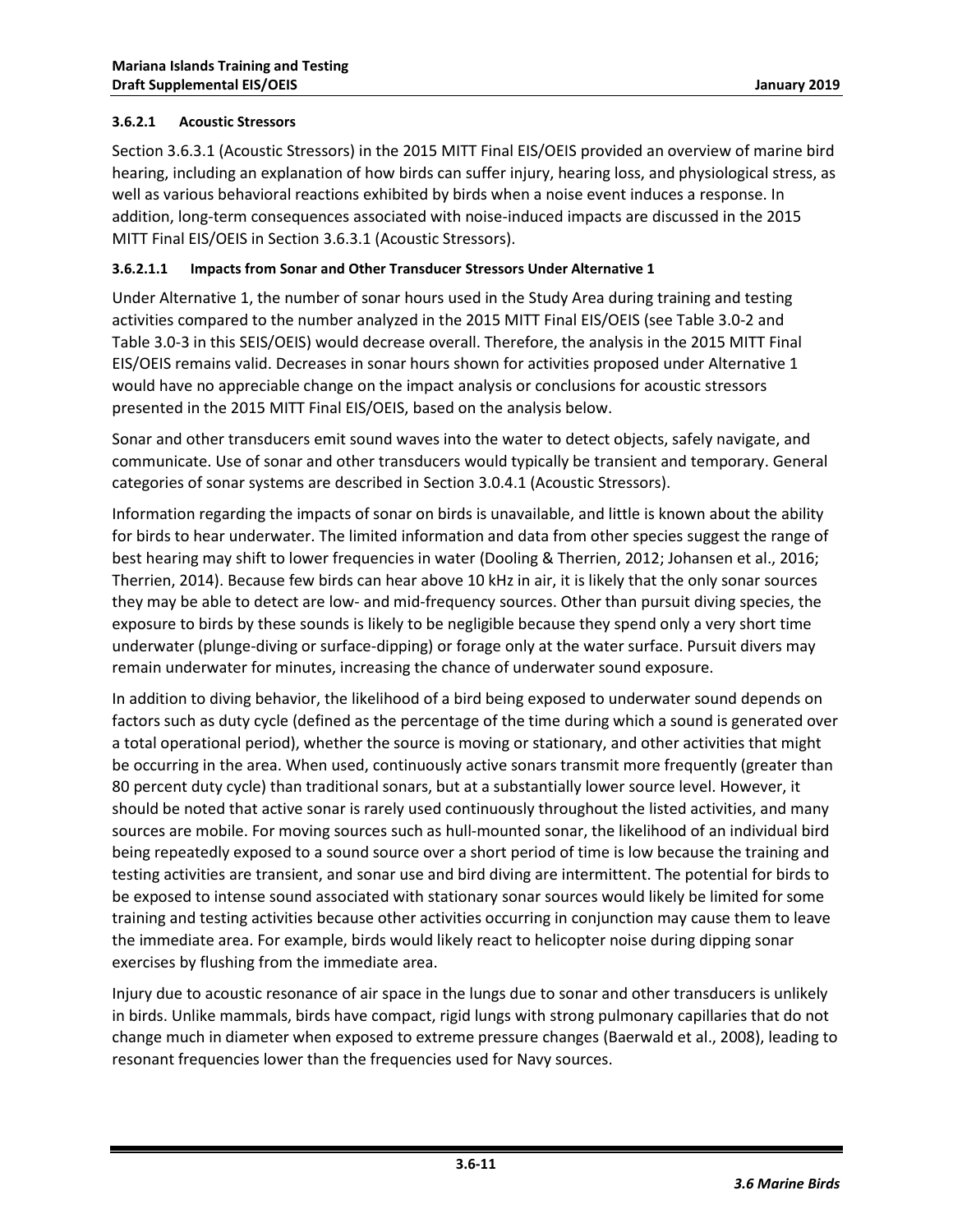A physiological impact, such as hearing loss, would likely only occur if a marine bird were close to an intense sound source. Hearing loss is typically quantified in terms of threshold shift—the amount (in dB) that hearing thresholds at one or more specified frequencies are elevated, compared to their pre-exposure values, at some specific time after the noise exposure. The amount of threshold shift measured usually decreases with increasing recovery time—the amount of time that has elapsed since a noise exposure. If the threshold shift eventually returns to zero (i.e., the hearing threshold returns to the pre-exposure value), the threshold shift is called a temporary threshold shift (TTS). If the threshold shift does not completely recover (the threshold remains elevated compared to the pre-exposure value), the remaining threshold shift is called a permanent threshold shift (PTS). By definition, TTS is a function of the recovery time, therefore comparing the severity of noise exposures based on the amount of induced TTS can only be done if the recovery times are also taken into account. For example, a 20 dB TTS measured 24 hours post-exposure indicates a more hazardous exposure than one producing 20 dB of TTS measured only two minutes after exposure; if the TTS is 20 dB after 24 hours, the TTS measured after two minutes would have likely been much higher. Conversely, if 20 dB of TTS was measured after two minutes, the TTS measured after 24 hours would likely have been much smaller.

In general, birds are less susceptible to both TTS and PTS than mammals [\(Saunders & Dooling, 1974\)](#page-38-10). Diving birds have adaptations to protect the middle ear and tympanum from pressure changes during diving that may affect hearing [\(Dooling & Therrien, 2012\)](#page-36-7). While some adaptions may exist to aid in underwater hearing, other adaptations to protect in-air hearing may limit aspects of underwater hearing [\(Hetherington, 2008\)](#page-37-5). Because of these reasons, the likelihood of a diving bird experiencing an underwater exposure to sonar or other transducer that could result in an impact on hearing is considered low.

Because there is no new information since the 2015 MITT Final EIS/OEIS that would change the previous analysis for potential impacts on ESA-listed marine bird species, the conclusions in the 2015 MITT Final EIS/OEIS remain valid. The described training and testing activities would present no measurable chance for interaction with ESA-listed marine bird species (e.g., short-tailed albatross, Hawaiian petrel, Newell's shearwater). In the 2015 MITT Final EIS/OEIS and during consultation between the Navy and USFWS, the Navy determined that the use of sonar and other transducers would have no effect on ESA-listed marine birds.

Because of the small numbers of birds potentially exposed to stressors associated with sonar and other transducers, and the low potential of any injurious exposure to sonar and other transducers while birds are under water, marine bird population impacts would not occur.

*Pursuant to the ESA, acoustic stressors from the use of sonar and other transducers during training and testing activities, as described under Alternative 1, would have no effect on ESA-listed Hawaiian petrels, short-tailed albatrosses, and Newell's shearwaters. This determination is consistent with the previous consultation between the Navy and USFWS for activities described in the 2015 MITT Final EIS/OEIS.*

*Under the MBTA regulations applicable to military readiness activities (50 CFR Part 21), the impacts from sonar and other transducers during training and testing activities described under Alternative 1 would not result in a significant adverse effect on populations of the great frigatebird, masked booby, or other marine bird populations.*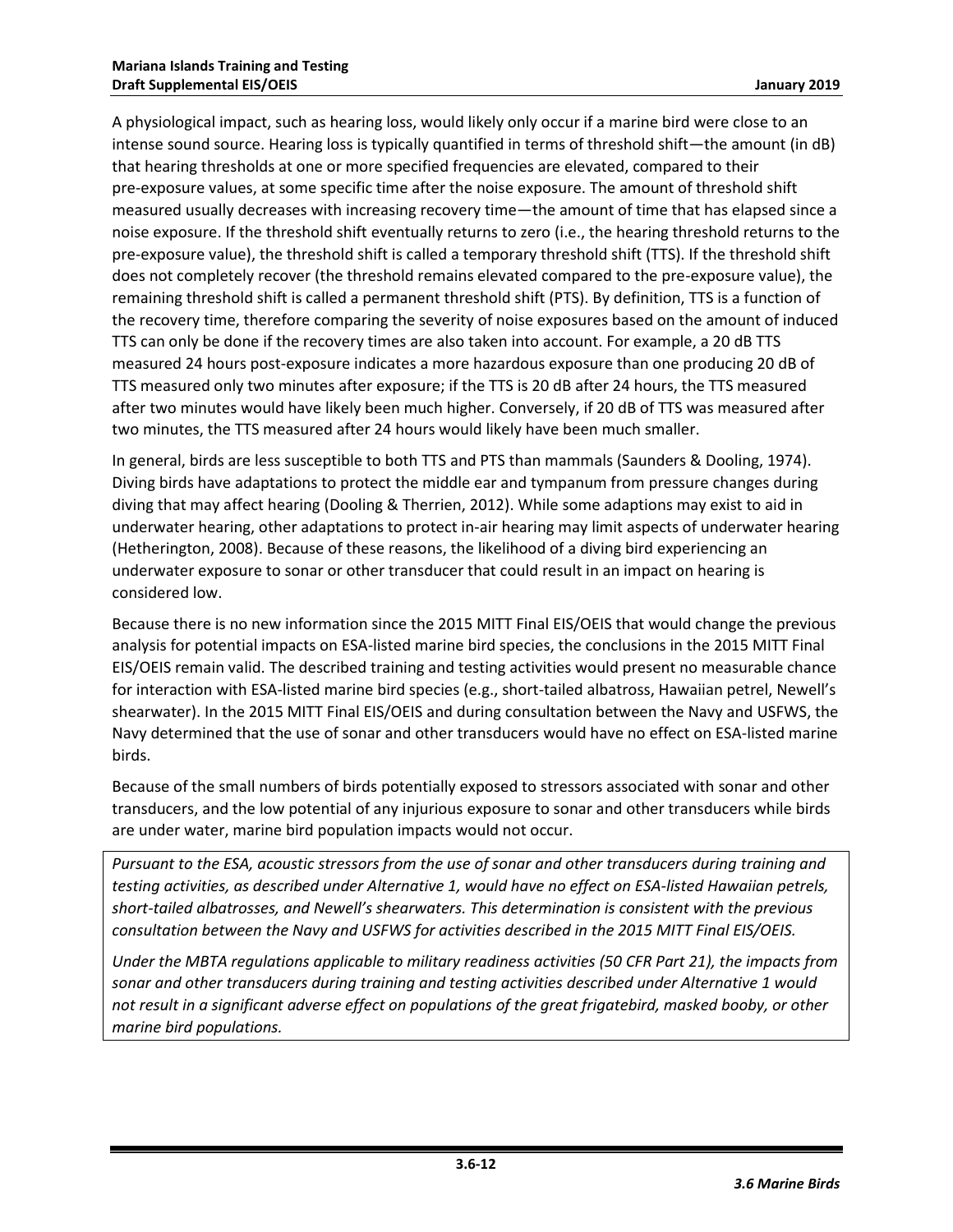#### **3.6.2.1.2 Impacts from Sonar and Other Transducer Stressors under Alternative 2**

As with Alternative 1, the number of sonar hours used under Alternative 2 in the Study Area during training and testing activities compared to the number analyzed in the 2015 MITT Final EIS/OEIS (Table 3.0-2 and Table 3.0-3) would decrease overall. Therefore, the analysis in the 2015 MITT Final EIS/OEIS remains valid. Decreases in the number of training and testing activities would potentially decrease the level of acoustic stressors in the Study Area. The conclusions for ESA-listed species presented in the 2015 MITT Final EIS/OEIS is the same as for Alternative 1 in this SEIS/OEIS.

As with Alternative 1, taken together, the small numbers of birds potentially exposed to stressors associated with sonar and other transducers under Alternative 2, and the low potential of any injurious exposure to sonar and other transducers while birds are under water, there would be no impacts on marine bird populations.

*Pursuant to the ESA, acoustic stressors from the use of sonar and other transducers during training and testing activities, as described under Alternative 2, would have no effect on ESA-listed Hawaiian petrels, short-tailed albatrosses, and Newell's shearwaters. This determination is consistent with the previous consultation between the Navy and USFWS for activities described in the 2015 MITT Final EIS/OEIS.*

*Under the MBTA regulations applicable to military readiness activities (50 CFR Part 21), the impacts from sonar and other transducers during training and testing activities described under Alternative 2 would not result in a significant adverse effect on populations of the great frigatebird, masked booby, or other marine bird populations.*

#### **3.6.2.1.2.1 Impacts from Sonar and Other Transducer Stressors under the No Action Alternative**

Under the No Action Alternative, proposed training and testing activities would not occur. Other military activities not associated with this Proposed Action would continue to occur. Acoustic stressors as listed above would not be introduced into the marine environment. Therefore, existing environmental conditions would either remain unchanged or would improve slightly after cessation of ongoing training and testing activities.

Discontinuing the training and testing activities would result in fewer acoustic stressors within the marine environment where Navy activities have historically been conducted. Therefore, discontinuing training and testing activities under the No Action Alternative would lessen the potential for impacts on marine birds from sonar and other transducers, but would not measurably improve the overall distribution or abundance of marine birds.

#### **3.6.2.1.3 Impacts from Aircraft Noise**

Section 3.6.3.1.3.1 (Fixed-Wing Aircraft) and Section 3.6.1.3.2 (Helicopters) of the 2015 MITT Final EIS/OEIS discuss the different types of aircraft and the noise they generate, along with a summary of potential responses marine birds may exhibit. Since the publication of the 2015 MITT Final EIS/OEIS, no new information was identified during the Navy's literature review that would substantially alter the assessment of potential impacts on marine birds from aircraft noise. Therefore, the information contained in Section 3.6.3.1.3.3 (Vessels) of the 2015 MITT Final EIS/OEIS remains valid.

Birds in areas that may experience repeated exposure often habituate and do not respond behaviorally [\(Larkin et al., 1996;](#page-37-10) [National Park Service, 1994;](#page-37-11) [Plumpton, 2006\)](#page-38-11). Throughout the Study Area, repeated exposure of individual birds or groups of birds is unlikely based on the dispersed nature of the overflights and the capability of birds to avoid or rapidly vacate an area of disturbance. Therefore, the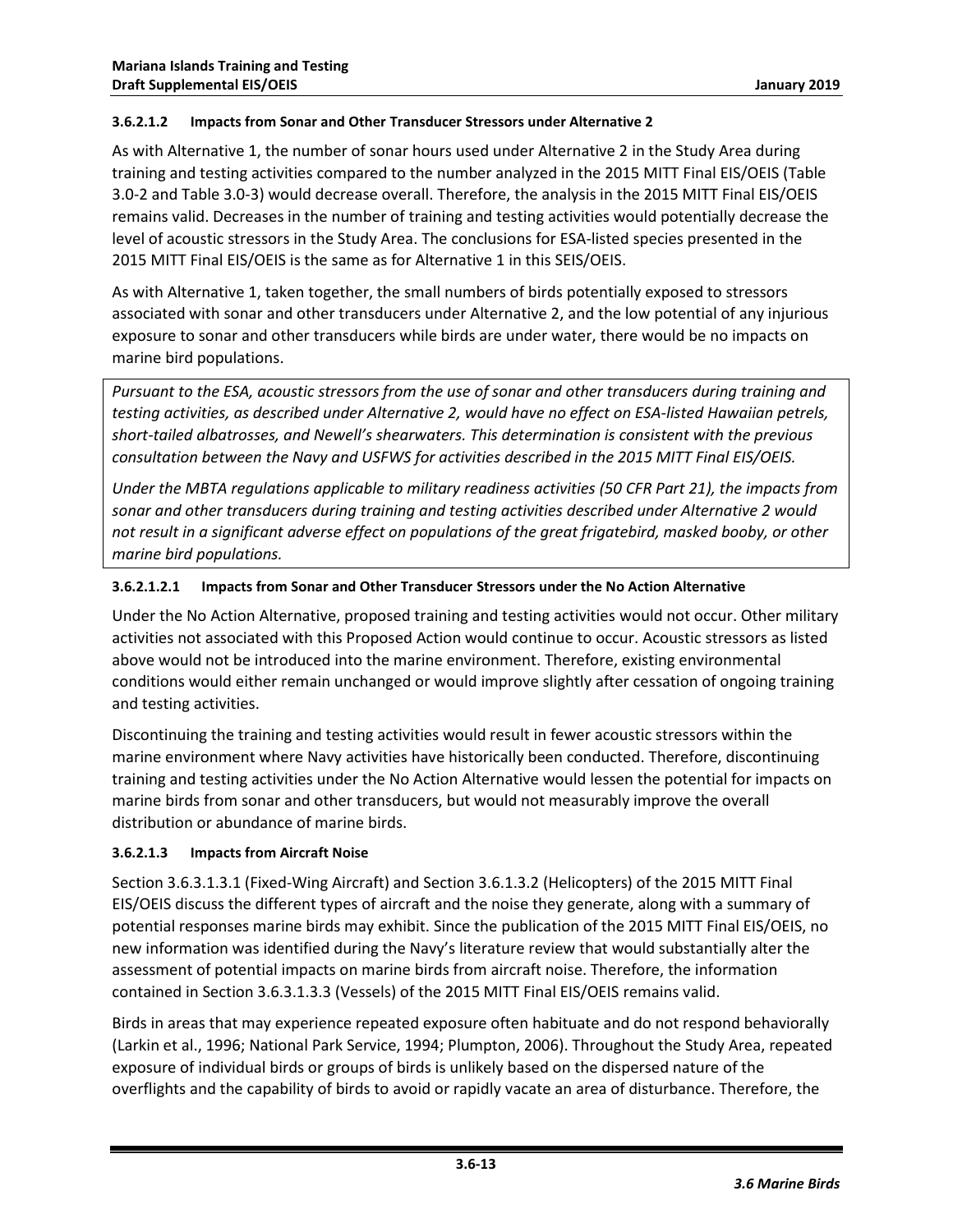general health of individual birds would not be compromised. Occasional startle or alert reactions to aircraft noise are not likely to disrupt major behavior patterns (such as migrating, breeding, feeding, and sheltering) or to result in serious injury to any birds.

Training and testing activities where aircraft are used typically occur further offshore; however, increased use of FDM may increase the potential for aircraft strike of birds. Therefore, for the purposes of this SEIS/OEIS, only the use of aircraft related to FDM training activities are discussed below under the alternatives analysis for birds for this stressor category.

#### **3.6.2.1.3.1 Impacts from Aircraft Noise Stressors Under Alternative 1**

Under Alternative 1, the number of proposed activities including aircraft would decrease overall throughout the study area (see Table 3.0-11). In the open ocean, marine birds would be exposed to additional aircraft noise sources, but these activities are spread out throughout the Study Area. Because of the increase in munitions use at FDM, however, aircraft overflights over FDM would increase, depending on the delivery platform. For example, some of the increases are associated with ship to surface, while others may involve helicopters and fixed-wing aircraft. Therefore, the analysis in this section focuses on FDM, where actual aircraft overflights would likely increase.

Increased training activities under Alternative 1 would increase the potential for noise exposures for birds on FDM because the increase in the number of training activities would require more aircraft to fly over the island (potentially at low altitude) and land on the island to deliver and pick up personnel. As shown in Table 2.5-1, activities that would increase aircraft overflights include Missile Exercise and Direct Action (Tactical Air Control Party) activities.

Aircraft overflights are expected to elicit short-term behavioral responses in nesting birds at FDM. Based on studies from other nesting bird areas [\(Barnas et al., 2018;](#page-36-11) [Bowles, 1995;](#page-36-12) [Larkin et al., 1996\)](#page-37-10), any period away from the nest would last a few seconds to a few minutes, which is likely not long enough for opportunistic predation of a nest (e.g., by rats on FDM). The 2015 MITT Final EIS/OEIS analyzed other adverse effects, such as damage to eggs and startling of juveniles and adults.

Anecdotally, some birds typically take flight while roosting or nesting during quarterly helicopter-based marine bird surveys over FDM; birds that are stationary and not on the wing are counted [\(U.S.](#page-39-5)  [Department of the Navy, 2013a\)](#page-39-5). Although no studies are available specific to marine bird responses to low-level overflights over FDM, other studies of shorebird responses to military aircraft overflights are helpful. Black (2005), studied the effects of low-altitude (less than 500 ft. [152 m] above ground level) military training flights with sound levels from 55 to 100 A-weighted decibels on wading bird colonies (i.e., great egret, snowy egret, tricolored heron, and little blue heron). The training flights involved three or four aircraft and occurred once or twice per day. This study concluded that the reproductive activity—including nest success, nestling survival, and nestling chronology—was independent of F-16 overflights. Dependent variables were more strongly related to ecological factors, including location and physical characteristics of the colony and climatology. Another study on the effects of circling fixed-wing aircraft and helicopter overflights on wading bird colonies found that at altitudes of 195 ft. (59 m) to 390 ft. (119 m), there was no reaction in nearly 75 percent of the 220 observations. Ninety percent displayed no reaction or merely looked toward the direction of the noise source. Another 6 percent stood up, 3 percent walked from the nest, and 2 percent flushed (but were without active nests) and returned within five minutes [\(Kushlan, 1978\)](#page-37-12).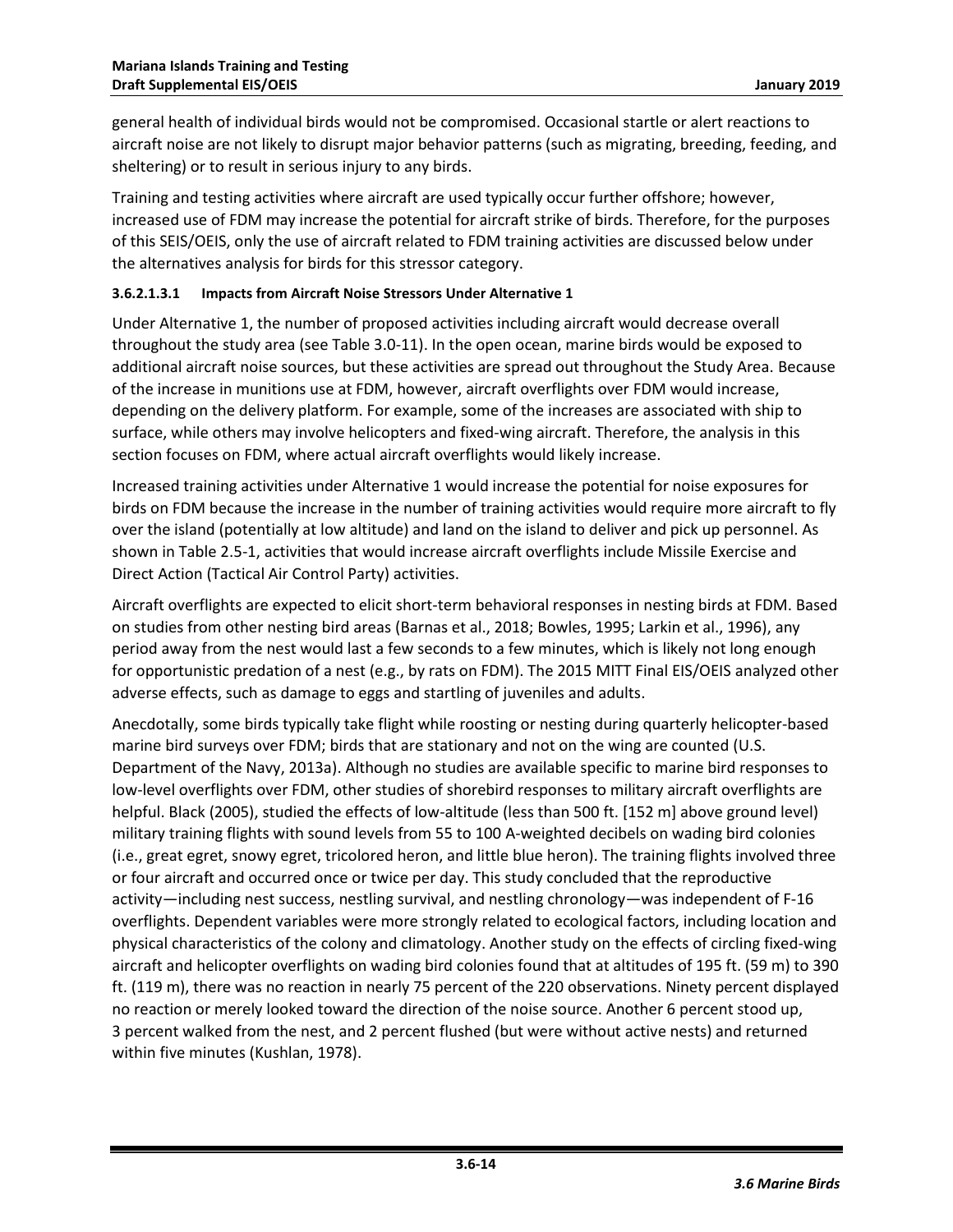These studies, coupled with anecdotal observations on FDM during quarterly marine bird monitoring surveys, suggest that aircraft overflights do not have harmful effects on nesting and roosting marine birds on FDM, and that the behavioral responses are short term [\(Camp et al., 2016\)](#page-36-9).

Although some degree of disturbance is expected from the increase in aircraft noise over FDM, the island will likely continue to serve as an important rookery for regional species without long-term significant impacts on marine bird populations. As discussed in Section 3.6.1.7 (Rookery Locations and Breeding Activities on FDM), Camp et al. (2016) published results of multi-year population monitoring of three species of boobies on FDM, showing that is some evidence that masked and red-footed booby populations on FDM have declined, while brown booby populations have increased. However, the general conclusion is that all three species exhibited population fluctuations over time. Combined with the level of variability observed in the count data, this precluded any definite conclusions about long-term population trends (i.e., the data were non-significant) [\(Camp et al., 2016\)](#page-36-9).

Because of the dispersed nature of overflights in open ocean training areas, birds or groups of birds in pelagic environments would not likely be exposed to repeated overflights. Because any exposures would be infrequent, and these exposures would not cause injury, population impacts would not occur for bird species in the open ocean.

Aircraft activity described in this SEIS/OEIS would present no measurable chance for interaction with ESA-listed marine bird species (e.g., short-tailed albatross, Hawaiian petrel, Newell's shearwater). In the 2015 MITT Final EIS/OEIS and during consultation between the Navy and USFWS, the Navy determined that aircraft activity would have no effect on ESA-listed marine birds. Although the amount of training and testing activities using aircraft would increase compared to the 2015 MITT Final EIS/OEIS, the potential for geographic and temporal overlap would remain negligible; therefore, the conclusions for ESA-listed species presented in the 2015 MITT Final EIS/OEIS is the same as for Alternative 1 in this SEIS/OEIS.

*Pursuant to the ESA, aircraft noise during training activities, as described under Alternative 1, would have no effect on ESA-listed Hawaiian petrels, short-tailed albatrosses, and Newell's shearwaters.* 

*Under the MBTA regulations applicable to military readiness activities (50 CFR Part 21), the impacts from aircraft noise during training activities described under Alternative 1 would not result in a significant adverse effect on populations of the great frigatebird, masked booby, or other marine bird populations.*

#### **3.6.2.1.3.2 Impacts from Aircraft Noise Stressors Under Alternative 2**

Under Alternative 2, the number of activities including aircraft would decrease compared to levels analyzed under the 2015 MITT Final EIS/OEIS, but would be more than proposed under Alternative 1 (see Table 3.0-11).

As with Alternative 1, the dispersed nature of overflights in open ocean training areas under Alternative 2 would not likely expose birds or groups of birds in pelagic environments to repeated overflights. Because any exposures would be infrequent, and these exposures would not cause injury, population impacts would not occur for bird species in the open ocean.

No additional targets would be used, and this activity would be constrained by confining targeting to specific sites within designated impact zones. Because the same locations would be used for targeting activities, the impacts of Alternative 2 are the same as Alternative 1. In the open ocean, marine birds would be exposed to additional aircraft noise sources, but these activities are spread out throughout the Study Area, and the potential impacts of at-sea training and testing activities would not be discernable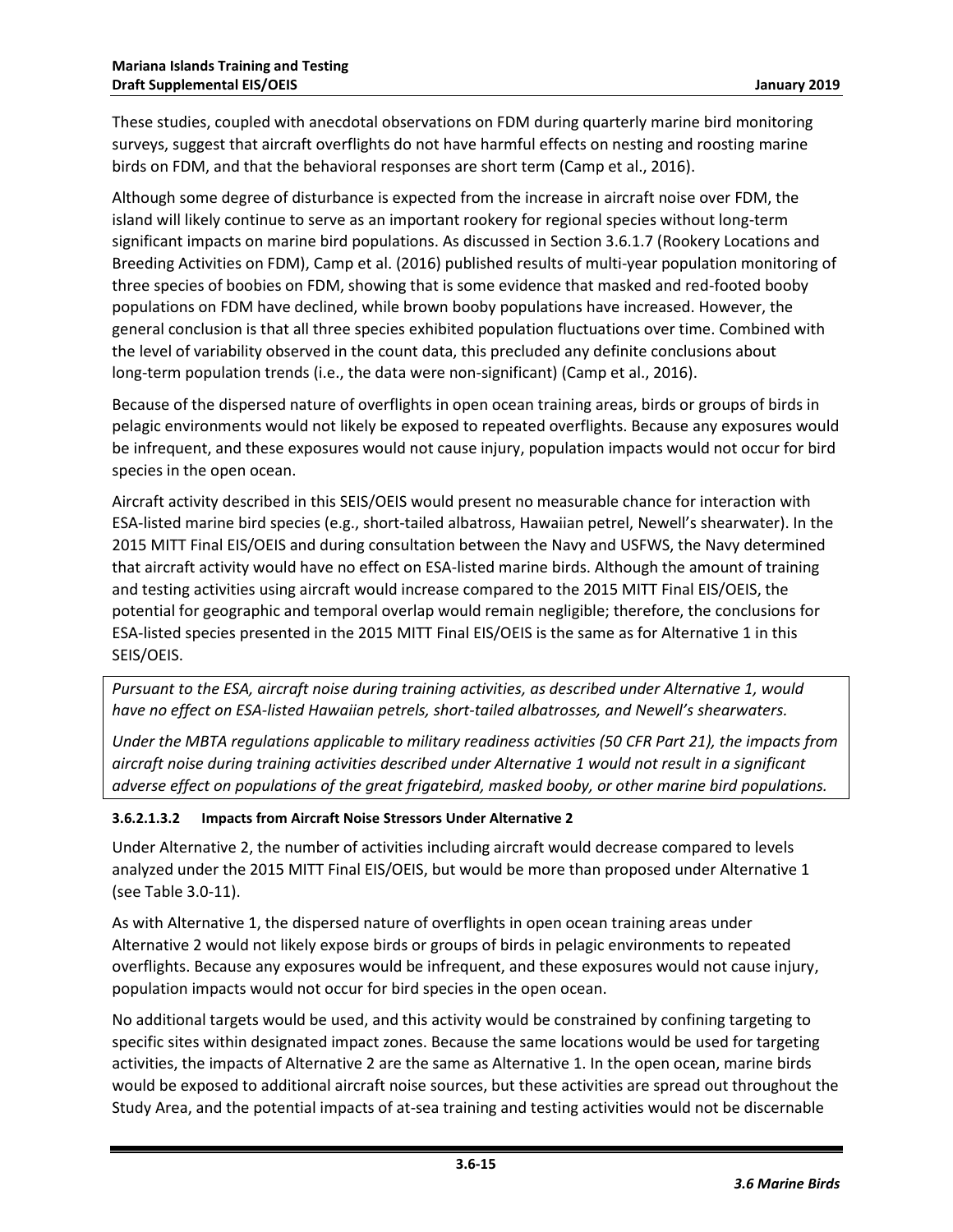from Alternative 1. Therefore, impacts on marine birds under Alternative 2 from aircraft noise would be negligible.

*Pursuant to the ESA, aircraft noise during training activities, as described under Alternative 2, would have no effect on ESA-listed Hawaiian petrels, short-tailed albatrosses, and Newell's shearwaters.* 

*Under the MBTA regulations applicable to military readiness activities (50 CFR Part 21), the impacts from aircraft noise during training activities described under Alternative 2 would not result in a significant adverse effect on populations of the great frigatebird, masked booby, or other marine bird populations.*

## **3.6.2.1.3.3 Impacts from Aircraft Noise Stressors Under the No Action Alternative**

Under the No Action Alternative, proposed training and testing activities would not occur. Other military activities not associated with this Proposed Action would continue to occur. Acoustic stressors as listed above would not be introduced into the marine environment. Therefore, existing environmental conditions would either remain unchanged or would improve slightly after cessation of ongoing training and testing activities.

Discontinuing the training and testing activities would result in fewer acoustic stressors within the marine environment where Navy activities have historically been conducted. Therefore, discontinuing training and testing activities under the No Action Alternative would lessen the potential for impacts on marine birds from aircraft noise, but would not measurably improve the overall distribution or abundance of marine birds.

#### **3.6.2.1.4 Impacts from Weapons Noise**

Sounds produced by weapons firing (muzzle blast), launch boosters, and projectile travel are potential stressors to birds and are discussed as impulsive noise under Section 3.6.3.1.2.2 (Explosions on Land and In-Air) in the 2015 MITT Final EIS/OEIS. Since the publication of the 2015 MITT Final EIS/OEIS, no new information was identified during the Navy's literature review that would substantially alter the assessment of potential impacts on marine birds from weapons noise.

#### **3.6.2.1.4.1 Impacts from Weapons Noise Stressors Under Alternative 1**

Under Alternative 1, the number of training and testing activities that would expose marine birds to weapons noise would decrease throughout the Study Area, compared to levels analyzed in the 2015 MITT Final EIS/OEIS (Table 3.0-14 and Table 3.0-16). A bird in the open ocean could be exposed to weapons noise if not already displaced by the visual or noise disturbance of a vessel supporting weapons-firing exercises. The firing of a weapon may have several components of associated noise. Firing of guns could include sound generated in air by firing a gun (muzzle blast) and a crack sound due to a low-amplitude shock wave generated by a supersonic projectile flying through the air. Most in-air sound would be reflected at the air-water interface. Underwater sounds would be strongest just below the surface and directly under the firing point. Any sound that enters the water only does so within a narrow cone below the firing point or path of the projectile. Vibration from the blast propagating through a ship's hull, the sound generated by the impact of an object with the water surface, and the sound generated by launching an object underwater are other sources of impulsive sound in the water.

Supersonic projectiles, which would be similar in size to shells fired from 5-inch/54 guns, would travel at approximately 2,600 ft./second, creating a bow shock wave. Pater and Shea (1981) measured the characteristics of a bow shock wave from a 5 inch projectile and found that the shock wave ranged from 40 to 147 dB re 20 µPa sound pressure level peak taken at the ground surface at 1,100 m from the firing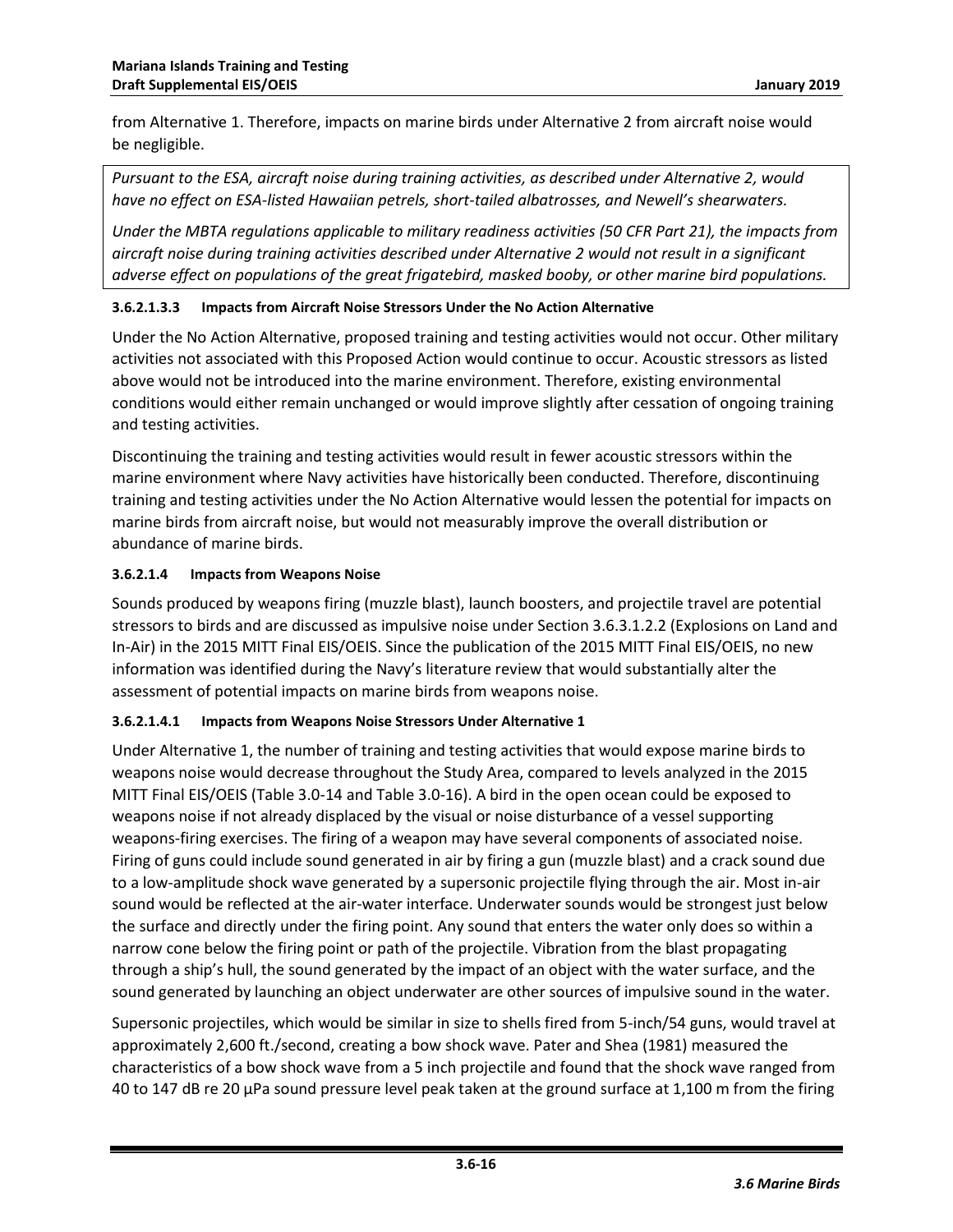location and 190 m perpendicular from the trajectory (for safety reasons). Shells fired from a kinetic energy weapon are considered hypersonic, and would travel at about 6,500 ft./second, and peak pressures would be expected to be several dB higher than for shell velocities described by [\(Pater & Shea,](#page-38-12)  [1981\)](#page-38-12). By definition, bow shock waves, regardless of shell velocity, would travel at the speed of sound in air. Marine birds would be exposed to this type of noise for a very brief period of time (a few seconds), and would likely cause brief and temporary behavioral reactions described previously for other in-air noise disturbances.

Sound due to missile and target launches is typically at a maximum at initiation of the booster rocket and rapidly fades as the missile or target travels downrange. Birds foraging or migrating through a training area in the open ocean may respond by avoiding areas where weapons-firing exercises occur. Exposures of most marine birds would be infrequent, based on the brief duration and dispersed nature of the vessels, and the brief duration of the weapons-firing noise. If a bird responds to weapons noise, only short-term behavioral responses such as startle responses, head turning, or avoidance responses would be expected. Weapons noise near rookery locations (only at FDM) may induce startle responses, inducing birds to temporarily leave nests. Because impacts on individual birds, if any, are expected to be minor and limited, no long-term consequences to individuals are expected. Accordingly, there would be no consequences to any bird populations, and weapons noise would not have a significant adverse effect on populations of migratory bird species.

On FDM, however, marine birds would likely be exposed to increased weapons noise because of the increase in the number of explosive and non-explosive munitions (see [Table 3.6-1,](#page-11-0) Table 3.6-2, and [Table 3.6-3\)](#page-12-1). Sources of weapons generating noise at the time of weapons firing on or near FDM include small-caliber rounds, rockets, medium-caliber projectiles, and large-caliber projectiles. Other munitions types used on FDM (e.g., non-explosive practice munition and explosive bombs and missiles) are launched far from the target (impact areas on FDM) or released from aircraft.

The potential impacts of explosives noise and weapons firing noise on FDM's wildlife are discussed in Section 3.10.3.1.1 (Impacts from Explosives and Weapons Firing Noise) in Section 3.10 (Terrestrial Species and Habitats) of this SEIS/OEIS and provides a summary of the different types of sounds, frequency ranges, and intensity of sounds generated from munitions use on FDM. Sources of noise from weapons firing that may be heard by marine birds on FDM include close-in weapons firing from vessels, helicopters, close-combat surface firing from fixed-wing aircraft, and surface firing, with the largest increase in munitions use resulting from small arms, medium-caliber explosives, and mortar and grenade use during Direct Action training activities. As shown in Table 3.6-1, the number of training events for this activity type would stay the same compared to what was previously analyzed in the 2015 MITT Final EIS/OEIS; however, the number of munitions used would increase during each training event (see Table 3.6-2). These training events would occur within the Northern Special Use Area and fire into the impact areas towards the south; therefore, more birds would be exposed to more weapons firing noise under Alternative 1 because of the increased number of small-caliber rounds, medium-caliber explosives, and grenades and mortars fired into impact areas from the Northern Special Use Area. The weapons-firing noise would likely be masked somewhat by natural sounds on FDM, such as waves and winds. The impulsive sound caused by weapon firings would have limited potential to mask any important biological sound simply because the duration of the impulse is brief, even when multiple shots are fired in series.

Although some degree of disturbance is expected from the increase in weapons noise on FDM, the island will likely continue to serve as an important rookery for regional species without long-term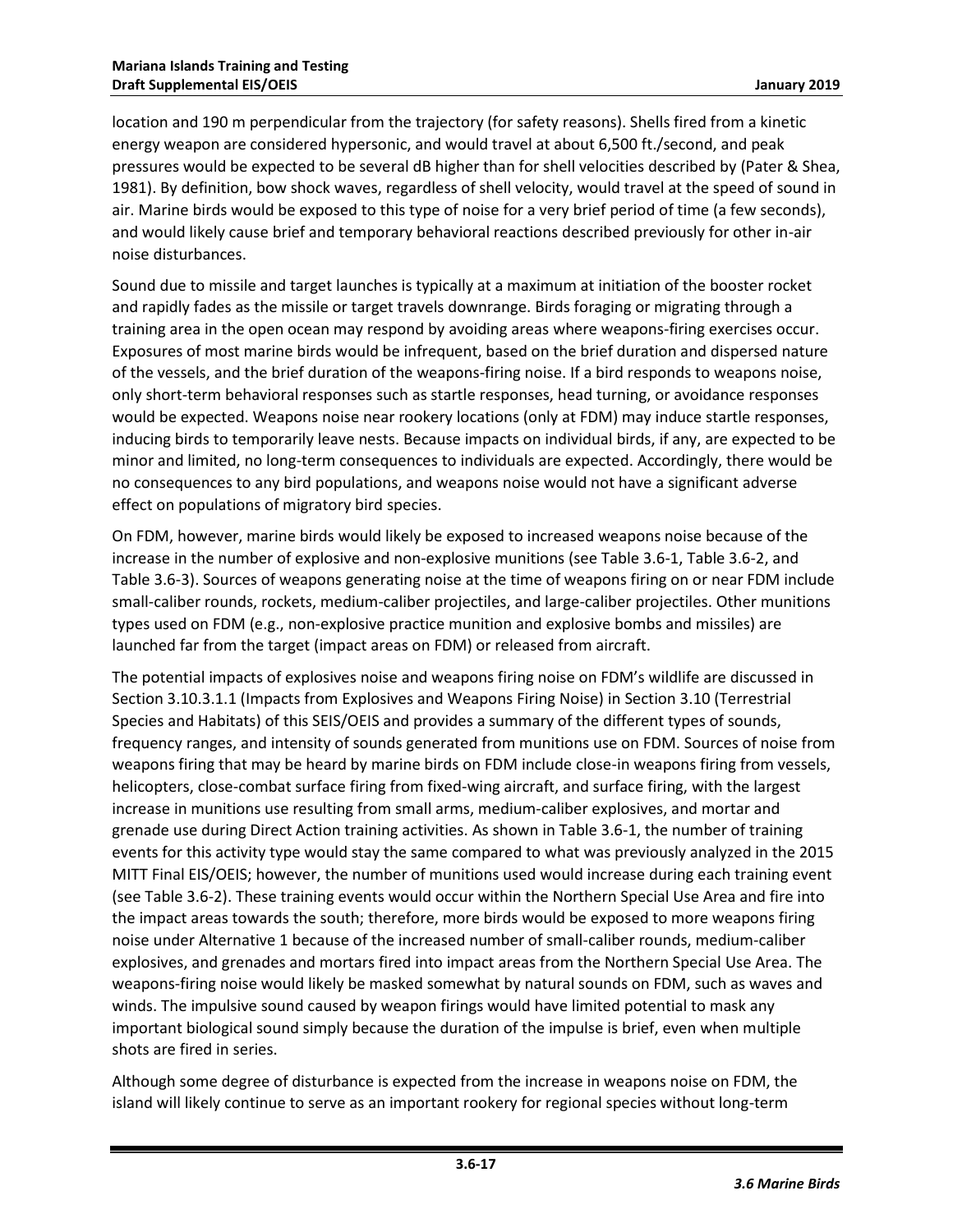significant impacts on marine bird populations. As discussed in Section 3.6.1.7 (Rookery Locations and Breeding Activities on FDM), Camp et al. (2016) published results of multi-year population monitoring of three species of boobies on FDM, showing that is some evidence that masked and red-footed booby populations on FDM have declined, while brown booby populations have increased. However, the general conclusion is that all three species exhibited population fluctuations over time. Combined with the level of variability observed in the count data, this precluded any definite conclusions about longterm population trends (i.e., the data were non-significant) [\(Camp et al., 2016\)](#page-36-9).

Weapons noise would present no measurable chance for interaction with ESA-listed marine bird species (short-tailed albatross, Hawaiian petrel, Newell's shearwater). As discussed previously, ESA-listed marine bird species do not occur on FDM (or any other island within the Marianas) and have little to no overlap with the Study Area. In the 2015 MITT Final EIS/OEIS and during consultation between the Navy and USFWS, the Navy determined that weapons noise would have no effect on ESA-listed marine birds. Although the amount of training and testing activities would increase compared to the 2015 MITT Final EIS/OEIS, the potential for geographic and temporal overlap would remain negligible; therefore, the conclusions for ESA-listed species presented in the 2015 MITT Final EIS/OEIS is the same as for Alternative 1 in this SEIS/OEIS.

*Pursuant to the ESA, weapons noise during training and testing activities, as described under Alternative 1, would have no effect on ESA-listed Hawaiian petrels, short-tailed albatrosses, and Newell's shearwaters.* 

*Under the MBTA regulations applicable to military readiness activities (50 CFR Part 21), the impacts from weapons noise during training and testing activities described under Alternative 2 would not result in a significant adverse effect on populations of the great frigatebird, masked booby, or other marine bird populations.*

#### **3.6.2.1.4.2 Impacts from Weapons Noise Stressors Under Alternative 2**

As with Alternative 1, under Alternative 2 the number of training and testing activities that would expose marine birds to weapons noise would decrease throughout the Study Area, compared to levels analyzed in the 2015 MITT Final EIS/OEIS (see Table 3.0-14 and Table 3.0-16). Compared to Alternative 1, there would be small increases in the number of activities using large-caliber and medium-caliber projectiles and missiles under Alternative 2 for at-sea training and testing activities. Therefore, Alternative 2 would introduce fewer weapons firing events than activities analyzed in the 2015 MITT Final EIS/OEIS for at-sea activities. Because activities would occur within the same locations as with Alternative 1, at-sea weapons firing activities would be widely dispersed, and marine birds would also be widely dispersed, the impacts of Alternative 2 are the same as for Alternative 1.

On FDM, the only training activity that would introduce weapons firing noise is Direct Action (tactical control party). As shown in Table 3.6-1, the number of training events for this activity type would stay the same compared to what was previously analyzed in the 2015 MITT Final EIS/OEIS and compared to Alternative 1; however, the number of munitions used would increase (see Table 3.6-2). These training events would occur within the Northern Special Use Area and fire into the impact areas towards the south; therefore, more birds would be exposed to more weapons firing noise under Alternative 2 because of the increased number of small-caliber rounds, medium-caliber explosives, and grenades and mortars fired into impact areas from the Northern Special Use Area. The weapons-firing noise would likely be masked somewhat by natural sounds on FDM, such as waves and winds. The impulsive sound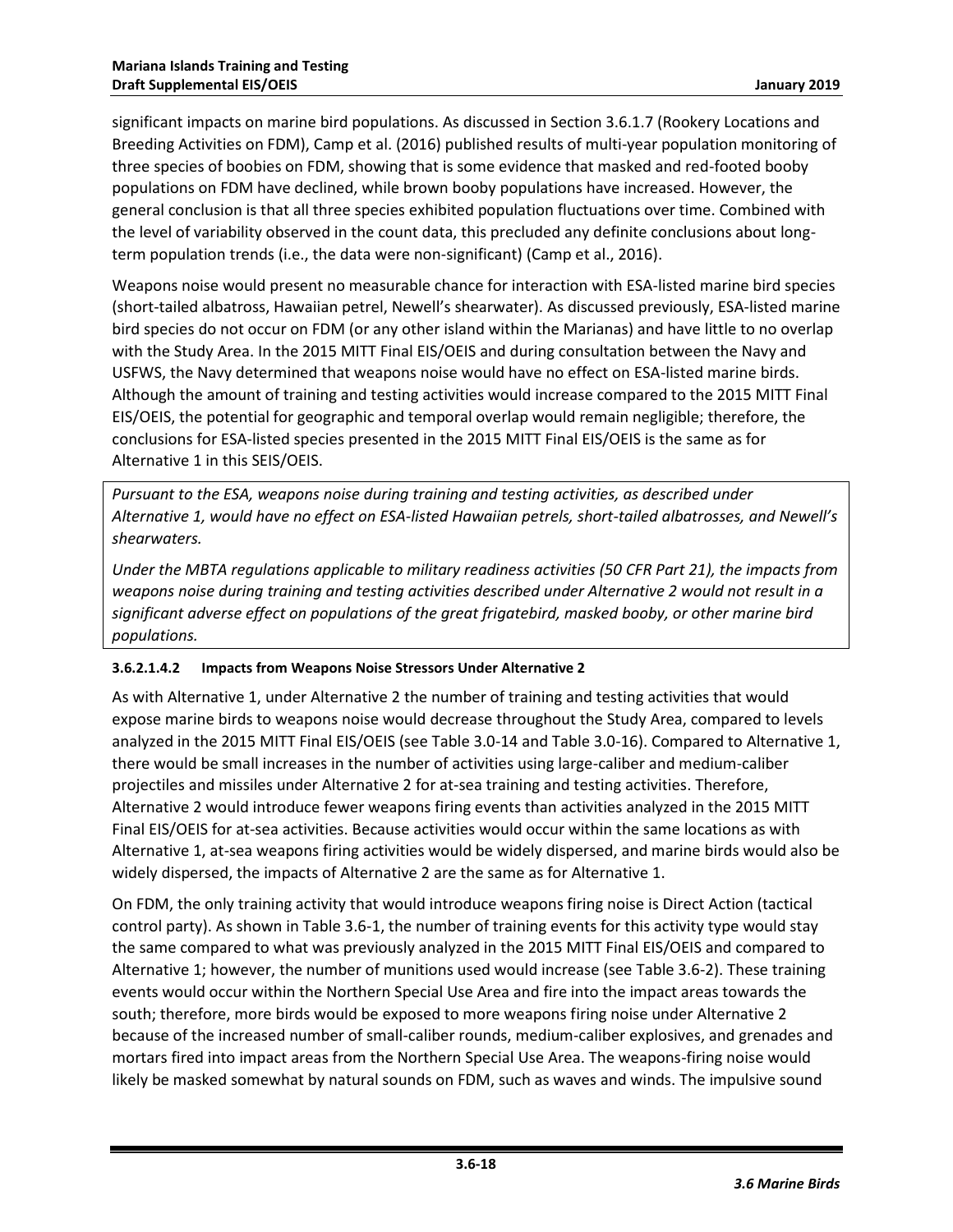caused by weapon firings would have limited potential to mask any important biological sound simply because the duration of the impulse is brief, even when multiple shots are fired in series.

As with Alternative 1, some degree of disturbance is expected from the increase in weapons noise on FDM; however, the island will likely continue to serve as an important rookery for regional species without long-term significant impacts on marine bird populations. As discussed in Section 3.6.1.7 (Rookery Locations and Breeding Activities on FDM), Camp et al. (2016) published results of multi-year population monitoring of three species of boobies on FDM, showing that is some evidence that masked and red-footed booby populations on FDM have declined, while brown booby populations have increased. However, the general conclusion is that all three species exhibited population fluctuations over time. Combined with the level of variability observed in the count data, this precluded any definite conclusions about long-term population trends (i.e., the data were non-significant) [\(Camp et al., 2016\)](#page-36-9). The same conclusions for Alternative 1 for MBTA-protected marine bird species at sea and on FDM, and ESA-listed marine bird species at sea, are applicable to Alternative 2.

*Pursuant to the ESA, weapons noise during training and testing activities, as described under Alternative 1, would have no effect on ESA-listed Hawaiian petrels, short-tailed albatrosses, and Newell's shearwaters.* 

*Under the MBTA regulations applicable to military readiness activities (50 CFR Part 21), the impacts from weapons noise during training and testing activities described under Alternative 2 would not result in a significant adverse effect on populations of the great frigatebird, masked booby, or other marine bird populations.*

#### **3.6.2.1.4.3 Impacts from Weapons Noise Stressors Under the No Action Alternative**

Under the No Action Alternative, proposed training and testing activities would not occur. Other military activities not associated with this Proposed Action would continue to occur. Acoustic stressors would not be introduced into the marine environment. Therefore, existing environmental conditions would either remain unchanged or would improve slightly after cessation of ongoing training and testing activities.

Discontinuing the training and testing activities would result in fewer acoustic stressors within the marine environment where Navy activities have historically been conducted. Therefore, discontinuing training and testing activities under the No Action Alternative would lessen the potential for impacts on marine birds from weapons noise, but would not measurably improve the overall distribution or abundance of marine birds.

#### <span id="page-22-0"></span>**3.6.2.2 Explosives Stressors (explosive shock wave and sound, explosive fragments)**

Section 3.6.3.1.2 (Impacts from Explosives and Swimmer Defense Airguns) in the 2015 MITT Final EIS/OEIS discusses the sources and potential impacts of explosives noise on marine birds (e.g., injury, hearing loss, physiological stress, masking, and long-term consequences of exposures). Explosions in the water, near the water surface, on land (FDM), and in the air can introduce loud, impulsive, broadband sounds into the marine environment. However, unlike other acoustic stressors, explosives release energy at a high rate, producing a shock wave that can be injurious and even deadly. The information regarding training and testing activities in open ocean training environments that generate explosives noise has not changed since the publication of the 2015 MITT Final EIS/OEIS. Therefore, this section focuses on the potential for increased training activities to impact birds on FDM proposed under the alternatives described in this SEIS/OEIS.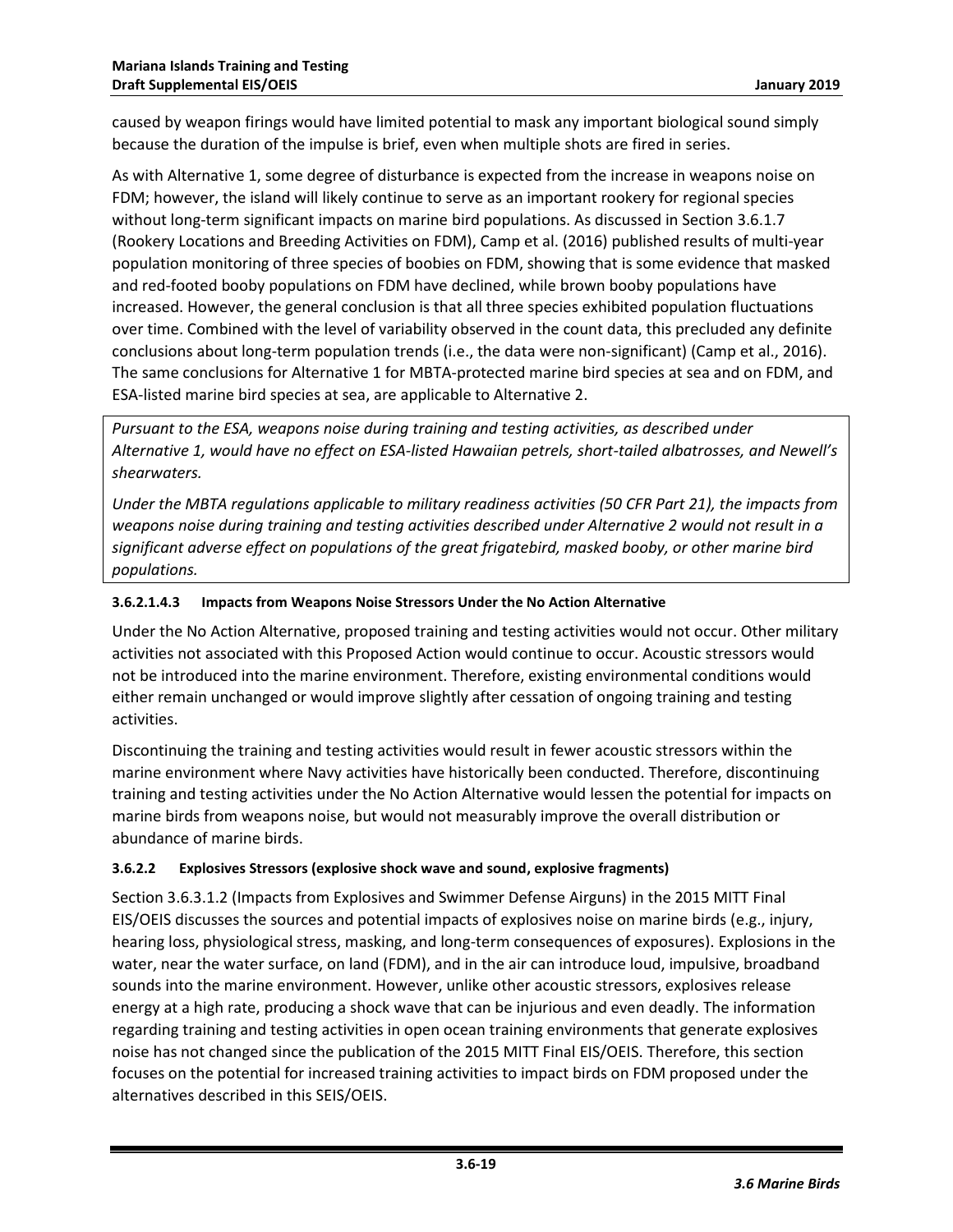Noise can result from direct munitions impacts (one object striking another), blasts (explosions that result in shock waves), bow shock waves (pressure waves from projectiles flying through the air), and substrate vibrations (combinations of explosion, recoil, or vehicle motion with the ground). Noise may be continuous (i.e., lasting for a long time without interruption) or impulse (i.e., short duration). Continuous impulses (e.g., helicopter rotor noise, bursts from rapid-fire weapons) represent an intermediate type of sound and, when repeated rapidly, may resemble continuous noise. These types of sound are distinguished here as they differ in their effects. Continuous sounds can result in hearing damage, while impulses typically elicit physiological or behavioral responses. Some birds may be killed or injured during these activities, or expend energy stores needed for migration to avoid perturbations generated by explosions.

Because the military will continue to implement mitigation measures designed to avoid or reduce impacts on terrestrial biological resources, all additional ordnance use would still be targeted at existing impact areas.

FDM has three impact areas, a special use area on the northern portion of the island, and a special use area on the land bridge. Targeting of areas inside of the special use areas and other areas outside of impact areas are prohibited. In other words, all areas outside of the impact areas are considered "no-fire areas." Any ordnance that inadvertently lands outside of impact areas, including special use areas and in water, must be reported to Mariana Islands Range Complex Operations, in accordance with Commander, U.S. Naval Forces Marianas Instruction 3500.4A [\(U.S. Department of the Navy, 2011\)](#page-39-6). The impact areas and special use areas are described below:

- **Northern Special Use Area**. Reserved for direct action (tactical air control party) type exercises and personnel recovery. This area is about 41 acres (ac.) (17 hectares [ha]) and includes a landing zone. Weapons may be fired from the special use area into impact areas, such as small-caliber rounds, grenades, and mortars.
- **Impact Area 1**. This area contains high-fidelity target structures and is comprised of vehicle shells and cargo containers. This area is authorized for inert ordnance only, and operators are required to report any live ordnance inadvertently dropped into Impact Area 1 to Mariana Islands Range Complex Operations. Impact Area 1 contains 10 targets of varying shapes and sizes, including four vehicles and six targets comprised of shipping containers.
- **Impact Area 2**. Impact Area 2 may be used for both live and inert ordnance. Strafing is permitted in this area. Impact Area 2 is about 22 ac. (9 ha).
- **Land Bridge**. The land bridge is designated as a "no target zone." Operators are required to report ordnance observed impacting the land bridge.

**Impact Area 3**. This area is south of the land bridge and authorized for inert ordnance, although live ordnance may be used only with prior approval from Joint Region Marianas. Strafing is permitted in this area. Impact Area 3 is about 11 ac. (4.5 ha).

# **3.6.2.2.1 Impacts from Explosive Stressors Under Alternative 1**

Under Alternative 1, there would be an overall decrease throughout the Study Area in the number of explosive munitions used during training and testing activities compared to the number analyzed in the 2015 MITT Final EIS/OEIS (Table 3.0-16).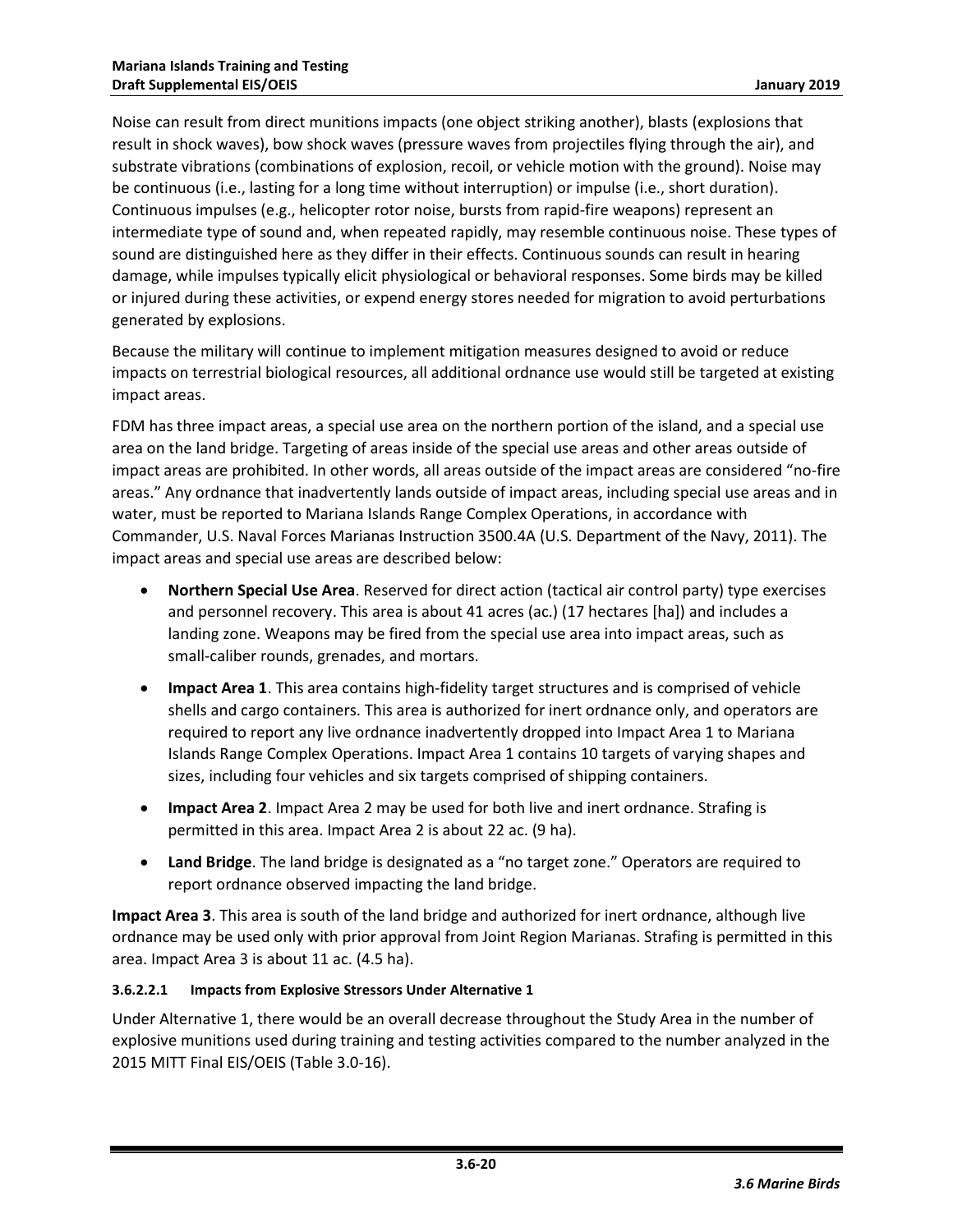As shown in Table 3.6-1, there would be an increase in the number of events using FDM as a training location or target, with an increase in the number of munitions items expended on FDM (see Table 3.6-2).

Taken together, the increase in the number of training events per year or the amount of ordnance used during training events would result in an increase in the amount of NEW expended on FDM each year (see Table 3.6-1, Table 3.6-2, and Table 3.6-3). Although the amount of increased NEW is negligible, the potential exposure to stressors associated with ordnance use would increase under Alternative 1 compared to what was analyzed previously in the MITT Final EIS/OEIS. Factors that limit the potential for additional adverse impacts, however, include maintaining the same ordnance type and targeting restrictions included as part of the 2015 MITT Final EIS/OEIS. All ordnance expended on FDM would target existing impact zones, with the same ordnance restrictions imposed on all FDM activities and with the same avoidance and minimization measures in place (see Section 5.5, Terrestrial Mitigation Measures to be Implemented, and Table 5.5-1). Therefore, the increases in ordnance use on FDM do not appreciably change the impact conclusions presented in the 2015 MITT Final EIS/OEIS. The conclusions for ESA-listed marine bird species and other marine bird species protected by the MBTA included in the 2015 MITT Final EIS/OEIS remain valid.

Explosives would present no measurable chance for interaction with ESA-listed marine bird species (short-tailed albatross, Hawaiian petrel, Newell's shearwater). In the 2015 MITT Final EIS/OEIS and during consultation between the Navy and USFWS, the Navy determined that training and testing activities using explosives would have no effect on ESA-listed marine birds. Despite the continued at-sea use of explosives compared to the 2015 MITT Final EIS/OEIS, the potential for geographic and temporal overlap would remain negligible; therefore, the conclusions for ESA-listed species presented in the 2015 MITT Final EIS/OEIS is the same as for Alternative 1 in this SEIS/OEIS.

*Pursuant to the ESA, explosives used during training and testing activities, as described under Alternative 1, would have no effect on ESA-listed Hawaiian petrels, short-tailed albatrosses, Newell's shearwaters.* 

*Under the MBTA regulations applicable to military readiness activities (50 CFR Part 21), the impacts from explosives stressors during training and testing activities using explosives described under Alternative 1 would not result in a significant adverse effect on populations of the great frigatebird, masked booby, or other marine bird populations.*

#### **3.6.2.2.2 Impacts from Explosive Stressors Under Alternative 2**

As with Alternative 1, there would be an overall decrease throughout the Study Area in the number of explosive munitions used during at-sea training and testing activities compared to the number analyzed in the 2015 MITT Final EIS/OEIS. The number of explosive stressors under Alternative 2 would increase slightly as compared to Alternative 1 (see Table 3.0-16), but the conclusions for at-sea activities remains the same. Under Alternative 2, there would be an increase in the number of training events using FDM as a training location or target (see Table 3.6-1), with an increase in the number of munitions items expended on FDM (see Table 3.6-2) compared to what was analyzed previously in the MITT Final EIS/OEIS and under Alternative 1.

Taken together, the increase in the number of training events per year or the amount of ordnance used during events would result in an increase in the amount of NEW expended on FDM each year (see Table 3.6-3). Although the amount of increased NEW is negligible, the potential exposure to stressors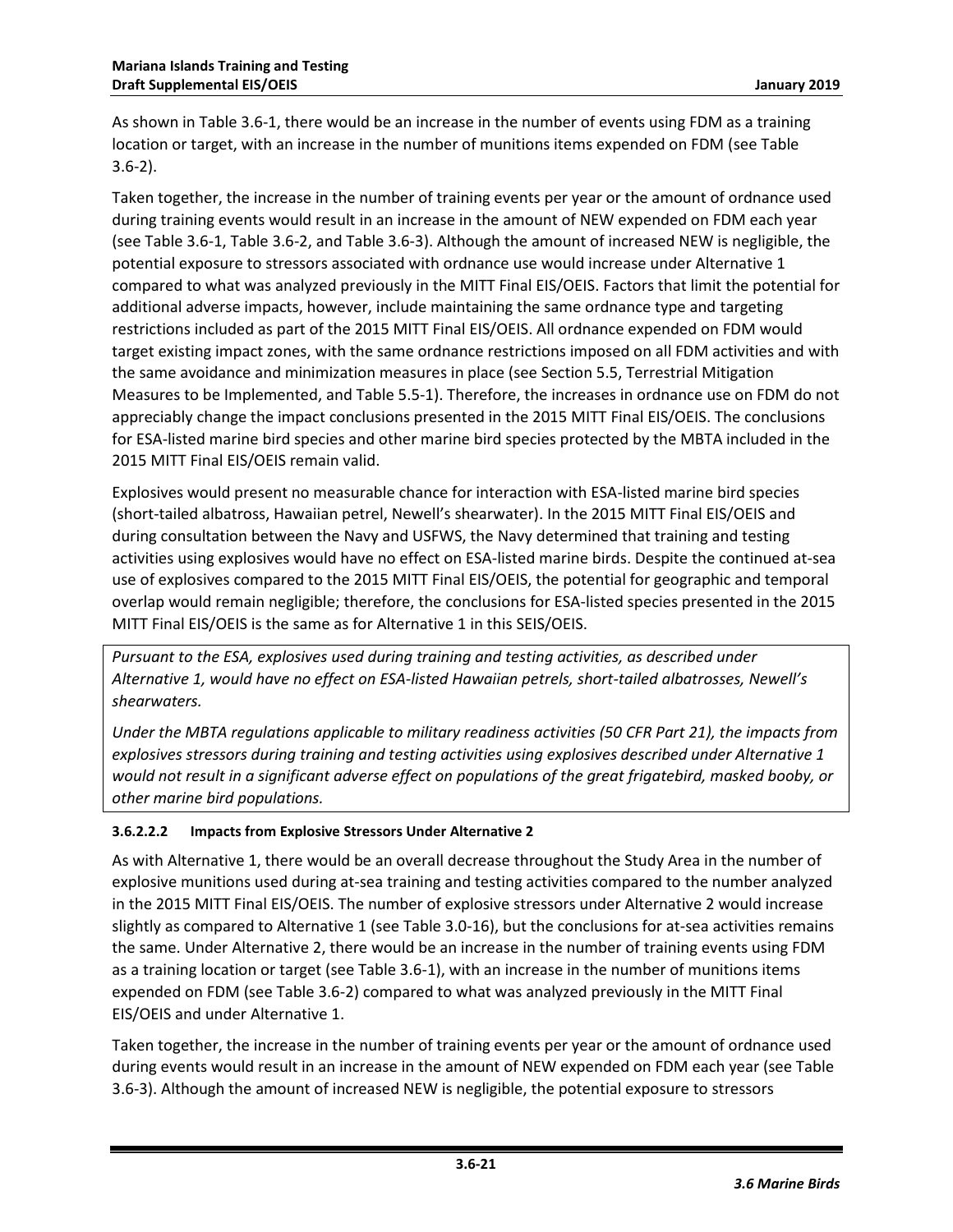associated with ordnance use would increase under Alternative 2 compared to what was analyzed previously in the MITT Final EIS/OEIS. Under Alternative 2, Naval Surface Firing Exercise events would expend more large-caliber projectiles, thereby slightly increasing the NEW expended under Alternative 2 compared to Alternative 1. Factors that limit the potential for additional adverse impacts, however, include maintaining the same ordnance type and targeting restrictions included as part of the 2015 MITT Final EIS/OEIS. All ordnance expended on FDM would target existing impact zones, with the same ordnance restrictions imposed on all FDM activities and with the same avoidance and minimization measures in place (see Section 5.5, Terrestrial Mitigation Measures to be Implemented, and Table 5.5- 1). Therefore, the increases in ordnance use on FDM shown in Tables 2.5-1 and 2.5-2 do not appreciably change the impact conclusions presented in the 2015 MITT Final EIS/OEIS. The conclusions for ESA-listed marine bird species and other marine bird species protected by the MBTA included in the 2015 MITT Final EIS/OEIS remain valid.

Explosives would present no measurable chance for interaction with ESA-listed marine bird species (short-tailed albatross, Hawaiian petrel, Newell's shearwater). In the 2015 MITT Final EIS/OEIS and during consultation between the Navy and USFWS, the Navy determined that training and testing activities using explosives would have no effect on ESA-listed marine birds. Although the amount of training and testing activities using explosives would increase compared to the 2015 MITT Final EIS/OEIS, the potential for geographic and temporal overlap would remain negligible; therefore, the conclusions for ESA-listed species presented in the 2015 MITT Final EIS/OEIS is the same as for Alternative 1 in this SEIS/OEIS.

*Pursuant to the ESA, explosives used during training and testing activities, as described under Alternative 2, would have no effect on ESA-listed Hawaiian petrels, short-tailed albatrosses, Newell's shearwaters.* 

*Under the MBTA regulations applicable to military readiness activities (50 CFR Part 21), the impacts from explosives stressors during training and testing activities using explosives described under Alternative 2 would not result in a significant adverse effect on populations of the great frigatebird, masked booby, or other marine bird populations.*

# **3.6.2.2.3 Impacts from Explosive Stressors Under the No Action Alternative**

Under the No Action Alternative, proposed training and testing activities would not occur. Other military activities not associated with this Proposed Action would continue to occur. Explosive stressors as listed above would not be introduced into the marine environment. Therefore, existing environmental conditions would either remain unchanged or would improve slightly after cessation of ongoing training and testing activities.

Discontinuing the training and testing activities would result in fewer explosive stressors within the marine environment where Navy activities have historically been conducted. Therefore, discontinuing training and testing activities under the No Action Alternative would lessen the potential for impacts on marine birds from explosive stressors, but would not measurably improve the overall distribution or abundance of marine birds.

# <span id="page-25-0"></span>**3.6.2.3 Energy Stressors**

The energy stressors that may impact marine birds include (1) in-air electromagnetic devices and (2) high-energy lasers. However, as discussed in Section 3.0.4.3 (Energy Stressors), in-air electromagnetic energy would be widely dispersed throughout the Study Area, but more concentrated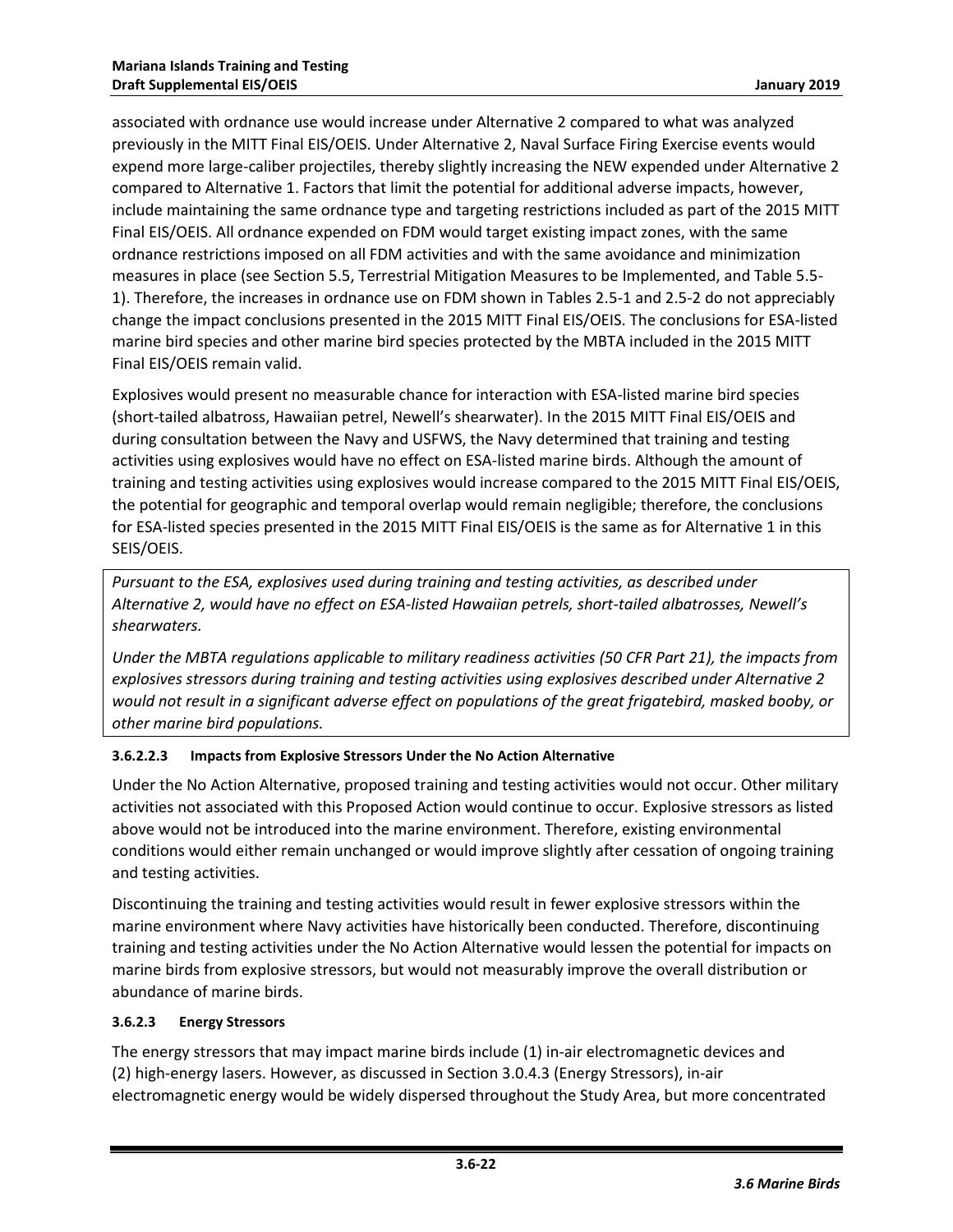in portions of the Study Area near ports, naval installations, and range complexes. Because these stressors are operated at power levels, altitudes, and distances from people and animals to ensure that energy received is well below levels that could disrupt behavior or cause injury and because most in-air electromagnetic energy is reflected by water, in-air electromagnetic energy would not impact birds and is not analyzed further in this section.

Since the publication of the 2015 MITT Final EIS/OEIS, additional information has become available that improves understanding of how in-air electromagnetic devices (such as radar) may impact marine birds. This new information is included in this SEIS/OEIS. Studies conducted on in-air electromagnetic sensitivity in birds have typically been associated with land, and little information exists specifically on seabird response to in-air electromagnetic changes at sea. Based on these studies, in-air electromagnetic effects can be categorized as thermal (i.e., capable of causing damage by heating tissue) or non-thermal. Thermal effects are most likely to occur when near high-power systems. Should such effects occur, they would likely cause birds to temporarily avoid the area receiving the electromagnetic radiation until the stressor ceases [\(Manville, 2016\)](#page-37-13). Currently, questions exist about farfield, non-thermal effects from low-power, in-air electromagnetic devices. Manville (2016) performed a literature review of this topic. Although findings are not always consistent, Manville (2016) reported that several peer-reviewed studies have shown non-thermal effects can include (1) affecting behavior by preventing birds from using their magnetic compass, which may in turn affect migration; (2) fragmenting the DNA of reproductive cells, decreasing the reproductive capacity of living organisms; (3) increasing the permeability of the blood-brain barrier; (4) other behavioral effects; (5) other molecular, cellular, and metabolic changes; and (6) increasing cancer risk.

Many bird species return to the same stopover, wintering, and breeding areas every year and often follow the exact same or very similar migration routes [\(Akesson & Hedenstrom, 2007\)](#page-36-13). However, ample evidence exists that displaced birds can successfully reorient and find their way when one or more cues are removed. For example, Haftorn et al. (1988) found that after removal from their nests and release into a different area, snow petrels (*Pagodrama nivea*) were able to successfully navigate back to their nests even when their ability to smell was removed. Furthermore, Wiltschko et al. (2011) and Wiltschko and Wiltschko (2005) report that electromagnetic pulses administered to birds during an experimental study on orientation do not deactivate the magnetite-based receptor mechanism in the upper beak altogether but instead cause the receptors to provide altered information, which in turn causes birds to orient in different directions. However, these impacts were temporary, and the ability of the birds to correctly orient themselves eventually returned.

Given (1) the information provided above; (2) the dispersed nature of Navy training and testing activities at sea; (3) the relatively small area around an emitting source that experiences high power electromagnetic pulses; and (4) the relatively low-level and dispersed use of these systems at sea, the following conclusions are reached:

- The chance that in-air electromagnetic devices would cause thermal damage to an individual marine bird is extremely low.
- It is possible, although unlikely, that some marine bird individuals would be exposed to levels of electromagnetic radiation that would cause discomfort, in which case they would likely avoid the immediate vicinity of testing and training activities.
- The strength of any avoidance response would decrease with increasing distance from the in-air electromagnetic device.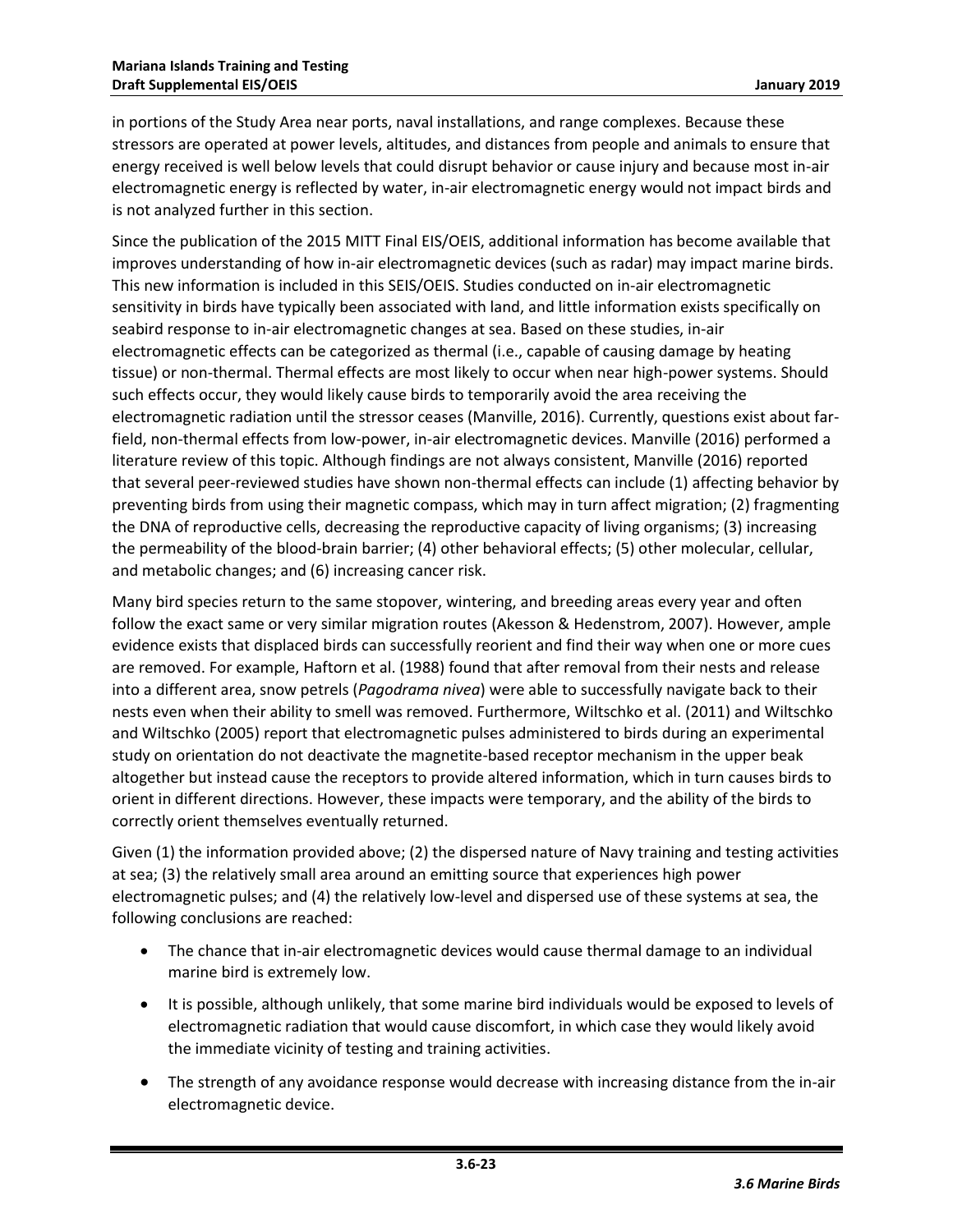No long-term or population-level impacts would occur.

There is only one new activity involving an energy stressor (i.e., high-energy lasers) that differs from activities with energy stressors that were previously analyzed in the 2015 MITT Final EIS/OEIS. Use of low-energy lasers was covered in the 2015 MITT Final EIS/OEIS in Section 3.0.5.2.2.3 (Lasers), but high-energy laser weapons were not part of the proposed action in the 2015 MITT Final EIS/OEIS. The use of high-energy lasers represents a new substressor used in an existing activity in this SEIS/OEIS. As discussed in this SEIS/OEIS, Section 3.0.4.3.2.2 (High-Energy Lasers), high-energy lasers are designed to disable surface targets, rendering them immobile. The primary concern is the potential for a marine bird to be struck with the laser beam at or near the water's surface, where extended exposure could result in injury or death due to traumatic burns from the beam.

Marine birds could be exposed to a laser only if they flew between the source and the target, or if the beam missed the target and a bird happened to be in the line of fire. Should the laser strike the sea surface, individual sea birds at or near the surface could be exposed. Because laser platforms are typically helicopters and ships, marine birds at sea would likely transit away or submerge in response to other stressors, such as ship or aircraft noise, although some marine birds may not exhibit a response to an oncoming vessel or aircraft, increasing the risk of contact with the laser beam. High-energy laser activities would only occur in open ocean locations (not close to land areas).

#### **3.6.2.3.1 Impacts from High-Energy Lasers Under Alternative 1**

Under Alternative 1, the number of proposed activities involving the use of high-energy lasers is shown in Table 3.0-10. High-energy lasers is a new substressor that was not analyzed in the 2015 MITT Final EIS/OEIS. As discussed above, impacts on marine birds from energy stressors should not be expected to occur.

A direct strike of a marine bird at the water's surface or within the beam path is extremely unlikely, and potential impacts on ESA-listed marine bird species are negligible. Therefore, the conclusions for ESAlisted marine bird species and other marine bird species protected by the MBTA included in the 2015 MITT Final EIS/OEIS remain valid.

During Section 7 ESA consultation between the Navy and USFWS, the Navy determined that the activities described in the 2015 MITT Final EIS/OEIS would have no effect on the ESA-listed Hawaiian petrel, short-tailed albatross, or Newell's shearwaters.

*Pursuant to the ESA, the use of high-energy lasers during training and testing activities, as described under Alternative 1, would have no effect on ESA-listed Hawaiian petrels, short-tailed albatrosses, Newell's Townsend's shearwaters.*

*Under the MBTA regulations applicable to military readiness activities (50 CFR Part 21), the impacts from energy stressors during training and testing activities using high-energy lasers described under Alternative 1 would not result in a significant adverse effect on populations of the great frigatebird, masked booby, or other marine bird populations.*

#### **3.6.2.3.2 Impacts from High-Energy Lasers Under Alternative 2**

Under Alternative 2, the use of high-energy lasers would increase as compared to Alternative 1 (Table 3.0-10), but there would be no change regarding the impact conclusions for energy stressors as summarized above under Alternative 1 and as presented in the 2015 MITT Final EIS/OEIS. Therefore,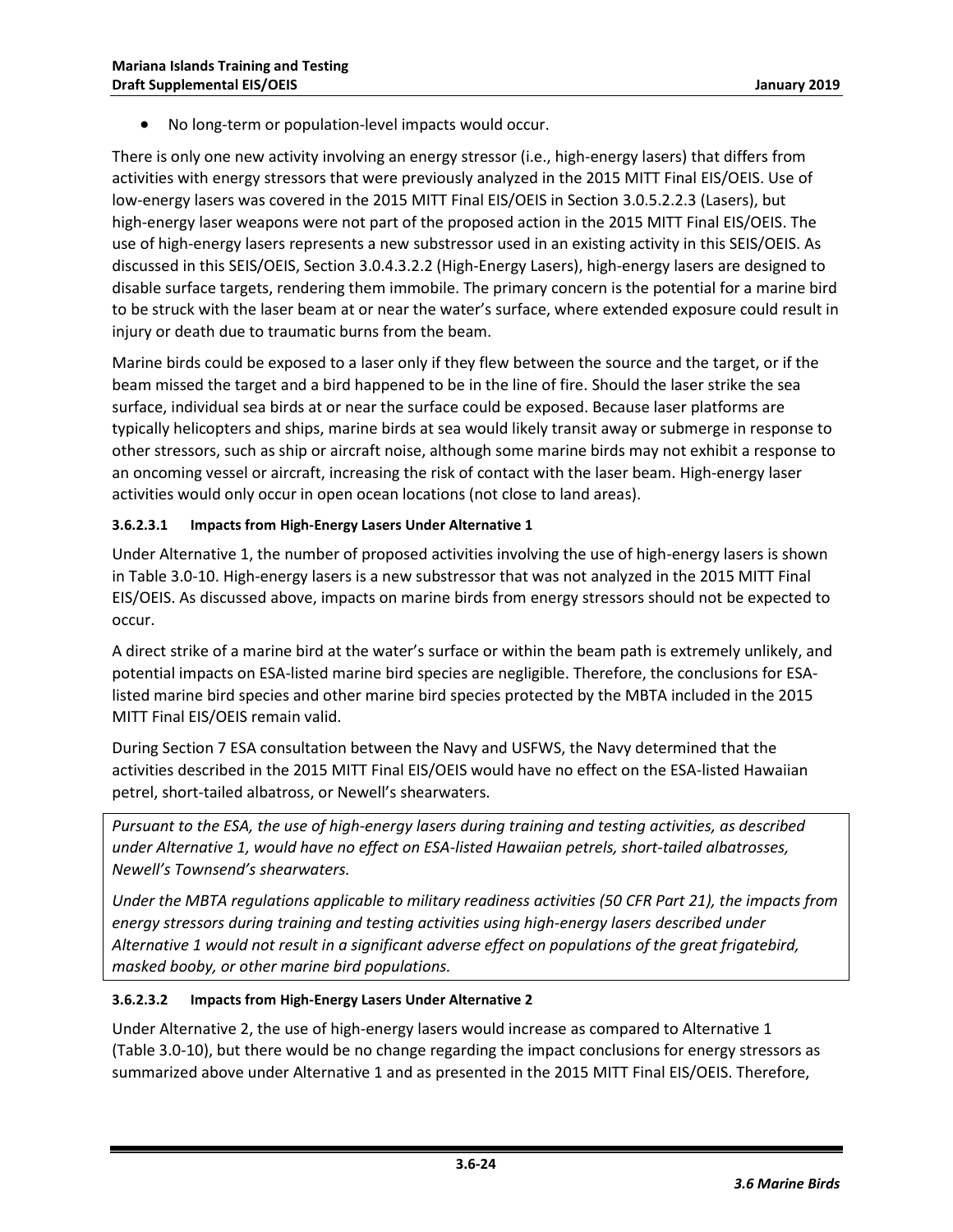impacts on marine birds under Alternative 2 from energy stressors, including high-energy lasers, should not be expected to occur.

*Pursuant to the ESA, the use of high energy lasers during training and testing activities, as described under Alternative 2, would have no effect on ESA-listed Hawaiian petrels, short-tailed albatrosses, Newell's shearwaters.*

*Under the MBTA regulations applicable to military readiness activities (50 CFR Part 21), the impacts from energy stressors during training and testing activities using high-energy lasers described under Alternative 2 would not result in a significant adverse effect on populations of the great frigatebird, masked booby, or other marine bird populations.*

# **3.6.2.3.3 Impacts from High-Energy Lasers Under the No Action Alternative**

Under the No Action Alternative, proposed training and testing activities would not occur. Other military activities not associated with this Proposed Action would continue to occur. Energy stressors as listed above would not be introduced into the marine environment. Therefore, existing environmental conditions would either remain unchanged or would improve slightly after cessation of ongoing training and testing activities. Discontinuing the training and testing activities would result in fewer energy stressors within the marine environment where Navy activities have historically been conducted. Therefore, discontinuing training and testing activities under the No Action Alternative would lessen the potential for impacts on marine birds from energy stressors, but would not measurably improve the overall distribution or abundance of marine birds.

#### <span id="page-28-0"></span>**3.6.2.4 Physical Disturbance and Strike Stressors**

The physical disturbance and strike stressors that may impact marine birds include (1) aircraft and aerial targets, (2) vessels and in-water devices, (3) military expended materials, and (4) wildfires on FDM. For activities occurring at sea, the use of aircraft and aerial targets, vessels and in-water devices, and military expended materials would decrease under this SEIS/OEIS (Tables 3.0-11 through 3.0-17, and Table 3.0-19), with the exception of increased small caliber munitions use. Small-caliber munitions are inert, are meant to be aimed at targets, and are not long-range weapons. As a result, marine birds are extremely unlikely to be struck by expended small caliber munitions. Military expended materials would increase for training activities occurring on FDM. For the purposes of this SEIS/OEIS, only activities that occur on or over FDM and activities that would occur in the open ocean environment that have changed since the publication of the 2015 MITT Final EIS/OEIS are discussed in this section.

Physical disturbances may elicit short-term behavioral or physiological responses such as alert response, startle response, cessation of feeding, fleeing the immediate area, and a temporary increase in heart rate. These disturbances can also result in abnormal behavioral, growth, or reproductive impacts in nesting birds and can cause foraging and nesting birds to flush from or abandon their habitats or nests. Aircraft strikes often result in bird mortalities or injuries.

Physical disturbance on land may induce erosion, either from loosening of rock and soil from direct impacts (which facilitates transport of material by wind and rain) or from wildfires ignited by explosions (see Section 3.6.2.4.3, Physical Disturbance and Strike Stressors [Impacts from Wildfires]). Military use of FDM may contribute to ongoing soil disturbance and erosion from natural causes. FDM is comprised of highly weathered limestone overlain by a thin layer of clay soil [\(U.S. Department of the Navy, 2013b\)](#page-39-7). Ordnance use, particularly within Impact Areas 2 and 3 (where explosive munitions use is permitted), would dislodge sediments that may potentially wash into nearshore waters of FDM. In addition to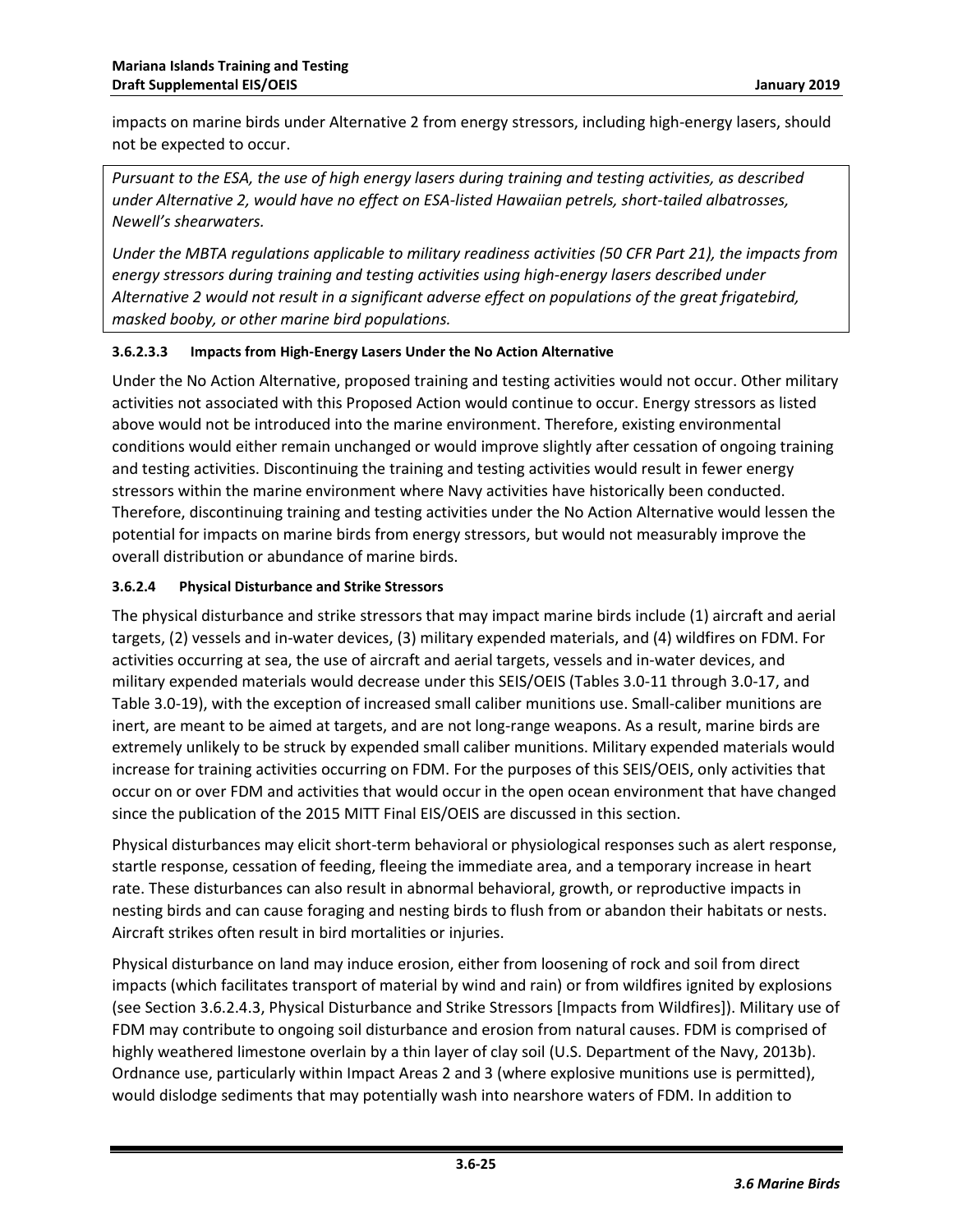natural wind and water erosion (including high-energy typhoon events), erosion caused by ordnance use would contribute to increased turbidity and siltation of habitats used by marine bird prey species.

Section 3.6.3.3.1 (Impacts from Aircraft and Aerial Targets) in the 2015 MITT Final EIS/OEIS discusses the potential impacts on birds from collisions with fixed-wing aircraft, helicopters, and aerial targets. Aircraft and aerial target strikes could occur during training and testing activities that use aircraft, particularly in nearshore areas, where birds are more concentrated in the Study Area. Training and testing activities where aircraft are used typically occur further offshore; however, increased use of FDM may increase the potential for aircraft strike of birds. Therefore, for the purposes of this SEIS/OEIS, only the use of aircraft related to FDM training activities are discussed below under the alternatives analysis for birds for this stressor category.

#### **3.6.2.4.1 Impacts from Physical Disturbance and Strike Stressors Under Alternative 1**

Under Alternative 1, physical disturbance and strike stressors associated with training and testing activities would decrease in comparison to the 2015 MITT Final EIS/OEIS (Tables 3.0-12 through 3.0-18), assuming the dismissal of small-caliber munitions use for the reasons noted above. Under Alternative 1, there would be increases in the numbers of large-caliber non-explosive practice munitions (Table 3.0-14) and the number of targets expended at sea (Table 3.0-17), but overall there would be a decrease in the number of combined physical disturbance and strike stressors on marine birds. Consistent with the conclusions provided in the 2015 MITT EIS/OEIS, impacts on marine birds from physical disturbance and strike stressors are not expected to occur.

On FDM, marine birds that nest and roost on the island would be exposed to military expended materials resulting from explosive munitions and non-explosive practice munitions. Explosive munitions increase the potential for a marine bird (or nest) to be struck because of fragments dispersed throughout the blast zone.

As shown in Table 3.6-1, there would be an increase in the number of training events using FDM as a training location or target, with an increase in the number of munitions items expended on FDM (see Table 3.6-2).

Taken together, the increase in the number of training events per year or the amount of ordnance used during events would result in an increase in the amount of NEW expended on FDM each year (see Table 3.6-3). Although the amount of increased NEW is negligible (0.22 to 0.39 percent, depending on the NEW range of various munition types), the potential exposure to physical disturbance and strike stressors associated with ordnance use would increase under Alternative 1 compared to what was analyzed previously in the MITT Final EIS/OEIS. Factors that limit the potential for additional adverse impacts from physical disturbance and strike, however, include maintaining the same ordnance type and targeting restrictions included as part of the 2015 MITT Final EIS/OEIS. All ordnance expended on FDM would target existing impact zones, with the same ordnance restrictions imposed on all FDM activities and with the same avoidance and minimization measures in place (see Section 5.5, Terrestrial Mitigation Measures to be Implemented, and Table 5.5-1). Therefore, the increases in ordnance use on FDM shown in Tables 2.5-1 and 2.5-2 do not appreciably change the impact conclusions presented in the 2015 MITT Final EIS/OEIS. The conclusions for ESA-listed marine bird species and other marine bird species protected by the MBTA included in the 2015 MITT Final EIS/OEIS remain valid.

During Section 7 ESA consultation between the Navy and USFWS, the Navy determined that the activities described in the 2015 MITT Final EIS/OEIS would have no effect on the ESA-listed Hawaiian petrel, short-tailed albatross, or Newell's shearwater.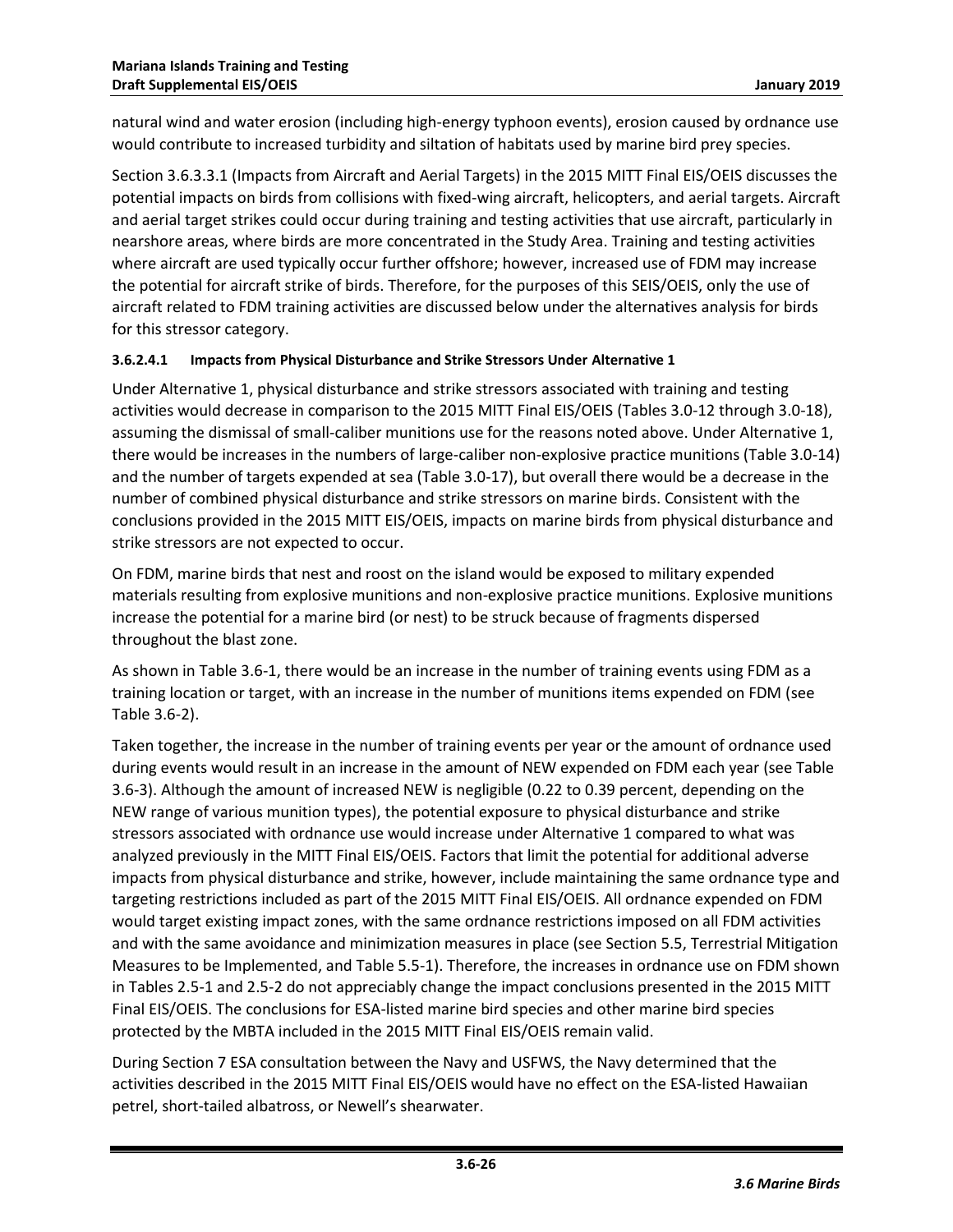*Pursuant to the ESA, training and testing activities that use aircraft and aerial targets, as described under Alternative 1, would have no effect on ESA-listed Hawaiian petrels, short-tailed albatrosses, Newell's shearwaters.* 

*Under the MBTA regulations applicable to military readiness activities (50 CFR Part 21), the impacts from physical disturbance and strike stressors during training and testing activities described under Alternative 1 would not result in a significant adverse effect on populations of the great frigatebird, masked booby, or other marine bird populations.*

#### **3.6.2.4.2 Impacts from Physical Disturbance and Strike Stressors Under Alternative 2**

Under Alternative 2, physical disturbance and strike stressors associated with training and testing activities would decrease in comparison to the 2015 MITT Final EIS/OEIS (Tables 3.0-12 through 3.0-18) assuming the dismissal of small-caliber munitions use for the reasons noted above. Under Alternative 2, there would be increases in the numbers of large-caliber non-explosive practice munitions (Table 3.0-14) and the number of targets expended at sea (Table 3.0-17), but overall there would be a decrease in the number of combined physical disturbance and strike stressors on marine birds. Consistent with the conclusions provided in the 2015 MITT EIS/OEIS, impacts on marine birds from physical disturbance and strike stressors are not expected to occur.

On FDM under Alternative 2, there would be an increase in the number of training events using FDM as a training location or target (see Table 3.6-1), with an increase in the number of munitions items expended on FDM (see Table 3.6-2) compared to what was analyzed previously in the MITT Final EIS/OEIS and under Alternative 1.

Taken together, the increase in the number of training events per year or the amount of ordnance used during events would result in an increase in the amount of NEW expended on FDM each year (see Table 3.6-3). Although the amount of increased NEW is negligible (0.35 to 0.6 percent, depending on the NEW range of various munition types), the potential exposure to stressors associated with ordnance use would increase under Alternative 2 compared to what was analyzed previously in the MITT Final EIS/OEIS. Under Alternative 2, Naval Surface Firing Exercise events would expend more large-caliber projectiles, thereby slightly increasing the NEW expended under Alternative 2 compared to Alternative 1. Factors that limit the potential for additional adverse impacts, however, include maintaining the same ordnance type and targeting restrictions included as part of the 2015 MITT Final EIS/OEIS. All ordnance expended on FDM would target existing impact zones, with the same ordnance restrictions imposed on all FDM activities and with the same avoidance and minimization measures in place (see Section 5.5, Terrestrial Mitigation Measures to be Implemented, and Table 5.5-1). Therefore, the increases in ordnance use on FDM shown in Tables 2.5-1 and 2.5-2 do not appreciably change the impact conclusions presented in the 2015 MITT Final EIS/OEIS. The conclusions for ESA-listed marine bird species and other marine bird species protected by the MBTA included in the 2015 MITT Final EIS/OEIS remain valid.

*Pursuant to the ESA, training and testing activities that use aircraft and aerial targets, as described under Alternative 2, would have no effect on ESA-listed Hawaiian petrels, short-tailed albatrosses, Newell's shearwaters.*

*Under the MBTA regulations applicable to military readiness activities (50 CFR Part 21), the impacts from physical disturbance and strike stressors during training and testing activities described under Alternative 2 would not result in a significant adverse effect on populations of the great frigatebird, masked booby, or other marine bird populations.*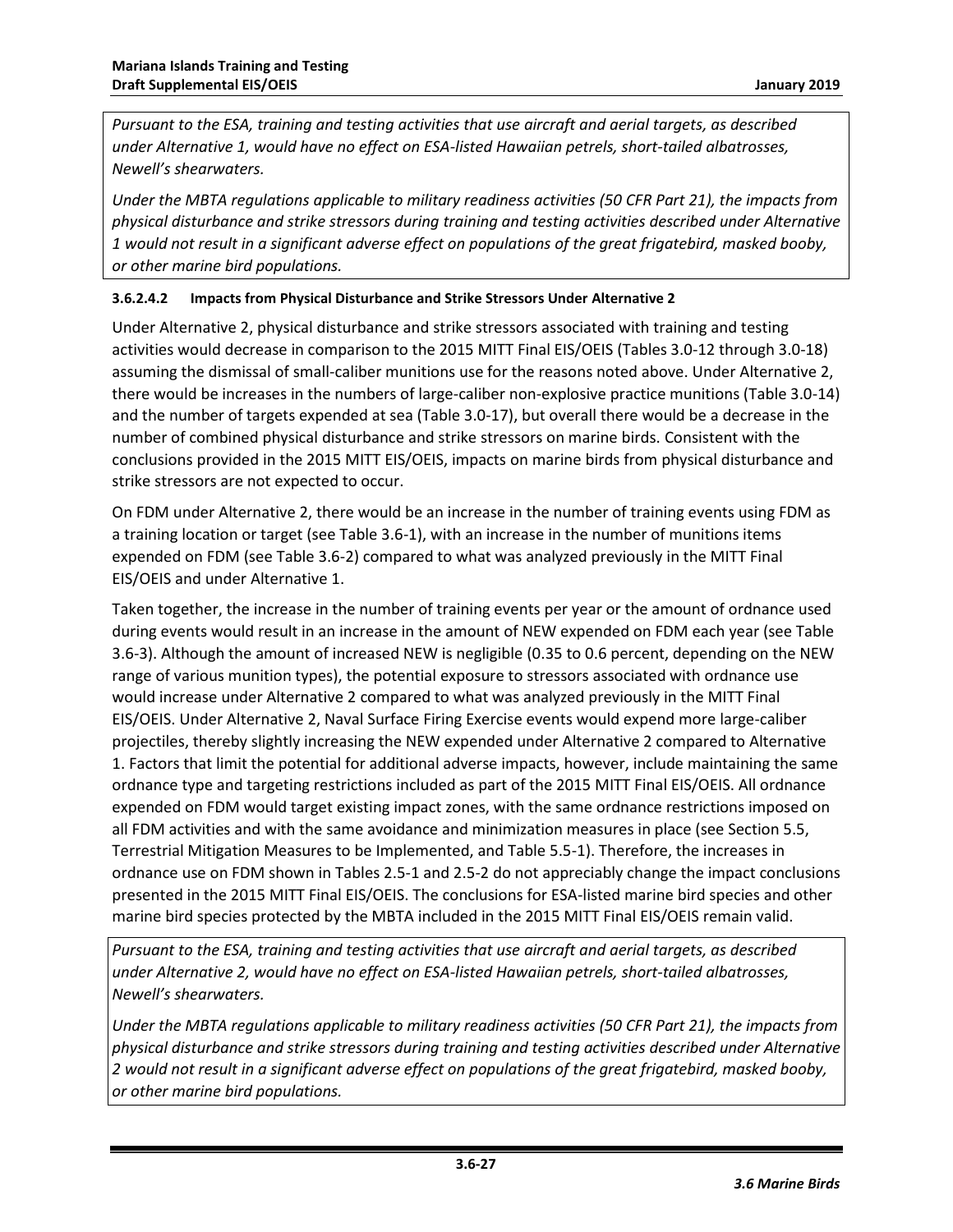#### **3.6.2.4.3 Impacts from Physical Disturbance and Strike Stressors Under the No Action Alternative**

Under the No Action Alternative, proposed training and testing activities would not occur. Other military activities not associated with this Proposed Action would continue to occur. Physical disturbance and strike stressors would not be introduced into the marine environment. Therefore, existing environmental conditions would either remain unchanged or would improve slightly after cessation of ongoing training and testing activities.

Discontinuing the training and testing activities would result in fewer physical disturbance and strike stressors within the marine environment where Navy activities have historically been conducted. Therefore, discontinuing training and testing activities under the No Action Alternative would lessen the potential for physical disturbance and strike impacts on marine birds, but would not measurably improve the overall distribution or abundance of marine birds.

#### <span id="page-31-0"></span>**3.6.2.5 Ingestion Stressors**

As discussed in Section 3.6.3.4 (Ingestion Stressors) of the 2015 MITT Final EIS/OEIS, a variety of ingestible materials may be released into the marine environment by training and testing activities. Types of materials that could become ingestion stressors (military expended materials – munitions and military expended materials other than munitions) for marine birds during training and testing activities in the Study Area include non-explosive practice munitions (small and medium caliber), fragments from high-explosive munitions, fragments from targets, chaff, plastic end caps from chaff cartridges, the plastic compression pads, end caps from pistons and flares, and small decelerators/parachutes. Ingestion stressors would decrease with the exception of increased small-caliber munitions use (Table 3.0-14, Table 3.0-15, Tables 3.0-22 through 3.0-24). However, small-caliber munitions are inert, small in size, do not resemble prey items, and end up as part of the seafloor where they are unlikely to be encountered by marine birds. The number of munitions and explosive munitions fragments that an individual marine bird could encounter would generally be low, based on the patchy distribution of both the munitions and open water feeding habitats of marine birds. In addition, it is assumed an animal would not ingest every munition or munition fragment it encountered, and if a munition or munition fragment were ingested, an animal may attempt to reject it when it realizes the item is not food.

#### **3.6.2.5.1 Impacts from Ingestion Stressors Under the Alternative 1**

Under Alternative 1, ingestion stressors would decrease, with the exception of increased small-caliber munitions use (Table 3.0-14, Table 3.0-15, Tables 3.0-22 through 3.0-24). For the reasons noted above, the Navy has determined that potential impacts from ingestion stressors would not be substantially different from the 2015 MITT Final EIS/OEIS. Military expended materials would be only a minute portion of the floating debris that marine birds could encounter and accidently ingest. While military expended materials may be a contributing factor to the harmful effects of manmade debris on some marine birds, an individual military expended material would not negatively impact a marine bird. The overall likelihood that individual birds would be negatively impacted by ingestion of military expended materials in the Study Area under Alternative 1 is considered low, but not discountable. Population-level effects would be very unlikely given the relatively small quantities and limited persistence of military expended materials in habitats where birds are most likely to forage. Because of the extreme low likelihood of geographic or temporal overlap with training and testing activities with ESA-listed marine birds, potential ingestion of expended materials by ESA-listed marine birds is considered negligible. Therefore, the analysis from the 2015 MITT Final EIS/OEIS remains valid.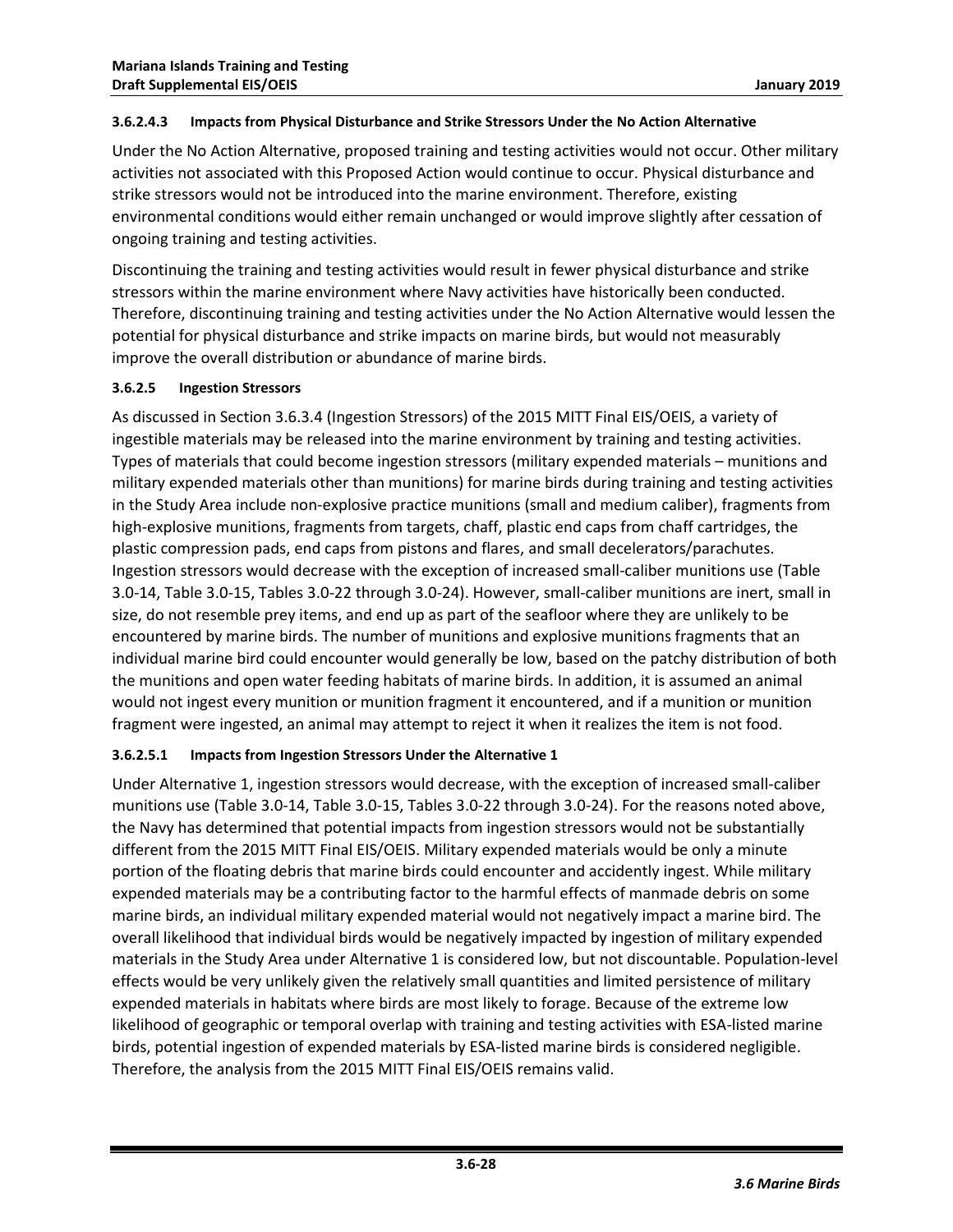*Pursuant to the ESA, potential ingestion stressors introduced by training and testing activities under Alternative 1would have no effect on ESA-listed Hawaiian petrels, short-tailed albatrosses, Newell's shearwaters.* 

*Under the MBTA regulations applicable to military readiness activities (50 CFR Part 21), potential ingestion stressors introduced by training and testing activities under Alternative 1 would not result in a significant adverse effect on populations of the great frigatebird, masked booby, or other marine bird populations.*

#### **3.6.2.5.2 Impacts from Ingestion Stressors Under Alternative 2**

Under Alternative 2, ingestion stressors (military expended materials – munitions and military expended materials other than munitions) would decrease under this SEIS/OEIS in comparison to the ongoing activities, with the exception of increased small-caliber munitions use (Table 3.0-14, Table 3.0-15, Tables 3.0-22 through 3.0-24). Under Alternative 2, increases as compared to Alternative 1 do not change the impact conclusions for ingestion stressors as summarized above under Alternative 1 and as presented in the 2015 MITT Final EIS/OEIS. Therefore, impacts on marine birds from ingestion of military expended materials under Alternative 2 would be negligible.

*Pursuant to the ESA, potential ingestion stressors introduced by training and testing activities under Alternative 2 would have no effect on ESA-listed Hawaiian petrels, short-tailed albatrosses, Newell's shearwaters.* 

*Under the MBTA regulations applicable to military readiness activities (50 CFR Part 21), potential ingestion stressors introduced by training and testing activities under Alternative 2 would not result in a significant adverse effect on populations of the great frigatebird, masked booby, or other marine bird populations.*

#### **3.6.2.5.3 Impacts from Ingestion Stressors Under the No Action Alternative**

Under the No Action Alternative, proposed training and testing activities would not occur. Other military activities not associated with this Proposed Action would continue to occur. Ingestion stressors would not be introduced into the marine environment. Therefore, existing environmental conditions would either remain unchanged or would improve slightly after cessation of ongoing training and testing activities.

Discontinuing the training and testing activities would result in fewer ingestion stressors within the marine environment where Navy activities have historically been conducted. Therefore, discontinuing training and testing activities under the No Action Alternative would lessen the potential for ingestion impacts on marine birds, but would not measurably improve the overall distribution or abundance of marine birds.

#### <span id="page-32-0"></span>**3.6.2.6 Secondary Stressors (Impacts on Habitat; Impacts on Prey Availability)**

The potential for secondary stressors, defined as potential impacts on habitat and prey availability, to impact marine bird species was analyzed in Section 3.6.3.5 (Secondary Stressors) of the 2015 MITT Final EIS/OEIS. Training and testing activities analyzed in this SEIS/OEIS would not introduce additional secondary stressors or change the impacts of secondary stressors on marine bird species from what was analyzed previously in the 2015 MITT Final EIS/OEIS.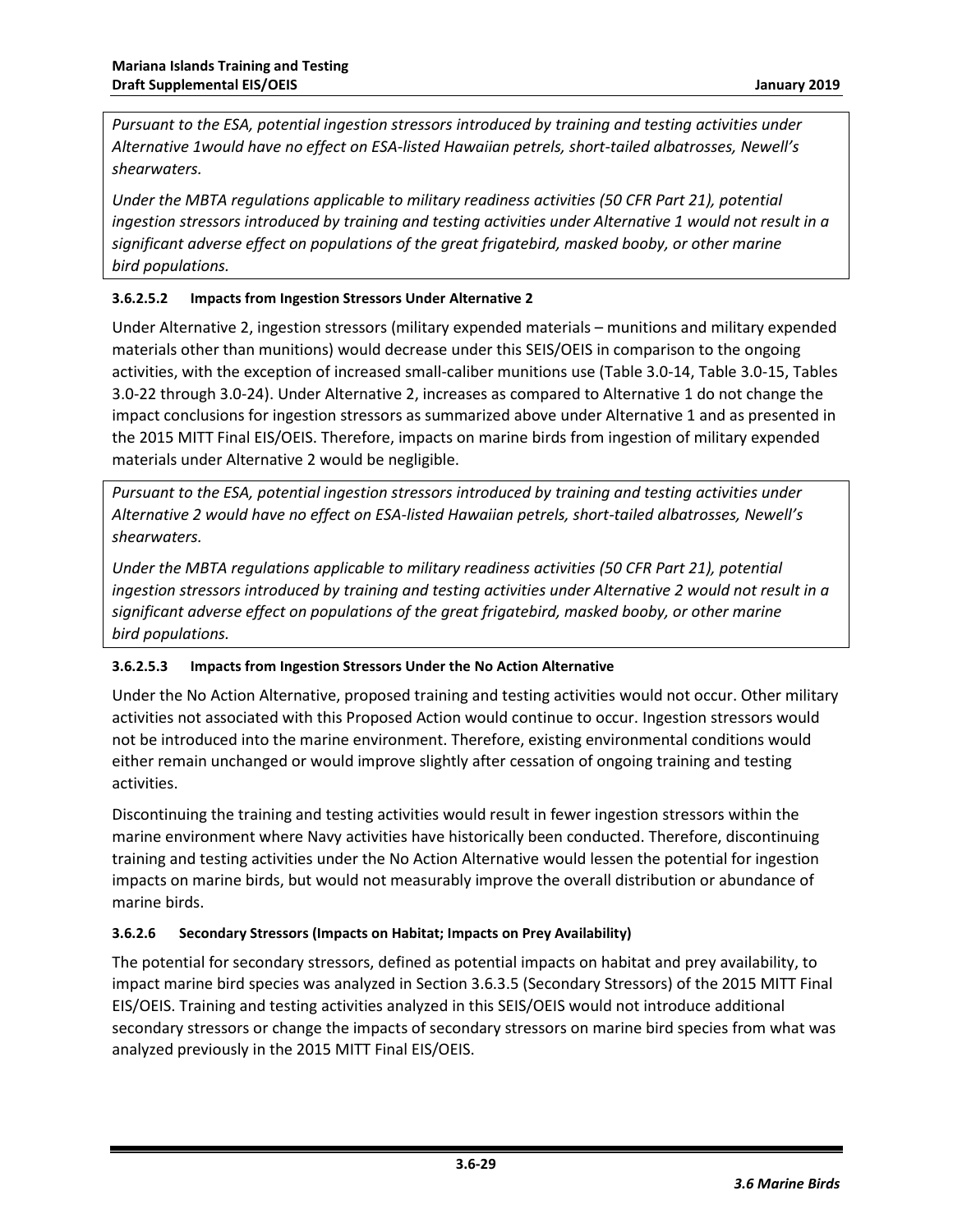*Pursuant to the ESA, secondary stressors associated with training or testing activities proposed in this SEIS/OEIS would have no effect on the ESA-listed Hawaiian petrel, Newell's shearwater, or short-tailed albatross.* 

*Under the MBTA regulations applicable to military readiness activities (50 CFR Part 21), secondary stressors associated with training or testing activities would not result in a significant adverse effect on populations of the great frigatebird, masked booby, or other marine bird populations.*

#### <span id="page-33-0"></span>**3.6.2.7 Endangered Species Act Determinations**

Since the publication of the 2015 MITT Final EIS/OEIS, there have been no updates to the regulatory status, life history information, or species-specific threats that would alter the analysis from the 2015 MITT Final EIS/OEIS for the short-tailed albatross, Hawaiian petrel, or Newell's shearwater. As such, the description regarding these marine bird species presented in the 2015 MITT Final EIS/OEIS remains valid. Because of the limited period of time that ESA-listed marine bird species would be within the Study Area and the extreme unlikelihood that these birds would be subject to stressors generated by training and testing activities within the Study Area, the Navy and the USFWS have not included these species in past at-sea training and testing consultations within the Study Area [\(U.S. Fish and Wildlife Service, 2010,](#page-39-0) [2015\)](#page-39-1). Similar to these past consultations, the activities proposed in Chapter 2 (Description of Proposed Action and Alternatives) of this SEIS/OEIS would have no effect on ESA-listed marine birds.

#### <span id="page-33-1"></span>**3.6.2.8 Migratory Bird Treaty Act**

The Navy has conducted an analysis of the potential impacts of increasing the number of events, munitions, and NEW expended on FDM. Taken together with the statistical analysis of bird trends on FDM described above in Section 3.6.2 (Environmental Consequences) and determinations that no significant population impacts would occur, the small increases in events, munitions numbers, and expended NEW on FDM proposed in this SEIS/OEIS would not significantly impact bird populations, as defined in the MBTA regulations applicable to military readiness activities (50 CFR Part 21). While this determination is applicable to all marine birds that occur in the Study Area, the Navy carried out a focused analysis for marine birds known to breed on FDM (see the discussion for population-level analysis in Section 3.6.2, Environmental Consequences). Pursuant with the Department of Defense's obligations under 50 CFR Part 21, the Department of Defense will continue to implement training restrictions on FDM (see Section 5.5, Terrestrial Mitigation Measures to be Implemented) and monitoring of bird populations on FDM.

#### <span id="page-33-2"></span>**3.6.3 Public Scoping Comments**

The public raised a number of issues during the scoping period in regard to marine birds. The issues are summarized in the list below.

 **Public comments regarding potential impacts of marine bird species on FDM –** This SEIS/OEIS includes an analysis of potential impacts from the additional training activities proposed to occur at FDM. For acoustic stressors, Section 3.6.2.1.3 (Impacts from Aircraft Noise) and Section 3.6.2.1.4 (Impacts from Weapon Noise) include an analysis of how these stressor types may impact marine bird rookeries on FDM. For explosives stressors, Section 3.6.2.2 (Explosives Stressors) includes an analysis of how the proposed increase in munitions for missile exercises and direct action training activities could impact marine birds on the island. Stressor categories within physical disturbance and strike stressors, such as potential strike impacts from aircraft and impacts from wildfires, also include an FDM-focused analysis. While assessing these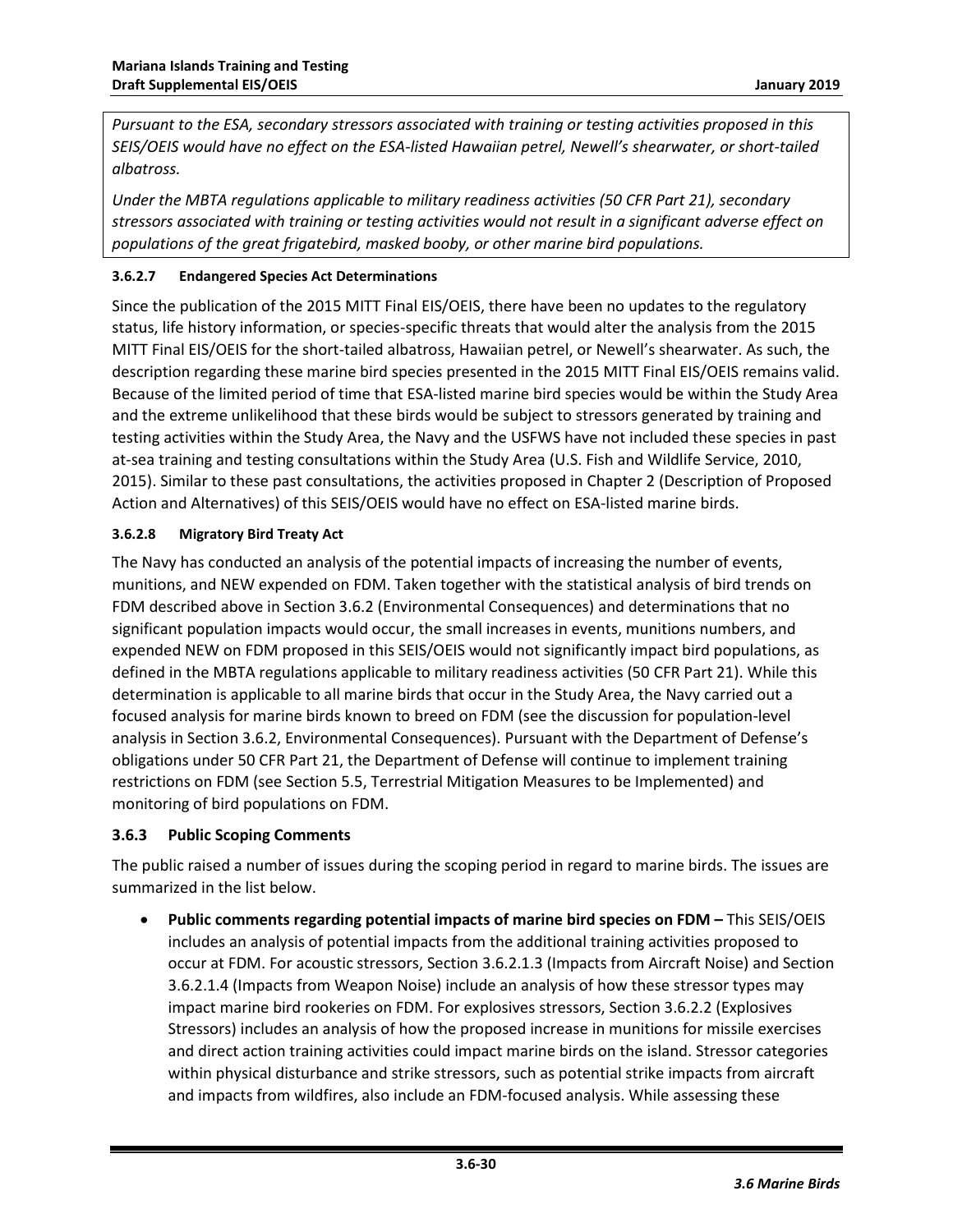potential impacts of activities proposed in this SEIS/OEIS, it is important to note that all of the activities would continue under the same targeting constraints as described in the 2015 MITT Final EIS/OEIS. Mitigation measures designed in cooperation with U.S. Fish and Wildlife Service personnel provide a level of protection for the northern end of the island (where booby colonies have persisted), while ordnance use is only allowed in designated impact zones (see Section 5.5, Terrestrial Mitigation Measures to be Implemented).

 **Public comments regarding the status of nesting birds on FDM –** This SEIS/OEIS has been updated to include recent published work that provides a statistical review of repeated marine bird surveys on FDM. Camp et al. (2016) analyzed marine bird survey data collected from aerial surveys from 1997 to 2014. As discussed in Section 3.6.1.7 (Rookery Locations and Breeding Activities within the Mariana Islands), there is some evidence that masked and red-footed booby populations on FDM have declined, while brown booby populations have increased, though none of these trends were statistically significant. The general conclusion is that all three species exhibited population fluctuations over time. These fluctuations, combined with the level of variability observed in the count data, precluded any definitive conclusions about long-term population trends (i.e., the data were non-significant) [\(Camp et al., 2016\)](#page-36-9). This SEIS/OEIS also includes historical observations and more recent surveys, such as Lusk et al. (2000), to provide context for the trend data and statistical analyses of FDM marine bird populations. Aerial surveys are conducted more frequently over FDM than on-the-ground surveys, with the primary focus to monitor marine bird rookeries (namely, brown boobies, masked boobies, and redfooted boobies). These surveys are described in more detail, along with quantitative trend analysis of populations in Section 3.6.2.6.3 (Farallon de Medinilla) of the 2015 MITT Final EIS/OEIS. All of these studies are summarized and included the Joint Region Marianas Integrated Natural Resources Management Plan [\(U.S. Department of the Navy, 2018\)](#page-39-8), which is shared with cooperating agencies (e.g., Guam Department of Agriculture Division of Aquatic and Wildlife Resources, CNMI Department of Land and Natural Resources Division of Fish and Wildlife, and U.S. Fish and Wildlife Service Pacific Islands Fish and Wildlife Office).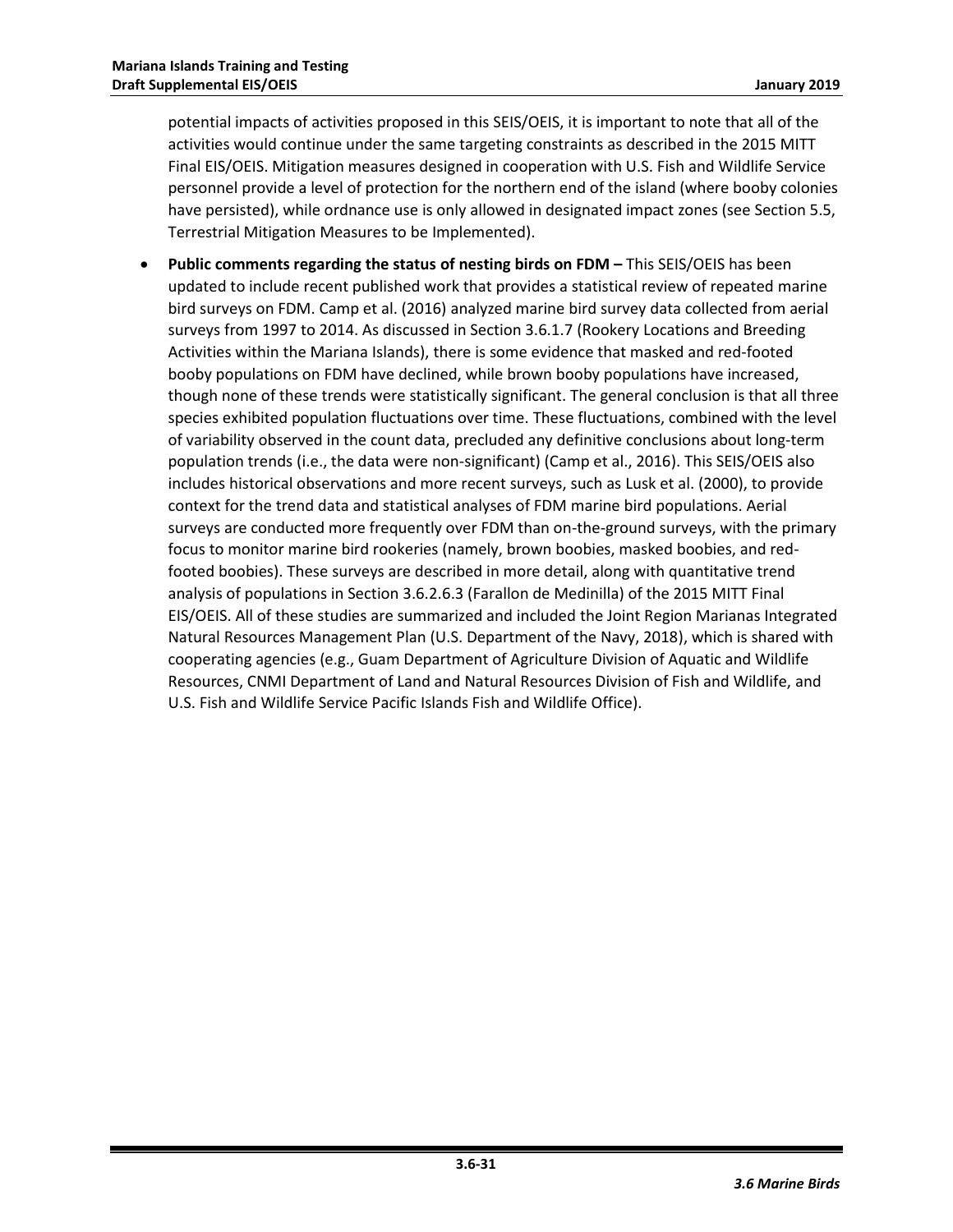This page intentionally left blank.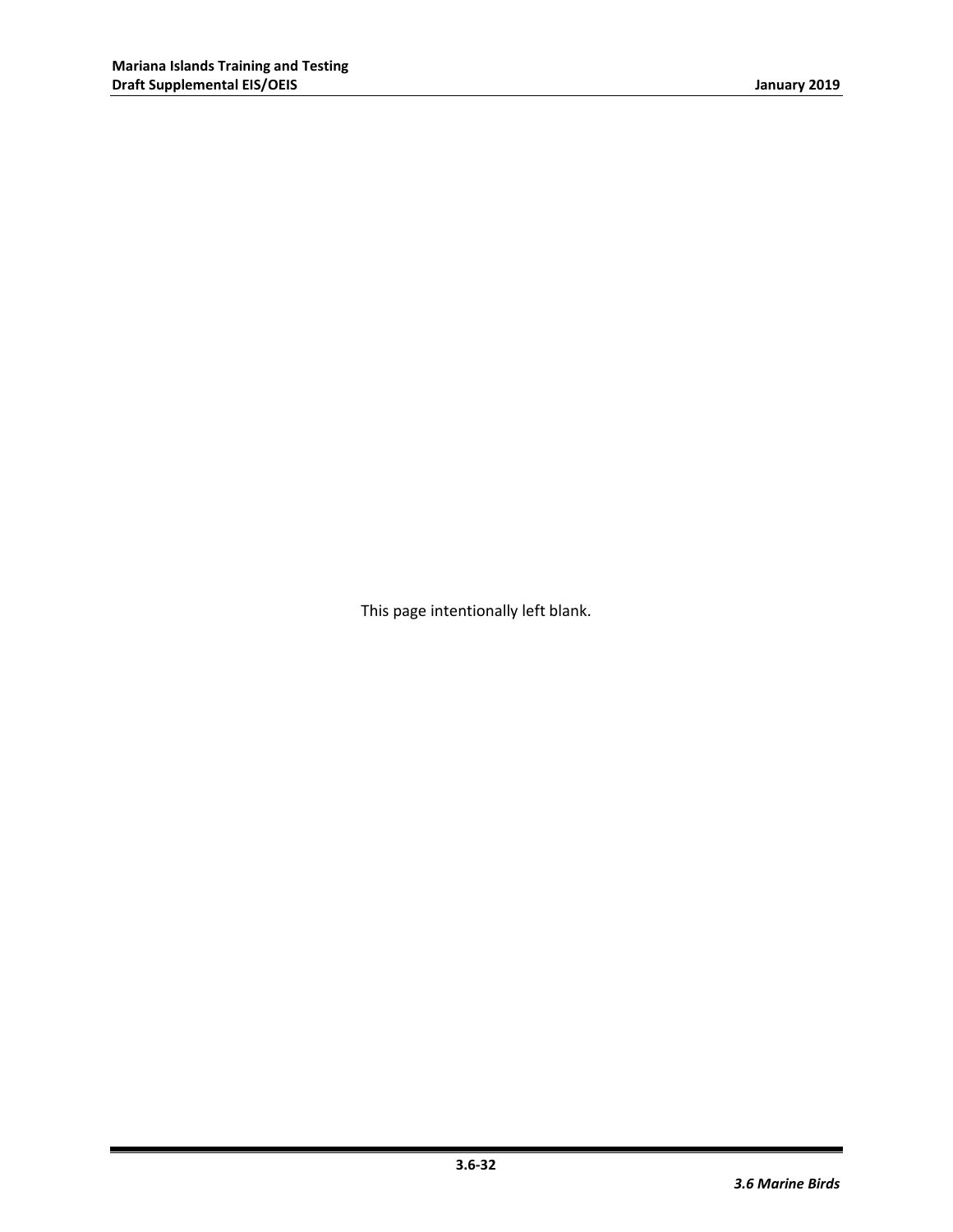# **REFERENCES**

- <span id="page-36-13"></span>Akesson, S., and A. Hedenstrom. (2007). How migrants get there: Migratory performance and orientation. *BioScience, 57*(2), 123–133.
- <span id="page-36-10"></span>Baerwald, E. F., G. H. D'Amours, B. J. Klug, and R. M. Barclay. (2008). Barotrauma is a significant cause of bat fatalities at wind turbines. *Current Biology, 18*(16), R695–R696.
- <span id="page-36-11"></span>Barnas, A., R. Newman, C. J. Felege, M. P. Corcoran, S. D. Hervey, T. J. Stechmann, R. F. Rockwell, and S. N. Ellis‐Felege. (2018). Evaluating behavioral responses of nesting lesser snow geese to unmanned aircraft surveys. *Ecology and Evolution, 8*, 1328–1338.
- <span id="page-36-1"></span>Beason, R. (2004). *What Can Birds Hear?* Lincoln, NE: University of Nebraska.
- <span id="page-36-4"></span>Beuter, K. J., R. Weiss, and B. Frankfurt. (1986). *Properties of the auditory system in birds and the effectiveness of acoustic scaring signals.* Paper presented at the Bird Strike Committee Europe, 18th Meeting Part I, 26–30 May 1986. Copenhagen, Denmark.
- Black, A. (2005). Short note: Light induced seabird mortality on vessels operating in the Southern Ocean: Incidents and mitigation measures. *Antarctic Science, 17*(1), 67–68.
- <span id="page-36-12"></span>Bowles, A. E. (1995). Chapter 8: Responses of Wildlife to Noise. In R. L. Knight & K. J. Gutzwiller (Eds.), *Wildlife and Recreationists: Coexistence Through Management and Research*. Washington, DC: Island Press.
- <span id="page-36-9"></span>Camp, R., C. Leopold, K. Brinck, and F. Juola. (2016). *Farallon de Medinilla seabird and Tinian moorhen analyses*. Hilo, HI: Hawaii Cooperative Studies Unit, University of Hawaii at Hilo.
- <span id="page-36-0"></span>Cook, T. R., M. Hamann, L. Pichegru, F. Bonadonna, D. Grémillet, and P. G. Ryan. (2011). GPS and timedepth loggers reveal underwater foraging plasticity in a flying diver, the Cape Cormorant. *Marine Biology, 159*(2), 373–387.
- <span id="page-36-6"></span>Crowell, S. C. (2016). Measuring in-air and underwater hearing in seabirds. *Advances in Experimental Medicine and Biology, 875*, 1155–1160.
- <span id="page-36-5"></span>Crowell, S. E., A. M. Wells-Berlin, C. E. Carr, G. H. Olsen, R. E. Therrien, S. E. Ynnuzzi, and D. R. Ketten. (2015). A comparison of auditory brainstem responses across diving bird species. *Journal of Comparative Physiology A, 201*(8), 803–815.
- Crowell, S. E., A. M. Wells-Berlin, R. E. Therrien, S. E. Yannuzzi, and C. E. Carr. (2016). In-air hearing of a diving duck: A comparison of psychoacoustic and auditory brainstem response thresholds. *The Journal of the Acoustical Society of America, 139*(5), 3001.
- <span id="page-36-2"></span>Dooling, R. (2002). *Avian Hearing and the Avoidance of Wind Turbines*. College Park, MD: University of Maryland.
- <span id="page-36-3"></span>Dooling, R. J., and A. N. Popper. (2000). Hearing in birds and reptiles. In R. J. Dooling, R. R. Fay, & A. N. Popper (Eds.), *Comparative Hearing in Birds and Reptiles* (Vol. 13, pp. 308–359). New York, NY: Springer-Verlag.
- <span id="page-36-7"></span>Dooling, R. J., and S. C. Therrien. (2012). Hearing in birds: What changes from air to water. *Advances in Experimental Medicine and Biology, 730*, 77–82.
- <span id="page-36-8"></span>Duffy, D. C. (2011). No room in the ark? Climate change and biodiversity in the Pacific Islands of Oceania. *Pacific Conservation Biology, 17*, 192–200.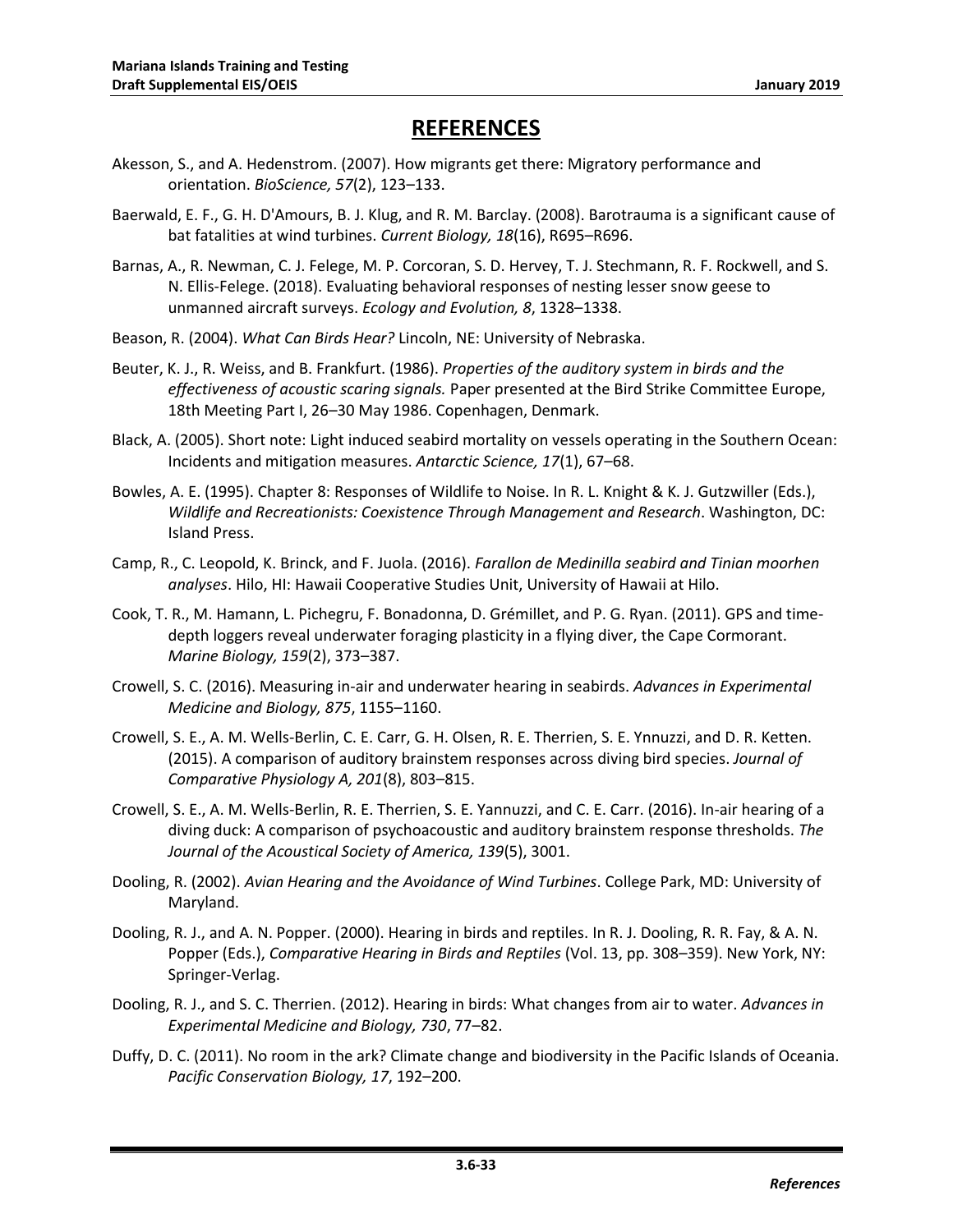- <span id="page-37-7"></span>Frost, M. T., S. Dye, B. Stoker, P. Buckley, and J. Baxter. (2017). *Marine Climate Change Impacts: 10 Years' Experience of Science to Policy Reporting. Summary Report*. London, United Kingdom: Marine Climate Change Impacts Partnership.
- Haftorn, S., F. Mehlum, and C. Bech. (1988). Navigation to nest site in the snow petrel (*Pagodroma nivea*). *The Condor, 90*(2), 484–486.
- <span id="page-37-6"></span>Hansen, K. A., A. Maxwell, U. Siebert, O. N. Larsen, and M. Wahlberg. (2017). Great cormorants (*Phalacrocorax carbo*) can detect auditory cues while diving. *The Science of Nature, 104*(5–6), 45.
- <span id="page-37-5"></span>Hetherington, T. (2008). Comparative anatomy and function of hearing in aquatic amphibians, reptiles, and birds. In J. G. M. Thewissen & S. Nummela (Eds.), *Sensory Evolution on the Threshold* (pp. 182–209). Berkeley, CA: University of California Press.
- <span id="page-37-0"></span>Jiménez, S., A. Domingo, M. Abreu, and A. Brazeiro. (2012). Bycatch susceptibility in pelagic longline fisheries: Are albatrosses affected by the diving behaviour of medium-sized petrels? *Aquatic Conservation: Marine and Freshwater Ecosystems, 22*(4), 436–445.
- <span id="page-37-3"></span>Johansen, S., O. N. Larsen, J. Christensen-Dalsgaard, L. Seidelin, T. Huulvej, K. Jensen, S. G. Lunneryd, M. Bostrom, and M. Wahlberg. (2016). In-air and underwater hearing in the great cormorant (*Phalacrocorax carbo sinensis*). *Advances in Experimental Medicine Biology, 875*, 505–512.
- <span id="page-37-1"></span>Jongbloed, R. H. (2016). *Flight height of seabirds. A literature study*. Ijmuiden, Netherlands: Institute for Marine Resources & Ecosystem Studies.
- <span id="page-37-12"></span>Kushlan, J. A. (1978). Non-rigorous foraging by robbing egrets. *Ecology, 59*, 649–653.
- <span id="page-37-10"></span>Larkin, R. P., L. L. Pater, and D. J. Tazlk. (1996). *Effects of Military Noise on Wildlife: A Literature Review* (USACERL Technical Report 96/21). Champaign, IL: Department of the Army, Construction Engineering Research Lab.
- <span id="page-37-2"></span>Lincoln, F. C., S. R. Perterson, and J. L. Zimmerman. (1998). *Migration of Birds* (Migration of Birds Circular 16). Manhattan, KS: U.S. Department of the Interior, U.S. Fish & Wildlife Service.
- <span id="page-37-8"></span>Lorrain, A., F. Houlbrèque, F. Benzoni, L. Barjon, L. Tremblay-Boyer, C. Menkes, D. P. Gillikin, C. Payri, H. Jourdan, and G. Boussarie. (2017). Seabirds supply nitrogen to reef-building corals on remote Pacific islets. *Scientific Reports, 7*(1), 3721.
- Lusk, M. R., P. Bruner, and C. Kessler. (2000). The Avifauna of Farallon De Medinilla, Mariana Islands. *Journal of Field Ornithology, 71*(1), 22–33.
- <span id="page-37-13"></span>Manville, A. (2016). *A Briefing Memorandum: What We Know, Can Infer, and Don't Yet Know about Impacts from Thermal and Non-thermal Non-ionizing Radiation to Birds and Other Wildlife—for Public Release*. Washington, DC: U.S. Fish and Wildlife Service.
- <span id="page-37-4"></span>Maxwell, A., K. A. Hansen, S. T. Ortiz, O. N. Larsen, U. Siebert, and M. Wahlberg. (2017). In-air hearing of the great cormorant (*Phalacrocorax carbo*). *Biology Open, 6*(4), 496–502.
- <span id="page-37-11"></span>National Park Service. (1994). *Report on Effects of Aircraft Overflights on the National Park System* (Report to Congress prepared pursuant to Public Law 100-191, the National Parks Overflights Act of 1987). Washington, DC: National Park Service.
- <span id="page-37-9"></span>Ostrom, P. H., A. E. Wiley, H. F. James, S. Rossman, W. A. Walker, E. F. Zipkin, and Y. Chikaraishi. (2017). Broad-scale trophic shift in the pelagic North Pacific revealed by an oceanic seabird. *Proceedings of the Royal Society B, 284*(1851), 20162436.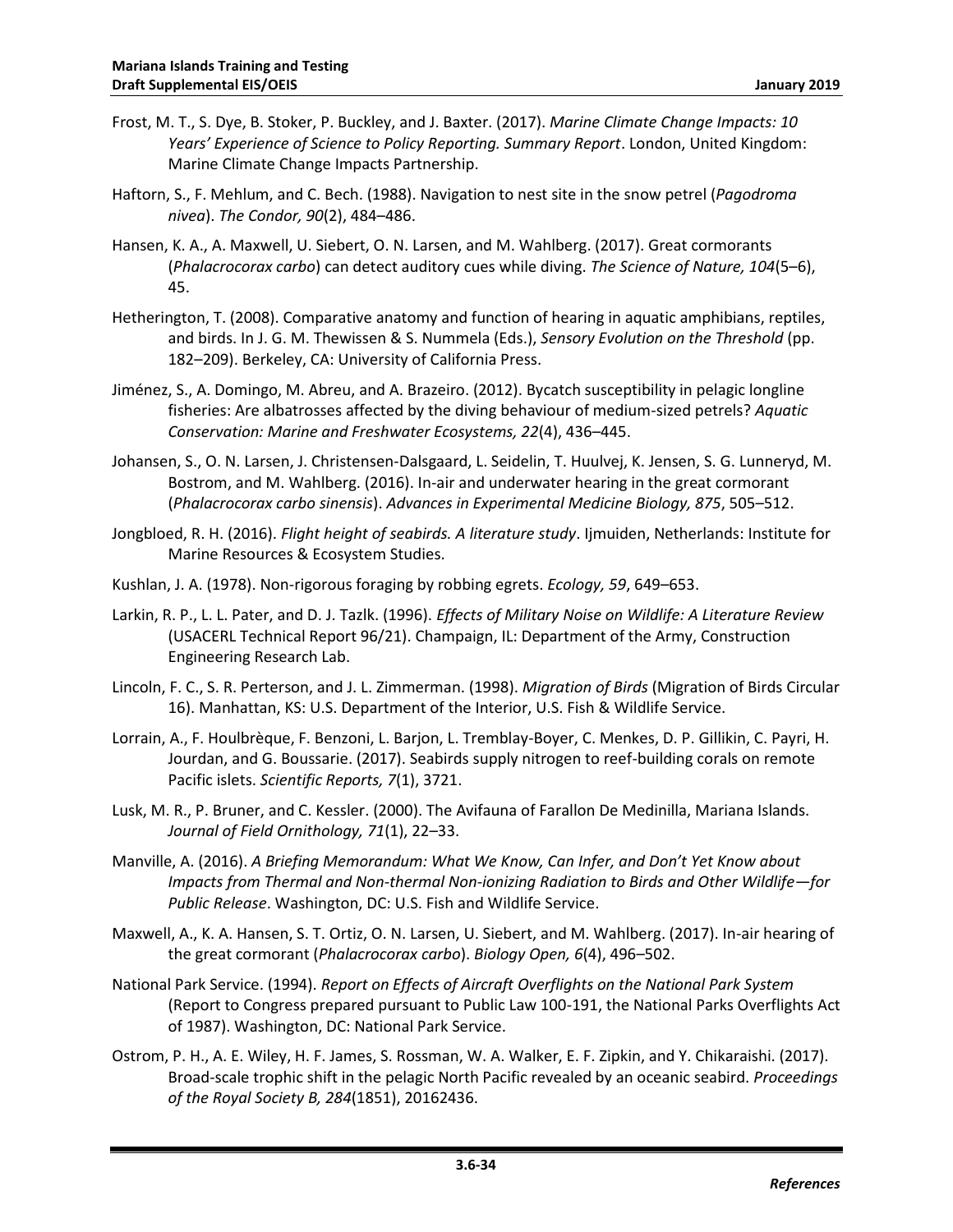- <span id="page-38-12"></span>Pater, L. L., and J. W. Shea. (1981). *Techniques for Reducing Gun Blast Noise Levels: An Experimental Study*. Dahlgren, VA: Naval Surface Weapons System.
- <span id="page-38-11"></span>Plumpton, D. (2006). *Review of Studies Related to Aircraft Noise Disturbance of Waterfowl: A Technical Report in Support of the Supplemental Environmental Impact Statement for Introduction of F/A-18 E/F (Super Hornet) Aircraft to the East Coast of the United States*. Norfolk, VA: U.S. Department of the Navy.
- <span id="page-38-2"></span>Poessel, S. A., A. E. Duerr, J. C. Hall, M. A. Braham, and T. E. Katzner. (2018). Improving estimation of flight altitude in wildlife telemetry studies. *Journal of Applied Ecology, 55*(4), 2064–2070.
- <span id="page-38-1"></span>Ponganis, P. (2015). *Diving Physiology of Marine Mammals and Seabirds*. Cambridge, United Kingdom: Cambridge University Press.
- <span id="page-38-7"></span>Ramírez, F., I. Afán, L. S. Davis, and A. Chiaradia. (2017). Climate impacts on global hot spots of marine biodiversity. *Science Advances, 3*(2), e1601198.
- <span id="page-38-5"></span>Rijke, A. M. (1970). Wettability and phylogenetic development of feather structure in water birds. *The Journal of Experimental Biology, 52*(2), 469–479.
- <span id="page-38-6"></span>Sade, J., Y. Handrich, J. Bernheim, and D. Cohen. (2008). Pressure equilibration in the penguin middle ear. *Acta Oto-Laryngologica, 128*(1), 18–21.
- Sanzenbacher, P. M., B. A. Cooper, J. H. Plissner, and J. Bond. (2014). Intra-annual patterns in passage rates and flight altitudes of Marbled Murrelets *Brachyramphus marmoratus* at inland sites in Northern California. *Marine Ornithology, 42*, 169–174.
- <span id="page-38-10"></span>Saunders, J. C., and R. Dooling. (1974). Noise-induced threshold shift in the parakeet (*Melopsittacus undulatus*). *Proceedings of the National Academy of Sciences, 71*(5), 1962–1965.
- <span id="page-38-0"></span>Sibley, D. (2014). *The Sibley Guide to Birds* (Second ed.). New York, NY: Alfred A. Knopf.
- Spiegel, C., A. Berlin, A. Gilbert, C. E. Gray, W. Montevecchi, I. Stenhouse, S. Ford, G. H. Olsen, J. Fiely, and L. Savoy. (2017). *Determining Fine-scale Use and Movement Patterns of Diving Bird Species in Federal Waters of the Mid-Atlantic United States Using Satellite Telemetry*. Sterling, VA: US Department of the Interior, Bureau of Ocean Energy Management.
- Stumpf, J. P., N. Denis, T. E. Hamer, G. Johnson, and J. Verschuyl. (2011). Flight height distribution and collision risk of the marbled murrelet *Brachyramphus marmoratus*: Methodology and preliminary results. *Marine Ornithology, 39*, 123–128.
- <span id="page-38-3"></span>Tarroux, A., H. Weimerskirch, S.-H. Wang, D. H. Bromwich, Y. Cherel, A. Kato, Y. Ropert-Coudert, Ø. Varpe, N. G. Yoccoz, and S. Descamps. (2016). Flexible flight response to challenging wind conditions in a commuting Antarctic seabird: Do you catch the drift? *Animal Behaviour, 113*, 99– 112.
- <span id="page-38-9"></span>Therrien, S. C. (2014). *In-air and underwater hearing of diving birds.* (Unpublished doctoral dissertation). University of Maryland, College Park, MD. Retrieved from [http://hdl.handle.net/1903/2.](http://hdl.handle.net/1903/2)
- <span id="page-38-4"></span>Thiessen, G. J. (1958). Threshold of hearing of a ring-billed gull. *The Journal of the Acoustical Society of America, 30*(11), 1047.
- <span id="page-38-8"></span>Trainer, V. L. (2017). *Conditions Promoting Extreme Pseudo-nitzschia Events in the Eastern Pacific but not the Western Pacific* (PICES Scientific Report No. 53, 2017). Sidney, Canada: North Pacific Marine Science Organization Science Board, Marine Environmental Quality Committee.